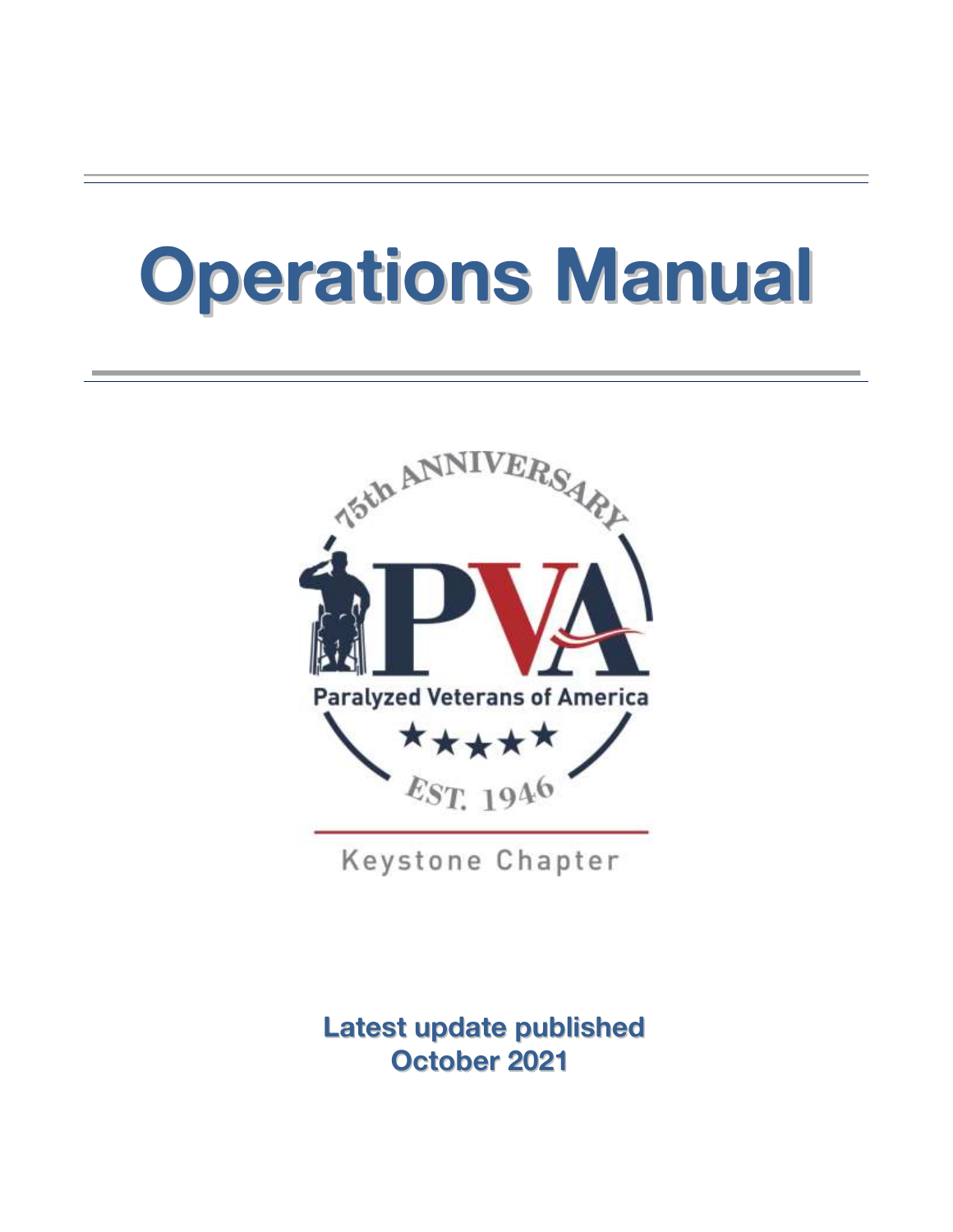# **Index**

### **Section 1 - Introduction**

| General  |  |
|----------|--|
| Purpose  |  |
|          |  |
| Revision |  |

#### **Section 2 - Governance**

| <b>Board of Directors</b>       | $2 - 1$ |
|---------------------------------|---------|
| Authority                       | $2 - 1$ |
| Composition                     | $2 - 1$ |
|                                 | $2 - 1$ |
| Certification                   | $2 - 2$ |
|                                 | $2 - 2$ |
| Meetings                        | $2 - 2$ |
| <b>Job Descriptions</b>         | $2 - 2$ |
| President                       | $2 - 3$ |
| <b>Vice President</b>           | $2 - 3$ |
| Secretary                       | $2 - 3$ |
| Treasurer                       | $2 - 4$ |
| <b>Immediate Past President</b> | $2 - 4$ |
|                                 | $2 - 4$ |
|                                 | $2 - 5$ |
|                                 | $2 - 6$ |
| Committees of the Board         | $2 - 7$ |
| <b>Executive Committee</b>      | $2 - 7$ |
|                                 | $2 - 7$ |
|                                 | $2 - 7$ |
| Authority                       | $2 - 7$ |
| Reports                         | $2 - 7$ |
|                                 |         |

#### **Section 3 – Employee Job Description**

| Office Manager (3.2) 22                         |  |
|-------------------------------------------------|--|
|                                                 |  |
| Administrative Assistant (1996) 1986 (1997) 3-4 |  |

# **Section 4 - Administration Policies and Procedures**

| Office Procedures |  |  |  |
|-------------------|--|--|--|
|                   |  |  |  |
|                   |  |  |  |
| <b>Supplies</b>   |  |  |  |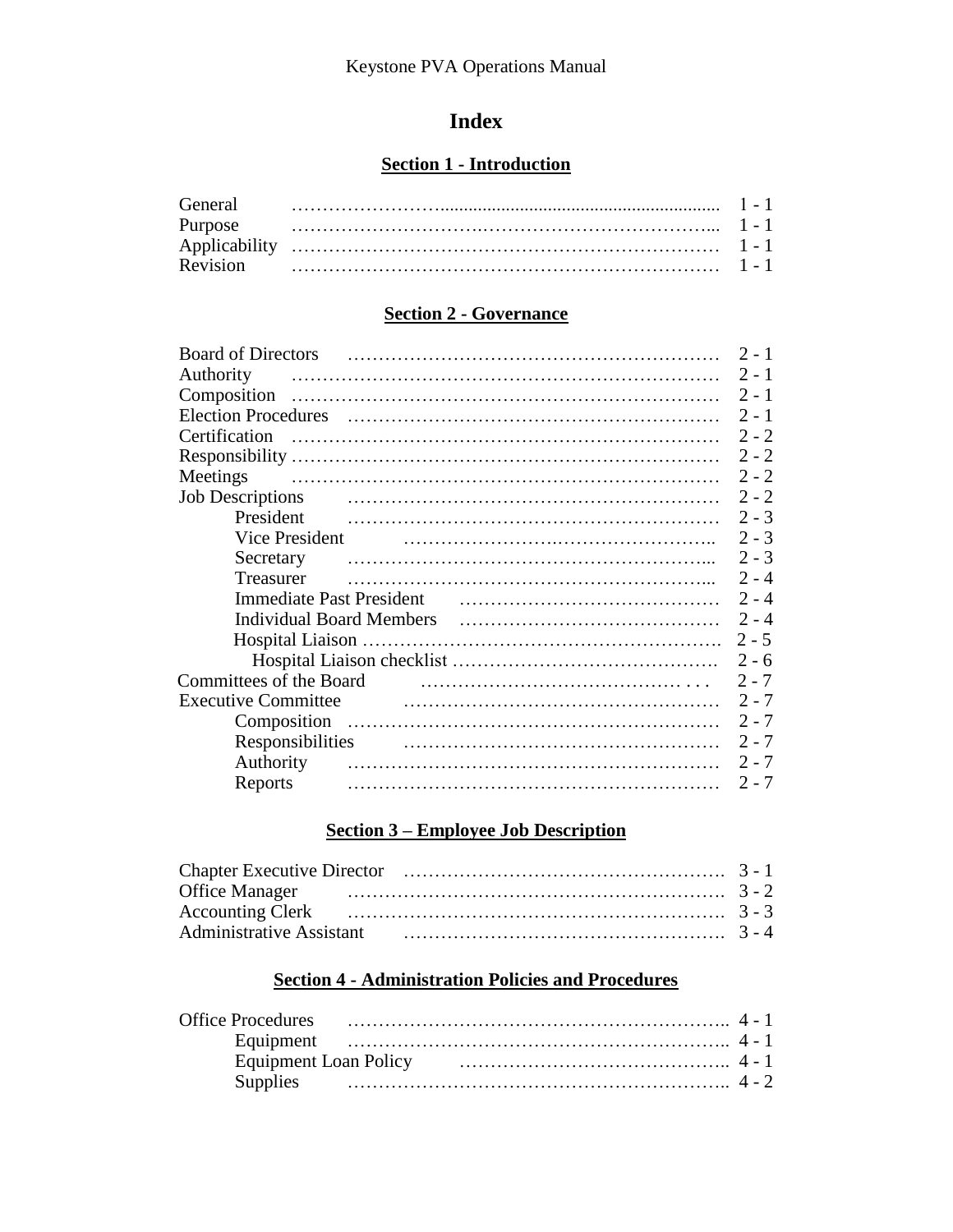$1 - 1$ 

# **Index** *(continued)*

| <b>Postal Procedures</b>                                                                                       |          |  |
|----------------------------------------------------------------------------------------------------------------|----------|--|
| <b>Incoming Mail</b>                                                                                           |          |  |
|                                                                                                                |          |  |
|                                                                                                                |          |  |
|                                                                                                                |          |  |
|                                                                                                                |          |  |
| Internal                                                                                                       |          |  |
| External                                                                                                       |          |  |
|                                                                                                                |          |  |
|                                                                                                                | $4 - 4$  |  |
|                                                                                                                |          |  |
| Corporate Counsel (al., 2008) (al., 2010) (al., 2010) (al., 2010) (al., 2010) (al., 2010) (al., 2010) (al., 20 |          |  |
|                                                                                                                |          |  |
|                                                                                                                |          |  |
|                                                                                                                |          |  |
|                                                                                                                |          |  |
|                                                                                                                |          |  |
| Authority of the Executive Committee <b>Committee</b> 4 - 6                                                    |          |  |
|                                                                                                                | $4 - 6$  |  |
| <b>Right of Appeal</b>                                                                                         |          |  |
|                                                                                                                |          |  |
|                                                                                                                |          |  |
| Veterans' Organizations                                                                                        |          |  |
| <b>Disability Organizations</b>                                                                                |          |  |
|                                                                                                                |          |  |
|                                                                                                                |          |  |
|                                                                                                                |          |  |
| General                                                                                                        |          |  |
|                                                                                                                | $4 - 9$  |  |
|                                                                                                                |          |  |
| Conventions, Seminars and Events of Other Organizations  4 - 9                                                 |          |  |
|                                                                                                                | $4 - 10$ |  |
|                                                                                                                |          |  |
| <b>Public Relations</b>                                                                                        |          |  |
|                                                                                                                |          |  |
|                                                                                                                |          |  |
| Occupancy                                                                                                      |          |  |
| Reports<br><b>Internal Reports</b>                                                                             |          |  |
| <b>External Reports</b>                                                                                        |          |  |
|                                                                                                                |          |  |
| <b>Chapter Library</b>                                                                                         |          |  |
|                                                                                                                |          |  |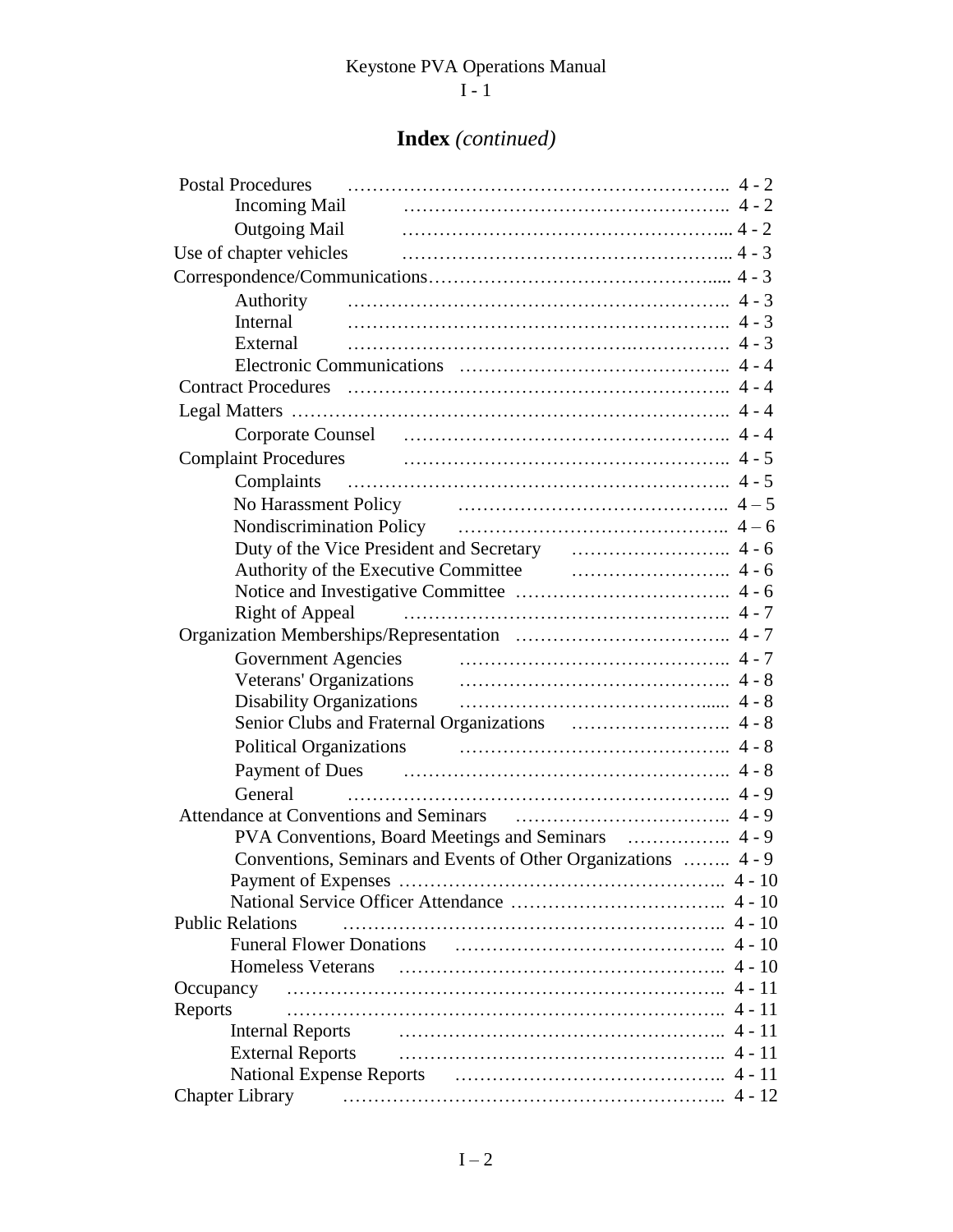# **Index** *(continued)*

# **Section 5 - Financial Policies and Procedures**

|                                                                                       | $5 - 1$ |
|---------------------------------------------------------------------------------------|---------|
| <b>Budget</b>                                                                         |         |
|                                                                                       |         |
|                                                                                       |         |
|                                                                                       |         |
|                                                                                       |         |
|                                                                                       |         |
|                                                                                       |         |
|                                                                                       |         |
|                                                                                       |         |
| Financial Document Signing Authority Financial Document Signing Authority Financial S |         |
|                                                                                       | $5 - 3$ |
| Credit Account Policies and Procedures <b>Credit Account Policies</b> and Procedures  | $5 - 3$ |
| Corporate Credit Cards Participal and Corporate Credit Cards                          | $5 - 3$ |
|                                                                                       | $5 - 4$ |
| Reports                                                                               | $5 - 4$ |
|                                                                                       | $5 - 4$ |
| <b>Payroll Procedures</b>                                                             | $5 - 4$ |
| Overtime Policy                                                                       | $5 - 4$ |

# **Section 6 - Development/Fund Raising**

| <b>Telemarketing Program</b>      |  |
|-----------------------------------|--|
| <b>Unrestricted Contributions</b> |  |
| <b>Restricted Contributions</b>   |  |
| <b>In-Kind Contributions</b>      |  |
|                                   |  |
|                                   |  |
|                                   |  |

#### **Section 7 - Personnel Policies and Procedures**

| Inclement Weather $\ldots$ $\ldots$ $\ldots$ $\ldots$ $\ldots$ $\ldots$ 7 - 1 |  |
|-------------------------------------------------------------------------------|--|
|                                                                               |  |
|                                                                               |  |
|                                                                               |  |
|                                                                               |  |
|                                                                               |  |
|                                                                               |  |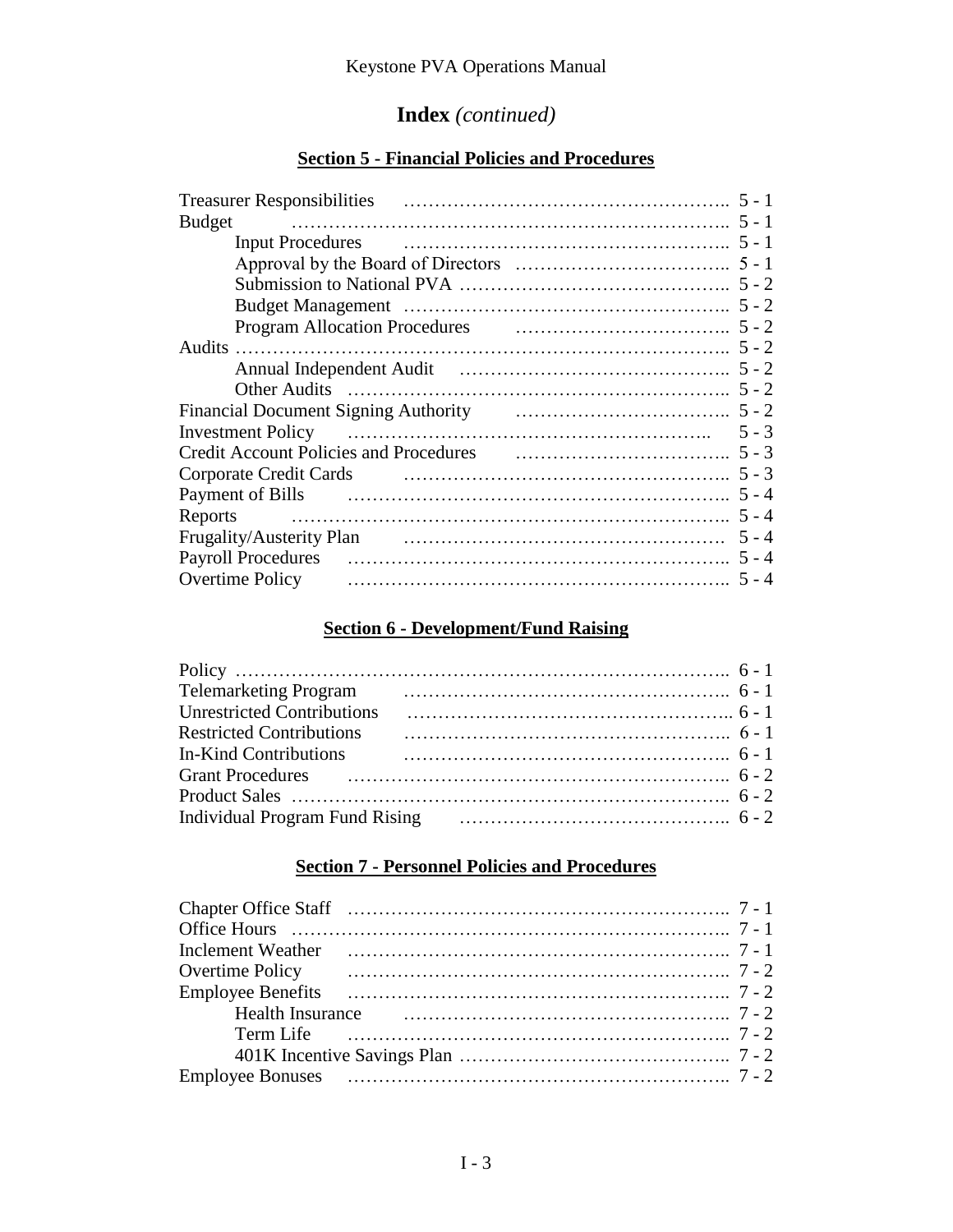# **Index** *(continued)*

|                   | $7 - 3$ |
|-------------------|---------|
|                   | $7 - 3$ |
|                   |         |
| <b>Sick Leave</b> |         |
|                   | $7 - 5$ |
|                   |         |
|                   |         |
|                   |         |
|                   |         |
|                   |         |
|                   |         |
|                   |         |
| Promotion         |         |
|                   |         |
|                   | 7 - 9   |
|                   |         |
|                   |         |
| Release           |         |
|                   |         |
| Salary            |         |
| Separation        |         |
|                   | $7 - 9$ |
|                   |         |
|                   | $7 - 9$ |
|                   |         |
|                   |         |
|                   |         |
|                   |         |
|                   |         |
|                   |         |

# **Section 8 - Chapter Programs**

| <b>Mission Statement</b> |         |
|--------------------------|---------|
|                          |         |
| Membership Program       |         |
| <b>Mission Statement</b> |         |
|                          | $8 - 2$ |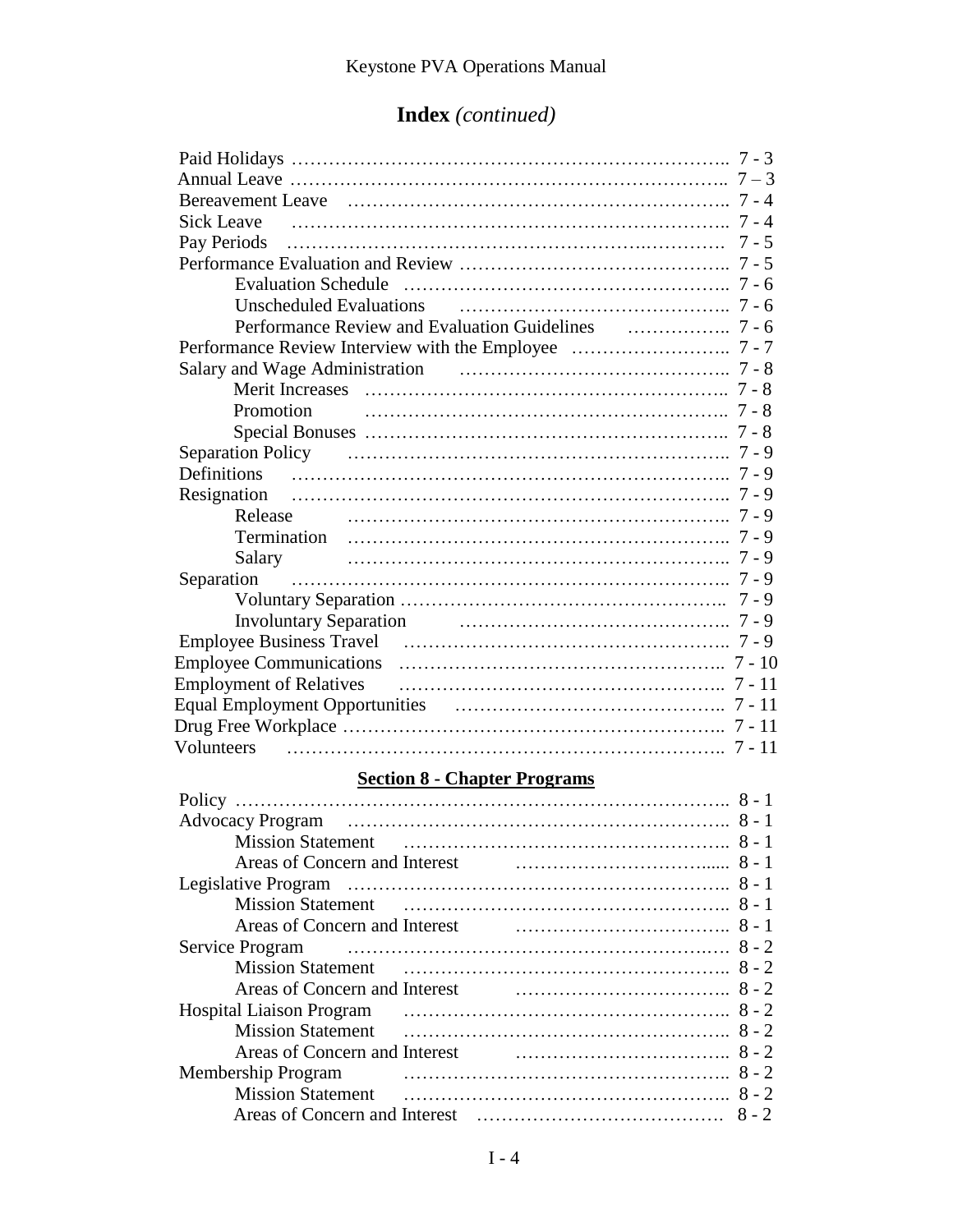# **Index** *(continued)*

| <b>Membership Programs</b><br>$8 - 6$<br>$L$ odging<br>Keystone PVA Points System <b>Example 2.1 Second PVA</b> Points System<br>$8 - 7$ | <b>Dues</b>                        |  |
|------------------------------------------------------------------------------------------------------------------------------------------|------------------------------------|--|
|                                                                                                                                          |                                    |  |
|                                                                                                                                          |                                    |  |
|                                                                                                                                          |                                    |  |
|                                                                                                                                          |                                    |  |
|                                                                                                                                          | Newsletter                         |  |
|                                                                                                                                          |                                    |  |
|                                                                                                                                          |                                    |  |
|                                                                                                                                          |                                    |  |
|                                                                                                                                          |                                    |  |
|                                                                                                                                          |                                    |  |
|                                                                                                                                          |                                    |  |
|                                                                                                                                          |                                    |  |
|                                                                                                                                          |                                    |  |
|                                                                                                                                          |                                    |  |
|                                                                                                                                          |                                    |  |
|                                                                                                                                          |                                    |  |
|                                                                                                                                          |                                    |  |
|                                                                                                                                          |                                    |  |
|                                                                                                                                          | <b>Travel Policy</b>               |  |
|                                                                                                                                          | <b>Travel Reimbursement Policy</b> |  |
|                                                                                                                                          |                                    |  |
|                                                                                                                                          |                                    |  |
|                                                                                                                                          |                                    |  |
|                                                                                                                                          |                                    |  |
|                                                                                                                                          |                                    |  |
|                                                                                                                                          |                                    |  |
|                                                                                                                                          |                                    |  |

#### **Section 9 - Wholly-Owned Subsidiary Corporation**

| Funding $9-1$ |
|---------------|
|               |
|               |
|               |
|               |

# **Appendices**

Appendix A— Election Procedures

Appendix B— Notice to members that the election of directors will be held Appendix C— Promotional Apparel and other items Appendix E—Assignment and possession of credit and debit cards Appendix D— Recent Operations Manual revision history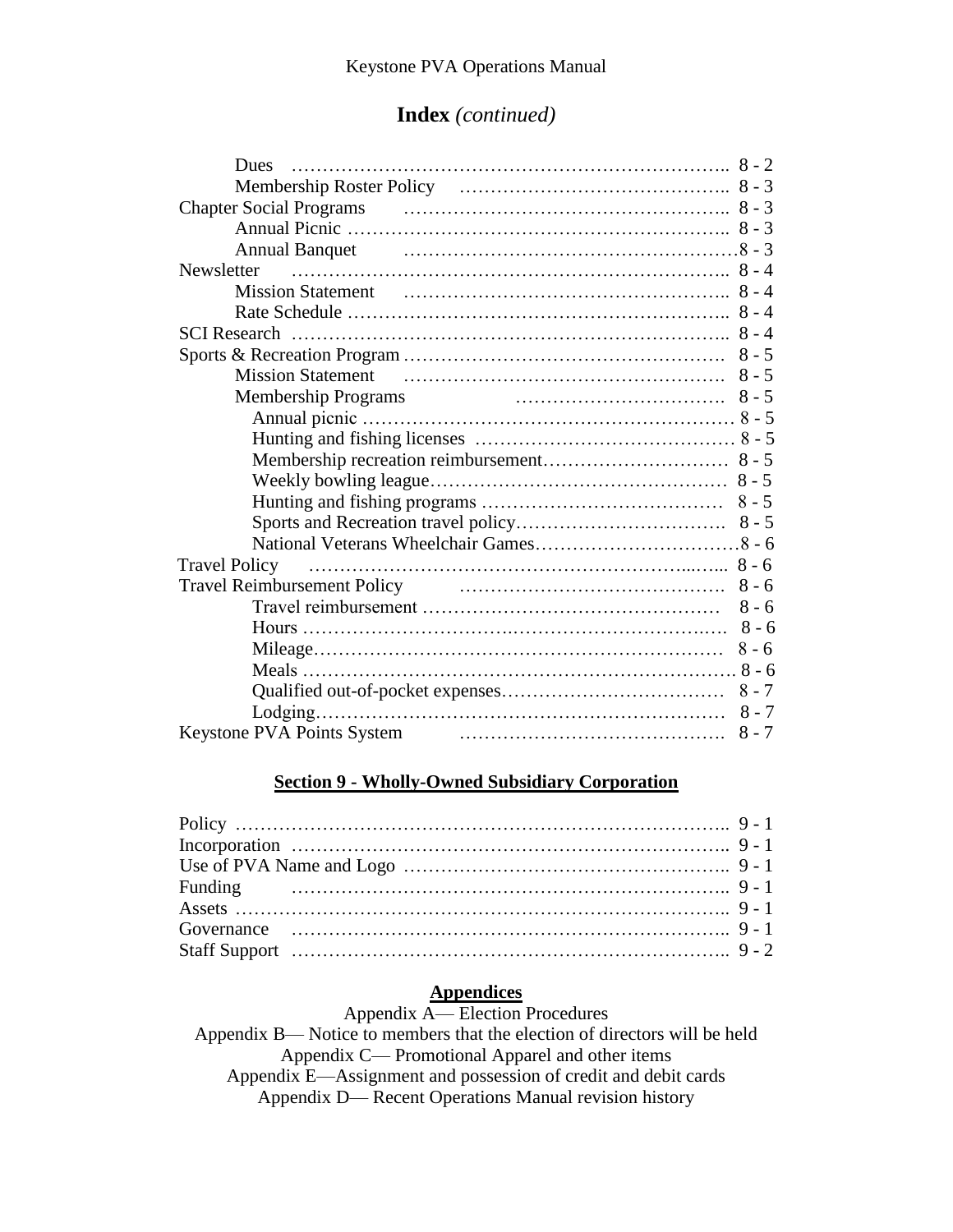I - 5

# Section 1 – **Introduction**

#### **General**

This Chapter Operations Manual contains statements of policies and procedures that are designed to be a working guide for supervisory and staff personnel in the day-to-day administration of the organization's programs.

These written policies are intended to increase understanding, eliminate the need for personal decisions on matters of established policy, and help to assure uniformity of procedures throughout the organization. It is the responsibility of each member of the governance team, of program directors, of management and of staff to administer these policies in a consistent and impartial manner.

All established policies and procedures are subject to change and further development in the light of experience. Each member of the volunteer and employed chapter management team can assist in keeping our programs up to date by making recommendations for modifications that would improve chapter operations. Any question of clarification or interpretation shall be resolved by the Board of Directors.

Implementation of policies and procedures contained in this manual shall be the responsibility of the Board of Directors, all elected officers, the executive director (when one is on staff), and all program directors. Those people all have individual and collective responsibility to explore all means to promote and improve programs in which Keystone PVA has a vested interest by promoting effective communications wrong the leadership and the membership, ensuring the maintenance of a sound financial management program, and the delivery of viable programs which benefit the members of Keystone PVA and other members of the disability community.

#### **Purpose**

The purpose of this Chapter Operations Manual is to promulgate standard policies and procedure to be used in the day-to-day conduct of business within the Keystone Chapter of the Paralyzed Veterans of America.

#### **Applicability**

Unless otherwise specified, the policies and procedures set forth this manual are applicable and binding in all facets of chapter operations, and shall be adhered to by all employees, volunteers and representatives of the chapter. Copies to be given out to Board of Director's and staff with signature required.

## **Revision**

Revisions to this operations manual shall be made only upon approval by the Keystone PVA Board of Directors. Suggested revisions may be submitted to the Chapter President and must be provided to the Board of Directors 15 days prior to a scheduled meeting and shall be effective upon approval by the Board of Directors unless otherwise specified. The date at the bottom of each page is the date approved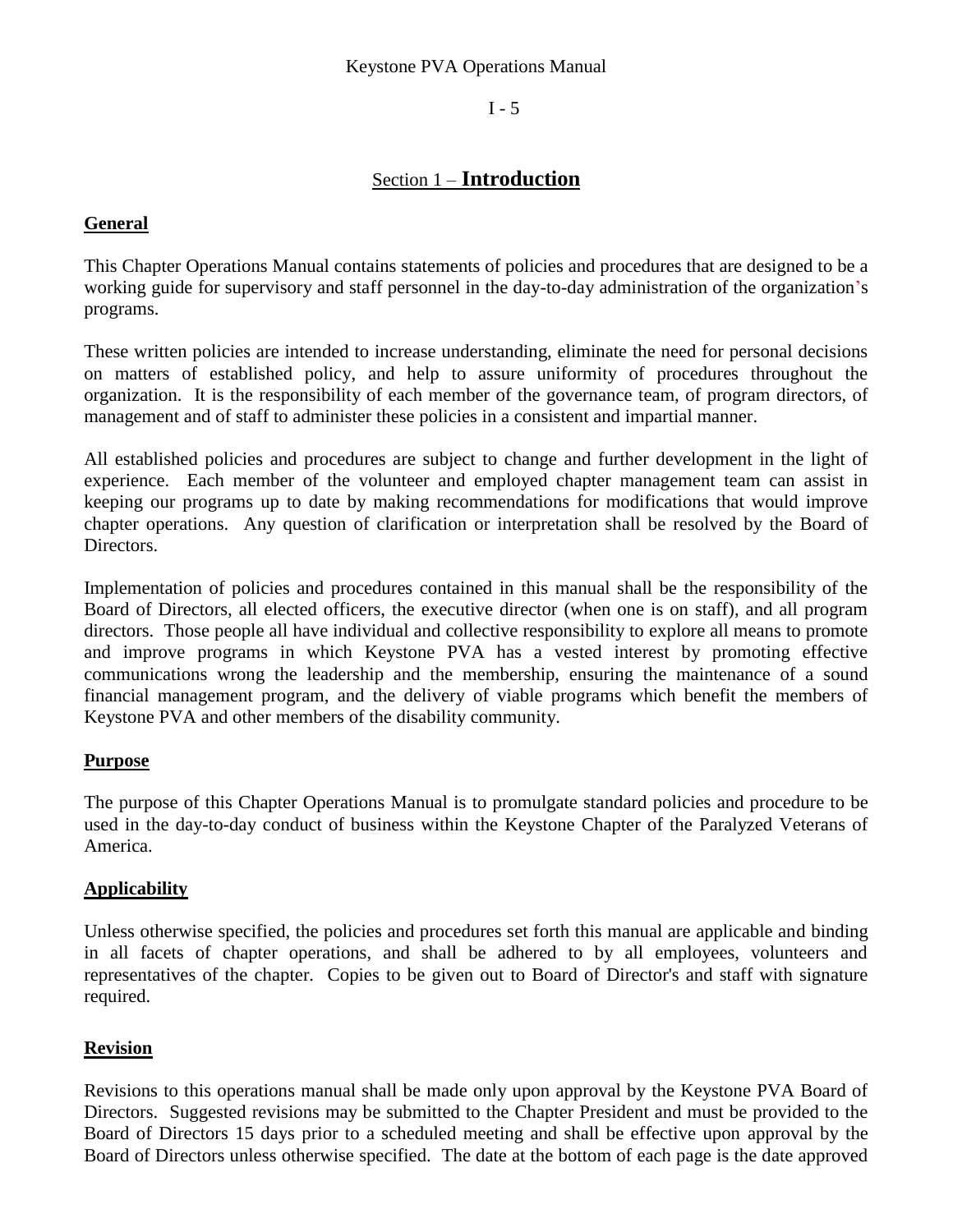$1 - 1$ 

# Section 2 **– Governance**

#### **Board of Directors**

#### **Authority**

The Board of Directors is the governing body of the Keystone Chapter of PVA in every respect. Actual authority is set forth in the National and Chapter Bylaws.

#### **Composition**

As specified in the Bylaws, the Board of Directors of Keystone PVA shall consist of the President, Vice President, Secretary, Treasurer, Immediate Past President, Executive Director and six (6) elected board members for a total of twelve (12) members. The Executive Director shall have a voice but no vote. If not otherwise a member of the Board by election or appointment the Chapter National Director shall be an ex-officio member of the Board of Directors with a voice and a vote.

#### **Election Procedures**

Chapter election procedures for the members of the Board of Directors are included as Appendix A, and the notice of the election to the chapter membership is included as Appendix B.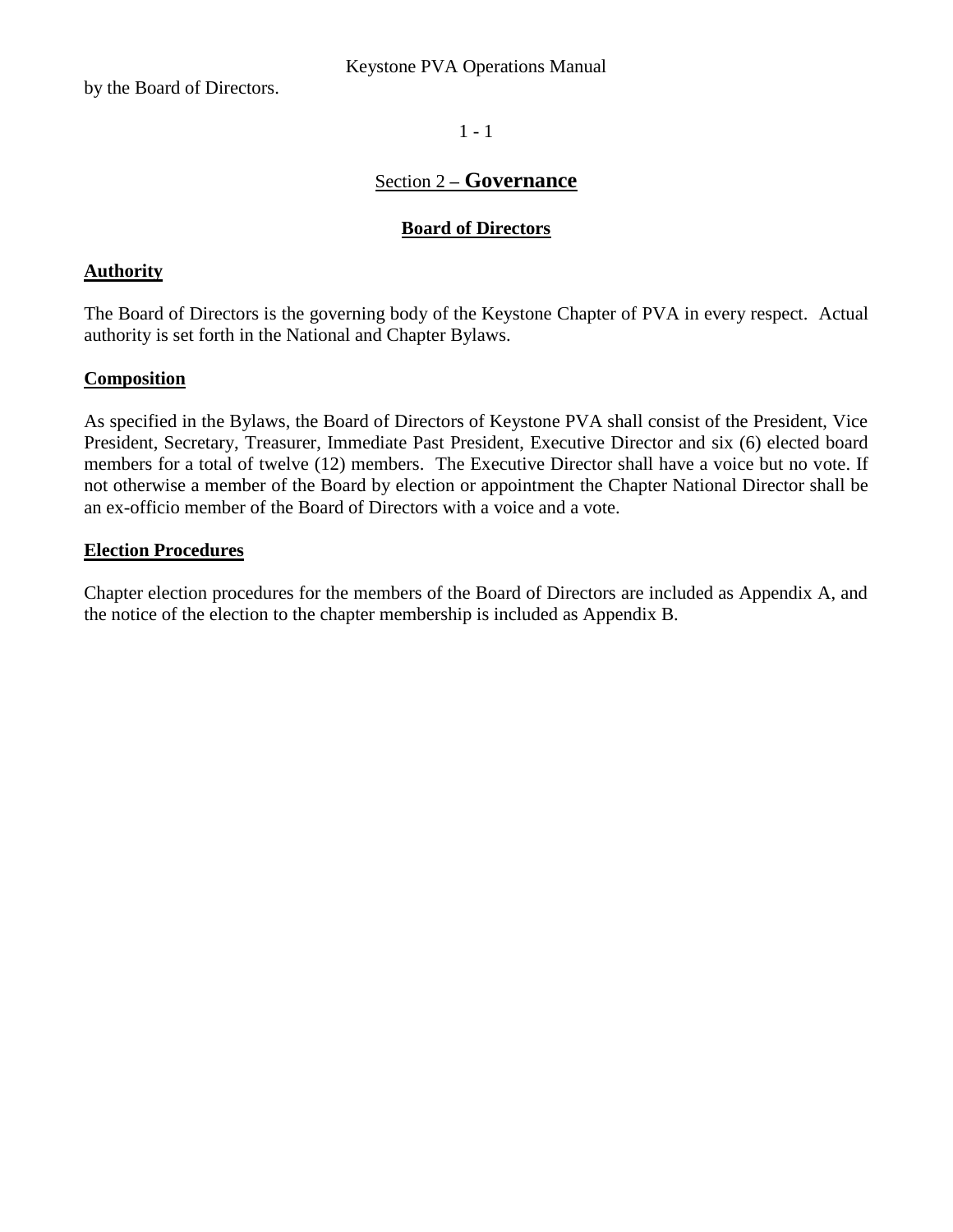#### **Certification**

As required by PVA National Headquarters, all officers and members of the Board of Directors are required to have their membership eligibility certified by the National Secretary prior to being sworn into the appropriate office. It is the policy of Keystone PVA that no person shall be accepted in nomination for any elected or appointed position without completion of membership certification.

In order to certify membership eligibility, the individual must submit to the Chapter Secretary copies of documentation, which verifies their medical condition and their military service. Once the Chapter Secretary has verified that the individual is eligible for membership in PVA, the documentation shall be forwarded to the PVA National Secretary for certification at that level.

All documentation concerning membership certification shall be handled with strictest confidence. No person at the chapter level other than the chapter Secretary & membership coordinator shall have access to that documentation.

#### **Responsibility**

It is the responsibility of every member of the Board of Directors to attend all regular and special meetings of that body. If they are unable to attend, they shall notify the President or the Secretary, and their absence will be excused only by a majority vote of the Board of Directors.

Generally, the Board of Directors responsibilities are to:

- Attend all regular and special meetings of the Board of Directors;
- Establish policy;
- Approve the hiring or termination of the Executive Director;
- Approve the annual budget;
- Monitor all chapter finances;
- Create and update a long-term plan for the chapter;
- Adopt key operating policies and procedures;
- Approve contracts as appropriate;
- Monitor policy implementation by the Executive Director and other members of staff and program directors.

#### **Meetings**

Meetings of the Board of Directors are to be held at least monthly; special meetings may be called as required and will be done in accordance with the Bylaws. Agenda items with a monetary cost must be placed on the agenda no later than the Executive Committee meeting unless the Board approves the addition by a vote of at least two-thirds of the Board members present. Board of Directors meeting minutes must be approved by the Executive Committee before being signed by Secretary.

#### **Job Descriptions**

Individual jobs and responsibilities for board members are as follows: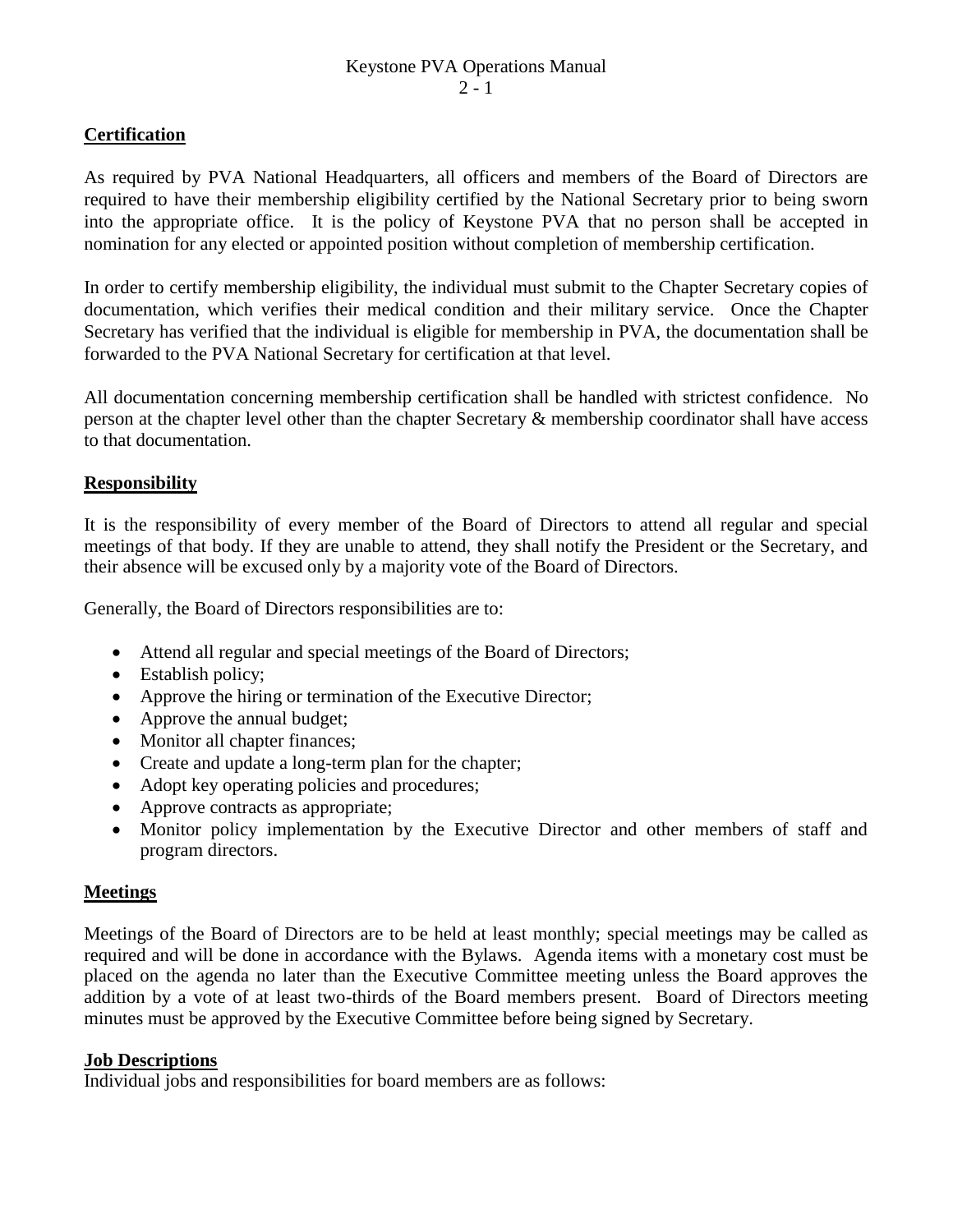**President:** The President's primary responsibility is to lead the organization and to serve as the principal elected officer. The President's authority is granted only by the full Board of Directors. Generally, he/she shall:

- The President is a member of the Board with a voice and no vote. The President will only vote of there is a tie;
- Serve on the Executive Committee with a voice but no vote;
- Preside over meetings of the Board of Directors and the Executive Committee;
- Prepare agendas for all meetings of the Board of Directors and the Executive Committee;
- Serve as an ex-officio member of all committees:
- Work with the Executive Director to see that all directives of the board are carried out;
- Coordinate the work of board members and committees of the board;
- Call special meetings as the need arises;
- Appoint committee members and others as required;
- Maintain constant communications between board members and the Executive Director;
- Facilitate the board's decision-making:
- Maintain a positive working relationship with the Executive Director;
- Act as official spokesperson for Keystone PVA;
- Work with the Executive Director on new board member orientation;
- Oversee the search for a new Executive Director when the position is vacant;
- Perform semi-annual written evaluations of the Executive Director;
- Foster a sense of team spirit on the board;
- Perform all other required and traditional functions in the office of President
- The President has the authority to hire temporary help should the need arise.

**Vice President:** The Vice President's main responsibility is to provide continuity of leadership in the absence of the President. To prepare for this role, he or she shall serve on the Executive Committee and shall serve as the coordinator of all chapter programs. The Vice President acts only on the authority of the President and of the board. Generally, the Vice President shall:

- Attend all board meetings;
- Serve on the Executive Committee with a voice and a vote;
- Know the organization and the duties of the President;
- Be prepared to perform the President's duties when required to do so;
- Work closely as a consultant and advisor to the President;
- Develop and maintain rapport and a close working relationship with the Executive Director and the President;
- Carry out special assignments from the board and the President;
- Coordinate the Chapter Banquet and Annual Picnic.

**Secretary:** The role of the Secretary is to function as any other secretary would. The Secretary shall keep track of all board documents and records, shall ensure the accuracy and availability of meeting minutes, and keep the board informed on meeting dates and times. The Secretary is a full member of the board with voice and voting privileges. Duties and responsibilities include: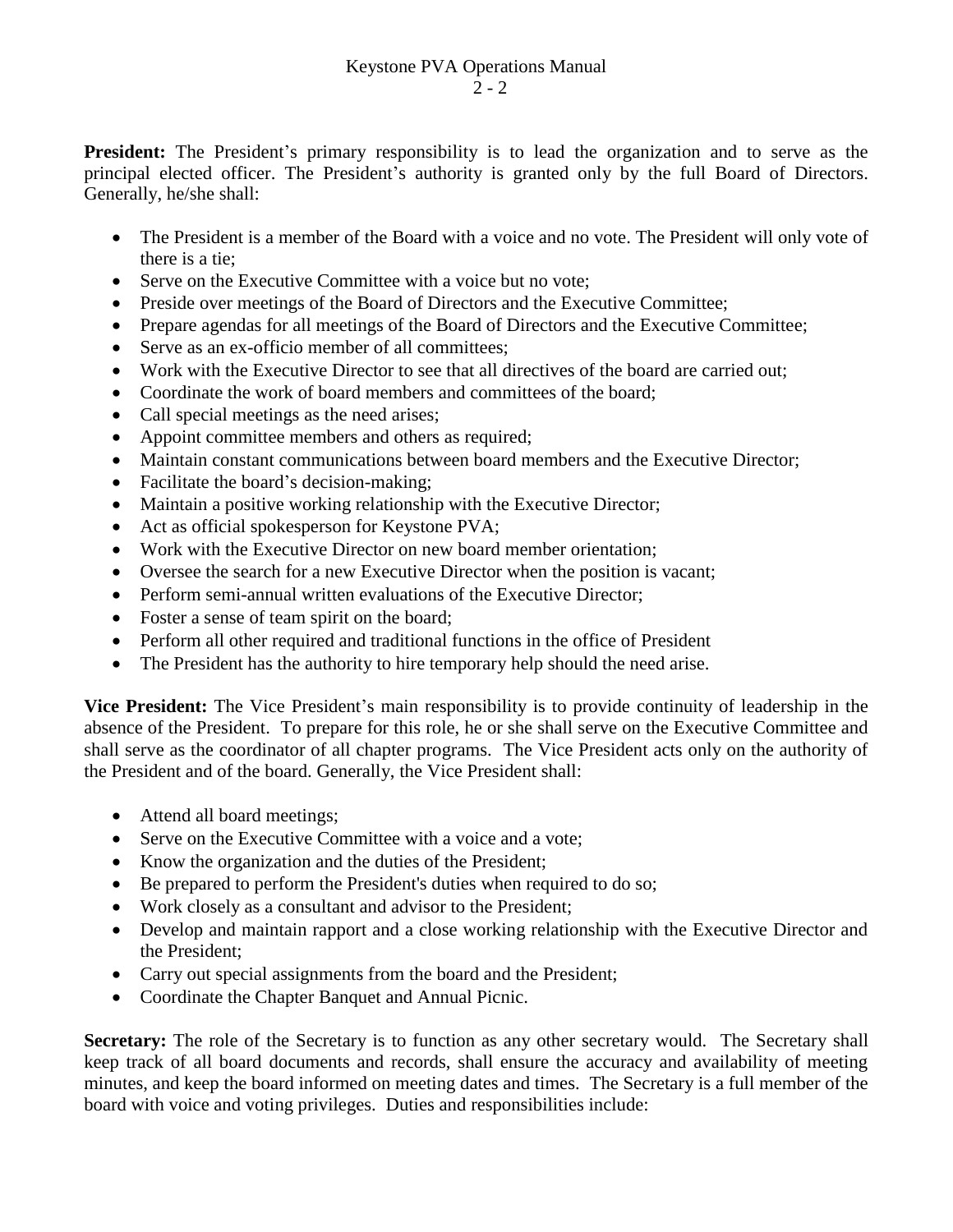$2 - 3$ 

- Attend all board meetings;
- Serve on the Executive Committee with a voice and a vote;
- Ensure that board members are aware of meeting dates and times;
- Maintain records of the board and ensure their safety;
- Prepare and review meeting minutes for accuracy, give to Executive Committee for approval;
- Keep a register of board member addresses and telephone numbers;
- Assume the duties of the President in the absence of the President and Vice President;
- When necessary, obtain information from records and minutes to help board members in the decision-making process;
- Tape record all meetings.

**Treasurer:** The role of the Treasurer is to ensure the financial integrity of the organization. This is accomplished primarily through a review of the independent audit performed by an accounting firm chosen by him/her with the assistance of the Executive Director. To help ensure the fiscal integrity of Keystone PVA, the Treasurer shall provide oversight of its financial activities and ensure the accuracy of all financial records and reports. Additionally the Treasurer shall:

- Attend all meetings of the Board of Directors;
- Serve on the Executive Committee with a voice and a vote;
- Work with staff to review and submit full and accurate financial data to the board and membership;
- Perform the duties of the Accounting Clerk when position is vacant.
- Treasurer or designated individual shall deposit checks/cash weekly.
- Review cash receipts journal and bank reconciliation on a monthly basis.
- Receive & review monthly bank statements and canceled checks.
- Maintain back-up financial data disks at his/her residence.
- Oversee preparation of the Annual Budget;
- With the assistance of staff; prepare regular reports for the Board of Directors and membership;
- Assist in preparation of the financial portion of the Annual Report to National PVA;
- Chair the Finance Committee when one exists.

**Immediate Past President:** The Immediate Past President shall serve as an ex-officio member of the Board of Directors with a voice and a vote. Generally, he or she shall:

- Attend all meetings of the board;
- Serve on the Executive Committee with a voice and a vote;
- Bring leadership expertise to the board based on past experience;
- Perform such duties as may be prescribed by the board or by the President.

**Individual Board Members:** Individual members of the board have the responsibility to:

- Be knowledgeable about the organization;
- Attend all Board meetings, be prepared and well informed about the issues on the agenda;
- Contribute to the discussions and decision-making process in all meetings;
- Serve on at least one committee;
- Serve as a representative of Keystone PVA;
- Assume board leadership roles when asked to do so.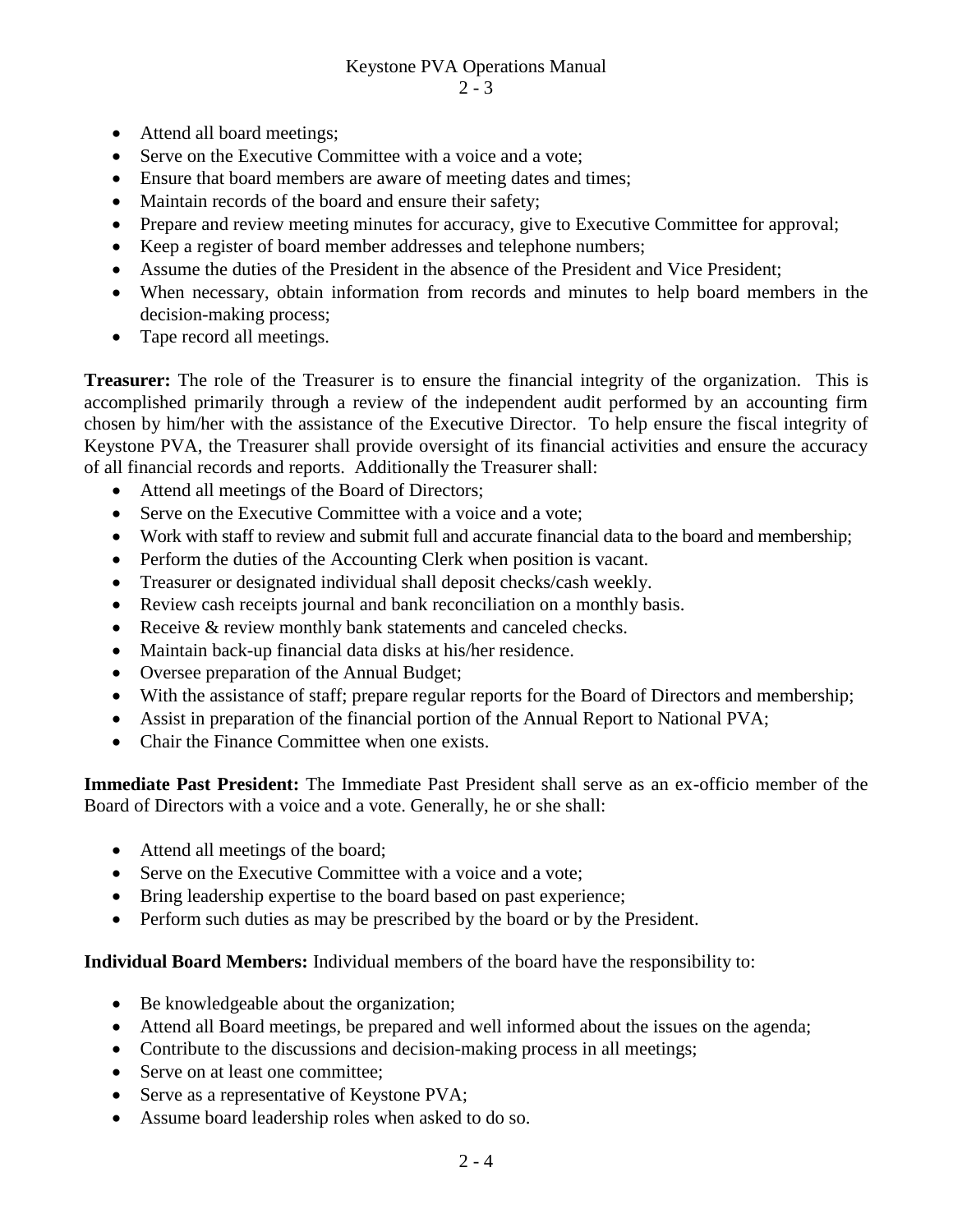#### **Hospital Liaison**

Reports to: 1. President on a routine basis.

- 2. Board of Directors at each Board meeting, preferably in writing.
- 3. Membership via succinct written report in the newsletter.

Appointed by: President with Board approval.

- Term: Appointed annually, preferably at the meeting of the Board immediately prior to the start of the fiscal year. Term continues unless Board rescinds the appointment or replaces the appointee.
- Vote required: All actions regarding appointment or rescinding of the appointment requires a majority vote of the Board members present at a Board meeting at which a quorum has been established, in person or by phone.

Purpose of Hospital Liaison: To insure that PVA members who are patients in health care facilities are being cared for in accordance with 1) the policies of the Veterans Health Administration of the U.S. Department of Veterans' Affairs (a.k.a. "VA"), 2) generally accepted health care policy, and 3) common sense treatment.

The Hospital Liaison shall be aware of and have a primary point-of-contact (POC) in all VA medical centers, in the care centers ("veterans' homes") operated by the Commonwealth of Pennsylvania, and in any civilian operated health care or long-term treatment center in which PVA members have or may be receiving care. The Hospital Liaison shall, by phone or correspondence, make purposeful contact with each such facility at least one time each year.

At these facilities and following treatment at such facilities, the Hospital Liaison shall be aware of and/or shall inquire into:

- a) Care of newly-injured SCI patients
- b) Overall staffing and operation of SCI centers and clinics
- c) Emergency room care at VA medical centers
- d) Recreation for patients and residents
- e) Long-term care of PVA members
- f) Prosthetics and equipment needs
- g) Home health care programs

The Hospital Liaison shall be familiar with the Health Insurance Portability and Accountability Act of 1996 (a.k.a. "HIPAA") as it applies to the privacy rights of patients.

The Hospital Liaison shall have a good working relationship with the chairperson of the PVA Field Advisory Committee (FAC), which routinely visits SCI Centers and clinics to review the standard and delivery of care to PVA members. The Hospital Liaison shall know the PVA staff person(s) assigned to support the FAC. The Hospital Liaison shall be aware of all visits of the FAC to VA medical facilities in which Keystone PVA members routinely receive care, and shall insure that the Keystone PVA has at least one representative participating in the visit, but preferably more than one, including but not limited to the chapter's Hospital Liaison, the President, and the Executive Director.

The Hospital Liaison shall have a good working relationship with all members of the Board of Directors and staff, especially the President, the Membership Officer, and the staff person assigned to support the Membership Officer.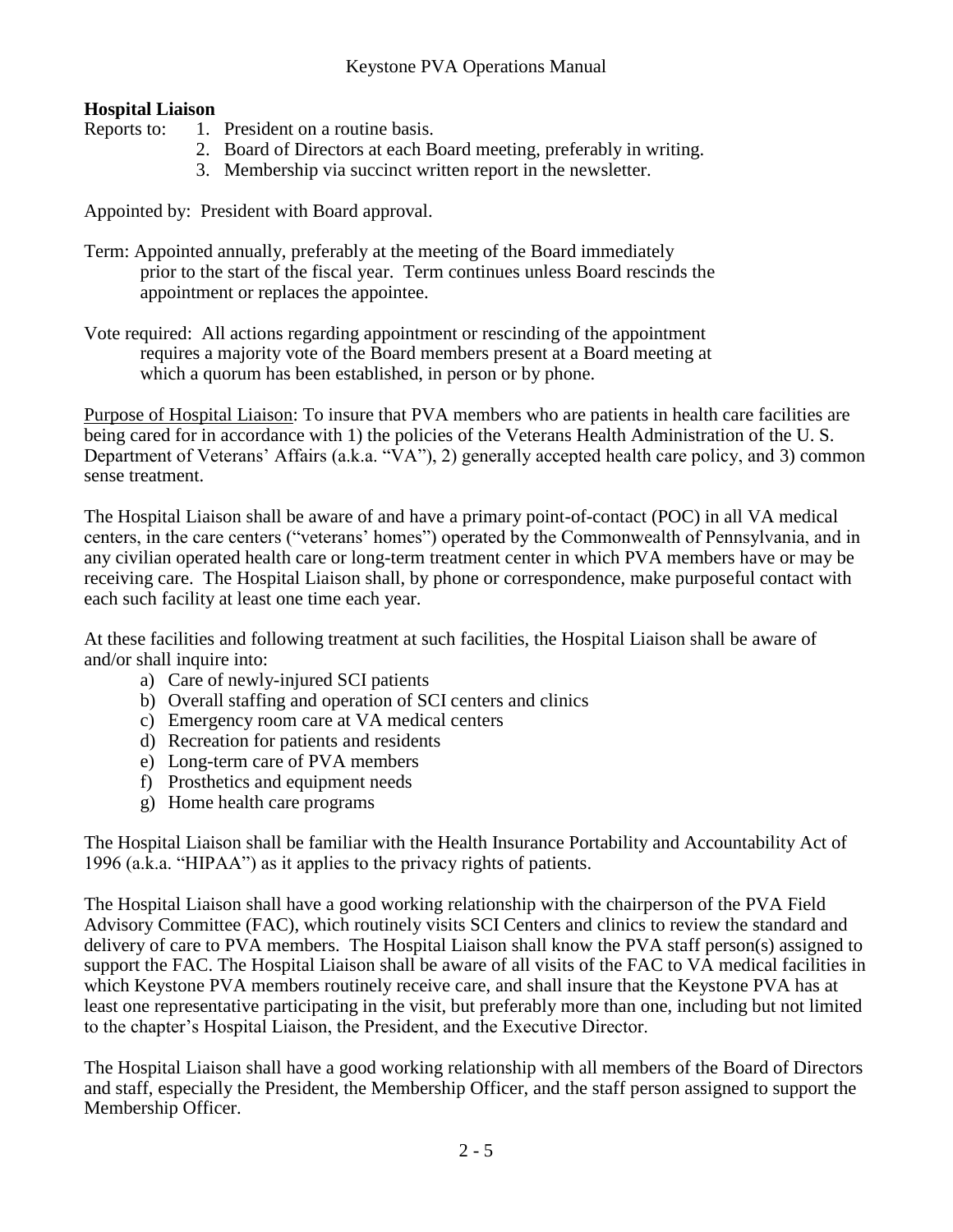#### HOSPITAL LIAISON PERFORMANCE CHECKLIST

- 1. Points of contact for these VAMCs: Altoona (James E. Van Zandt)  $\Box$  Butler  $\Box$  Erie □ Lebanon □ Pittsburgh—Heinz PCC  $\Box$  Pittsburgh—Highland Drive  $\square$  Pittsburgh—University Drive Wilkes-Barre
- 2. Points of contact at these State Veterans' Centers:  $\Box$  Pennsylvania Soldiers' & Sailors Home (Erie)  $\square$  Southwestern Veterans' Center (Pittsburgh)  $\Box$  Hollidaysburg Veterans' Home (Hollidaysburg)
	- Gino J. Merli Veterans' Center (Scranton)
- 3.  $\Box$  Points of contact for other facilities used by PVA members, as needed
- 4. Inquire about the following at all facilities, as applicable:
	- $\Box$  Care of newly-injured SCI patients
	- $\Box$  Overall staffing and operation of SCI centers and clinics
	- Emergency room care at VA medical centers
	- $\square$  Recreation for patients and residents
	- □ Long-term care of PVA members
	- $\square$  Prosthetics and equipment needs
- 5.  $\Box$  Be aware of Keystone PVA members who require home health care.
- 6.  $\Box$  Become familiar with the Health Insurance Portability and Accountability Act of 1996 (HIPAA), and have a copy of the Privacy Rule for reference.
- 7.  $\Box$  Establish and maintain a good working relationship with the FAC chairperson and the primary PVA staff person assigned to support the FAC.
- 8.  $\Box$  Be aware of visits of the FAC to medical facilities of interest to the Keystone PVA and insure that the Keystone PVA is represented on official FAC committee visits.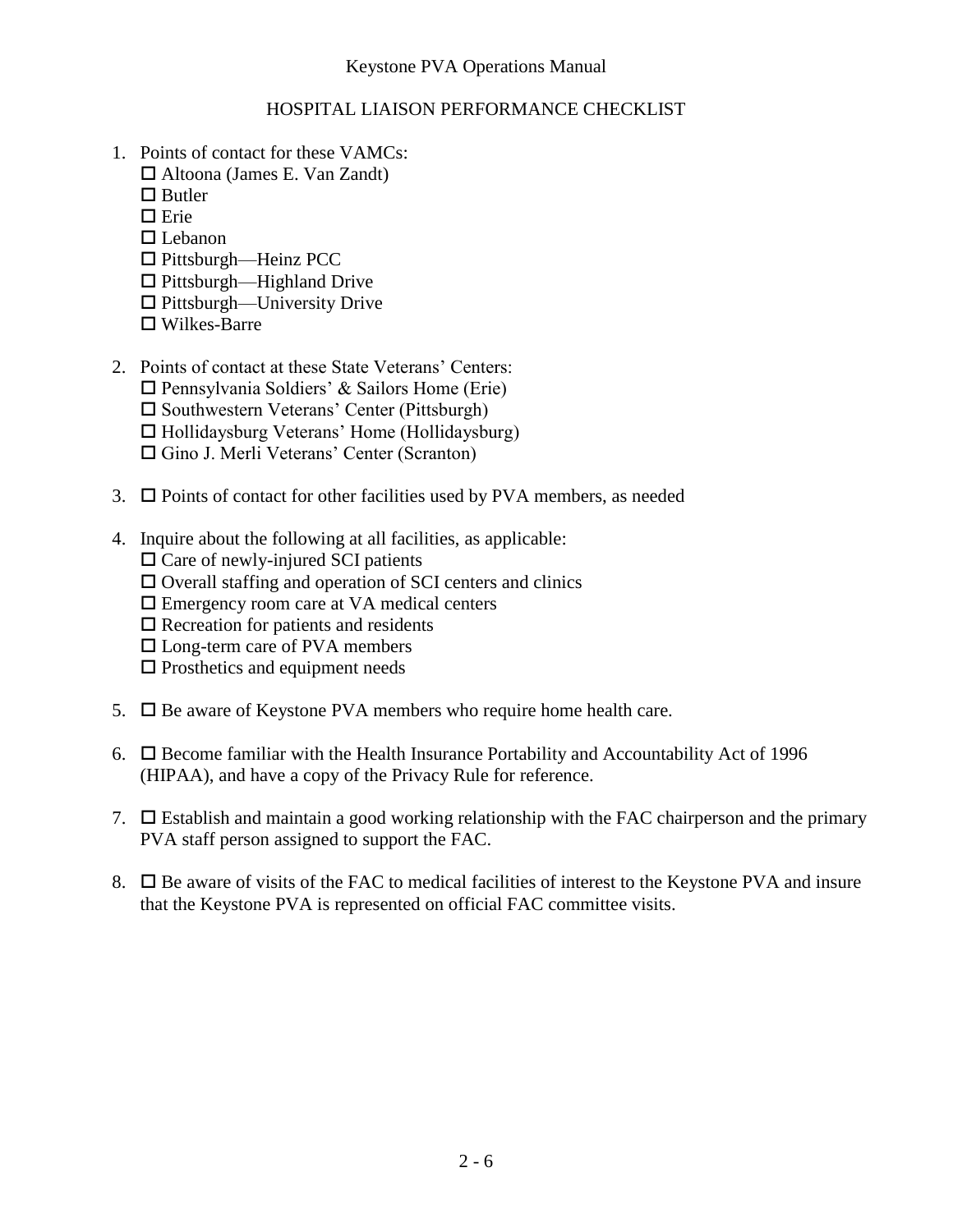#### **Committees of the Board**

Committees are appointed to provide leadership and guidance in specialized areas that can be dealt with more effectively by a smaller group than the full board. Committees should meet only when there is business to accomplish. Once a committee or task force has completed its specific mission, it should be disbanded. The President shall appoint committees on an "as required" basis.

There are two types, of committees, "Standing Committees" and "Ad-Hoc Committees." Standing Committees are ongoing committees and are established by the Board of Directors. Appointments are subject to approval by that board. Ad-Hoc Committees (also called task forces) are appointed on a more temporary basis, usually with a very specific mission or task. Once that specific task has been accomplished or completed, the ad-hoc committee is disbanded.

The chapter may have a Finance Committee which shall consist of the chapter Treasurer, chapter President, and not fewer than two chapter members. The Executive Director, when one is on staff, shall be a member with a voice and no vote. When the chapter invests funds with an investment advisor, the committee will meet on a quarterly basis to review quarterly statements.

#### **Executive Committee**

#### **Composition**

The Chapter may have an Executive Committee which shall consist of the President, Vice President, Secretary, Treasurer and Immediate Past President. The President and the Executive Director, when one is on staff, shall be members of the Executive Committee with a voice and no vote. If the Executive Committee has a tie vote, the issue is referred to the next Board of Directors meeting. If there is still a tie vote, the president has the tie-breaking vote.

#### **Responsibilities**

- The Executive Committee is delegated the powers and the authority of the full board when the board is not in session, except that they cannot establish policy.
- The full board is liable for all actions taken by the Executive Committee. The Executive Committee should always keep the full board informed of its activities.
- All actions of the Executive Committee are subject to approval by the full board.
- **The Executive Committee will meet no sooner than 7 days prior to the monthly Board of Directors meeting to review and approve the agenda for the Board meeting.\***
- Meet in the event of an emergency.

#### **Authority**

 While they may act in the name of the full board, the Executive Committee is not authorized to establish or change policy, which has been approved or established by the Board of Directors.

#### **Reports**

- The Executive Committee is accountable to the Board of Directors and shall render a full written report to the board when action has been taken of any importance. Such action must be ratified by the Board of Directors at the next scheduled meeting to be effective.
- The Executive Committee must approve all Board of Director meeting minutes before being signed by the Secretary.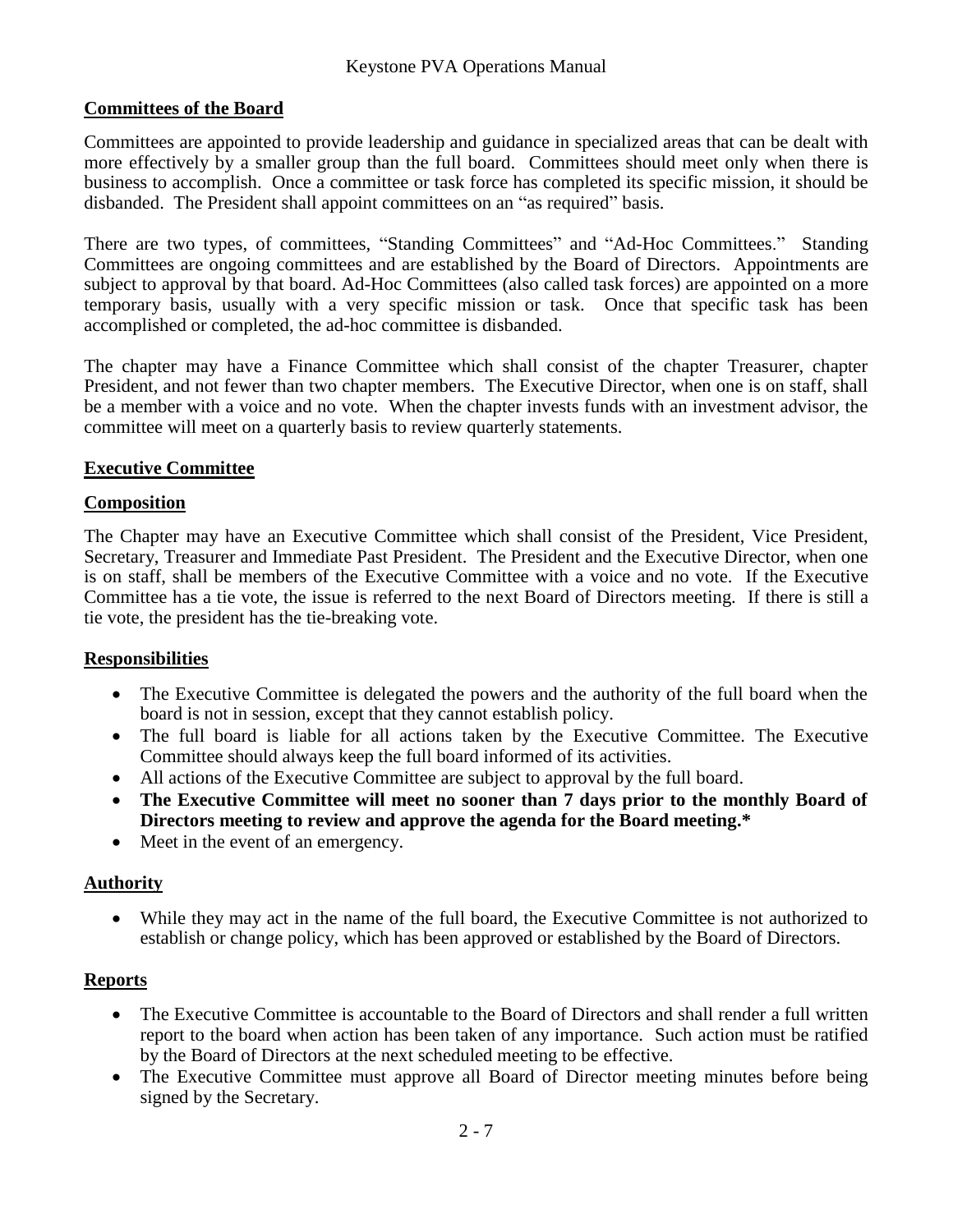# Section 3 – **Employee Job Descriptions**

#### **POSITION DESCRIPTION**

| <b>Job Title:</b>                           | <b>Chapter Executive Director</b> |
|---------------------------------------------|-----------------------------------|
| Department:                                 | Administration                    |
| <b>Employment Status: Regular Full Time</b> |                                   |
| <b>Overtime Status:</b>                     | Exempt                            |
| <b>Supervision:</b>                         | All Office Staff                  |

#### **General Function:**

Provides general administrative managerial leadership to the Keystone PVA Chapter Office. Performs a variety of functions requiring accounting, finance, human resource management, fund raising, program management and independent judgment.

#### **Regular Duties:**

- Responsible for the day to day business activities of the Keystone Chapter.
- Responds to inquiries from PVA members, clients, and other persons. Oversees inquiry responses to Service offices and other PVA Chapters regarding PVA business.
- Prepares annual budget presentation with the assistance of the Chapter Treasurer and Budget Committee.
- Works with Chapter Treasurer to pay bills and balance check registers accordingly for preparation of reimbursement and reconciliation reports. .
- Oversees the update of PVA manuals, publications, and internal office records with assistance of the By-Laws Committee where appropriate.
- Acts as office representative for business activities.
- Performs other duties as assigned by the Board of Directors through the President. Reports directly to the Chapter President.

#### **Knowledge and Skills Required:**

- Must have attained a Bachelor of Science Degree from an accredited University and at least two years of work experience, or must have equivalent education and experience.
- Must possess strong interpersonal communications skills.
- Must possess accounting and finance skills required to oversee office and finance activities.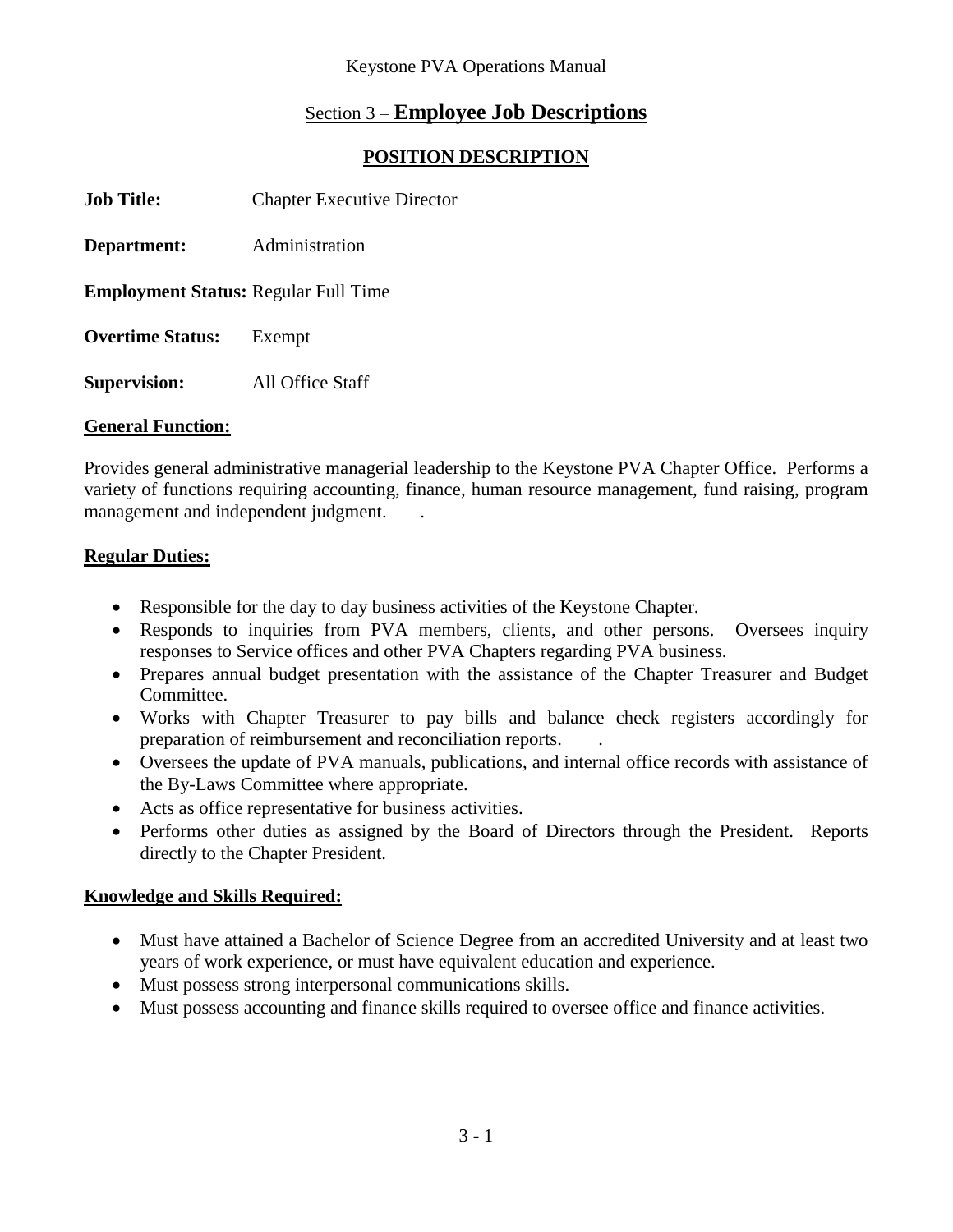#### **POSITION DESCRIPTION**

**Job Title:** Office Manager

**Department:** Administration

**Supervisor:** Executive Director and/or President

**Employment Status:** Regular Full Time

#### **General Functions**

Responsible for office, copying center, procurement of office supplies and furniture, tracking inventory, and providing support where needed to the Keystone PVA President, Board of Directors, and Program Directors. Responsible for providing administrative support to membership and volunteer programs

#### **Regular Duties:**

Responsible for the receipt of office mail, dating and distributing mail to the appropriate persons. Private mail with name of officer is to be dated and distributed unopened.

Responsible for the receipt of all funds filling out cash receipts for cash and stamping all checks "for deposit only" registering all cash and checks, received in the Cash Receipt Journal and on deposit slip

Prepare, copy and distribute reports and materials as directed while tracking postage costs for budgetary purposes. Order supplies as needed maintaining an adequate inventory of office supplies.

Responsible for assisting the Membership Coordinator in standard correspondence to members including birthday letters, deceased letters, prospective member packets, preparing and distributing chapter membership reports to the BOD on a monthly basis and preparing and mailing membership cards directly to the members in a timely manner.

Maintain and keep current the Keystone PVA computerized membership data base which includes processing and updating monthly Membership Reports, address changes, renewal notices to associate members/affiliate, and transfers.

Handle standard communications with PVA concerning report processing, member inquiries, address changes, life membership and questions relating to membership.

Other duties if needed may be assigned by the Executive Director, President, or the Program Directors.

#### **Knowledge and Skills Required:**

Must have a High School diploma or GED and three or four years of relevant work experience. Accurate typing skills and proficiency in Microsoft Word and the ability to meet deadlines. Must have excellent written and oral communications skills.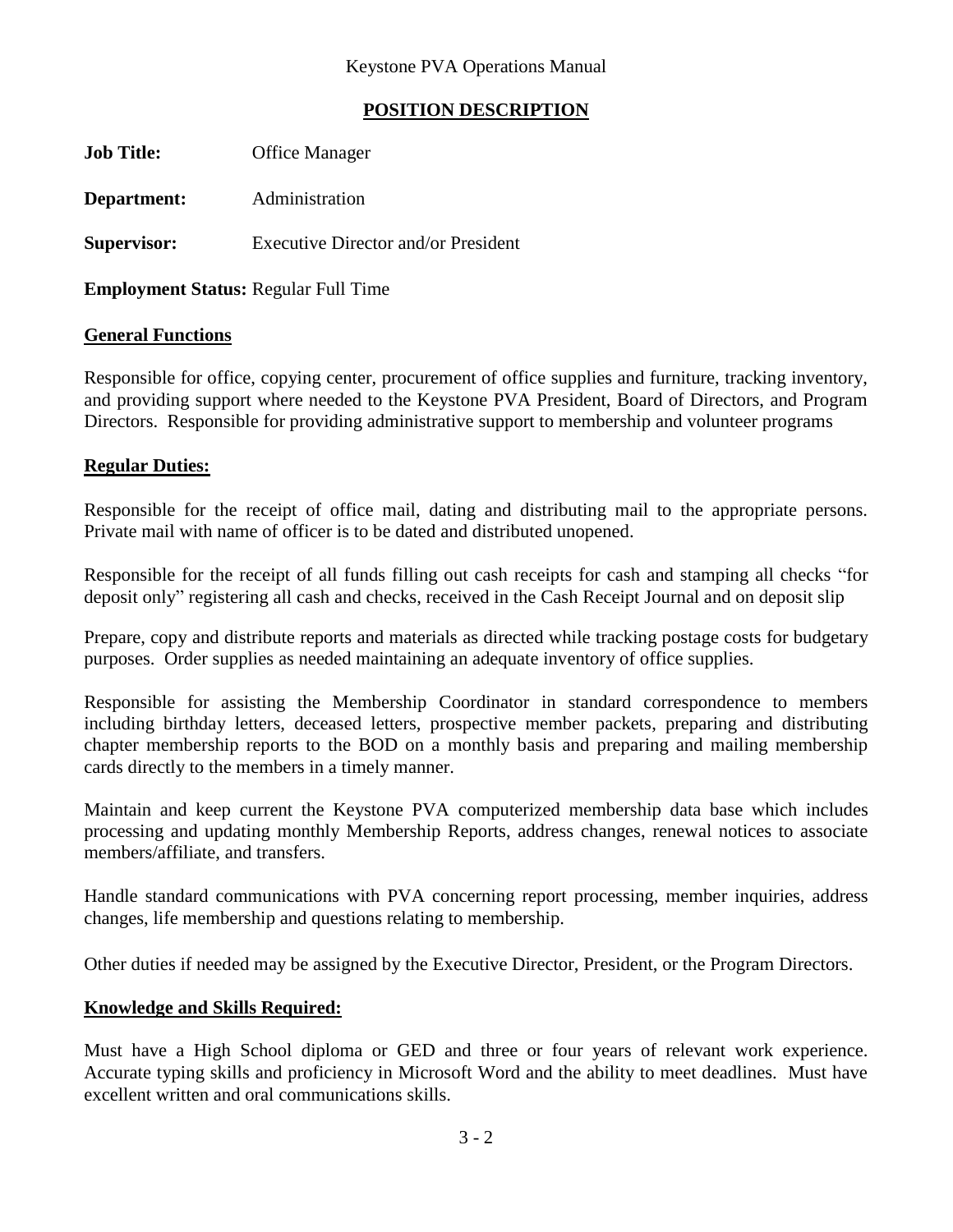#### **POSITION DESCRIPTION**

**Job Title:** Accounting Clerk

**Department:** Administration

**Supervisor:** Executive Director and/or President

**Employment Status:** Hourly, as required

#### **General Functions:**

Responsible for Accounting duties as assigned including, but not limited to, accounts receivable, accounts payable, bank reconciliation, printed reports and back up of computer data. The Accounting Clerk shall provide support where needed to the Keystone PVA Board of Directors, Program Directors, Membership and Volunteer programs.

#### **Regular Duties:**

Record the receipt of all funds in the general ledger. Compare the stamped bank deposit receipt to the Cash Receipts Journal.

Post all Checks/cash to proper account. Reconcile statement and check register.

Prepare bank reconciliation. Balance Cash Receipts Journal & General Ledger. Initial & date bank statement.

Prepare Treasurer Report for distribution to the Board of Directors on a monthly basis.

Back-up all data to a zip disk daily and keep a monthly back-up disk in locked fire proof box in the cabinet in office and at the residence of the Chapter Treasurer.

Prepare all finance reports required for the annual chapter audit.

Other duties may be assigned by the Executive Director or the President and Treasurer.

#### **Knowledge and Skills Required:**

Must have an Associates Degree in Accounting and three or four years of relevant work experience. Must be experience using Excel, Microsoft Word and QuickBooks Pro. Must have excellent written and oral communications skills.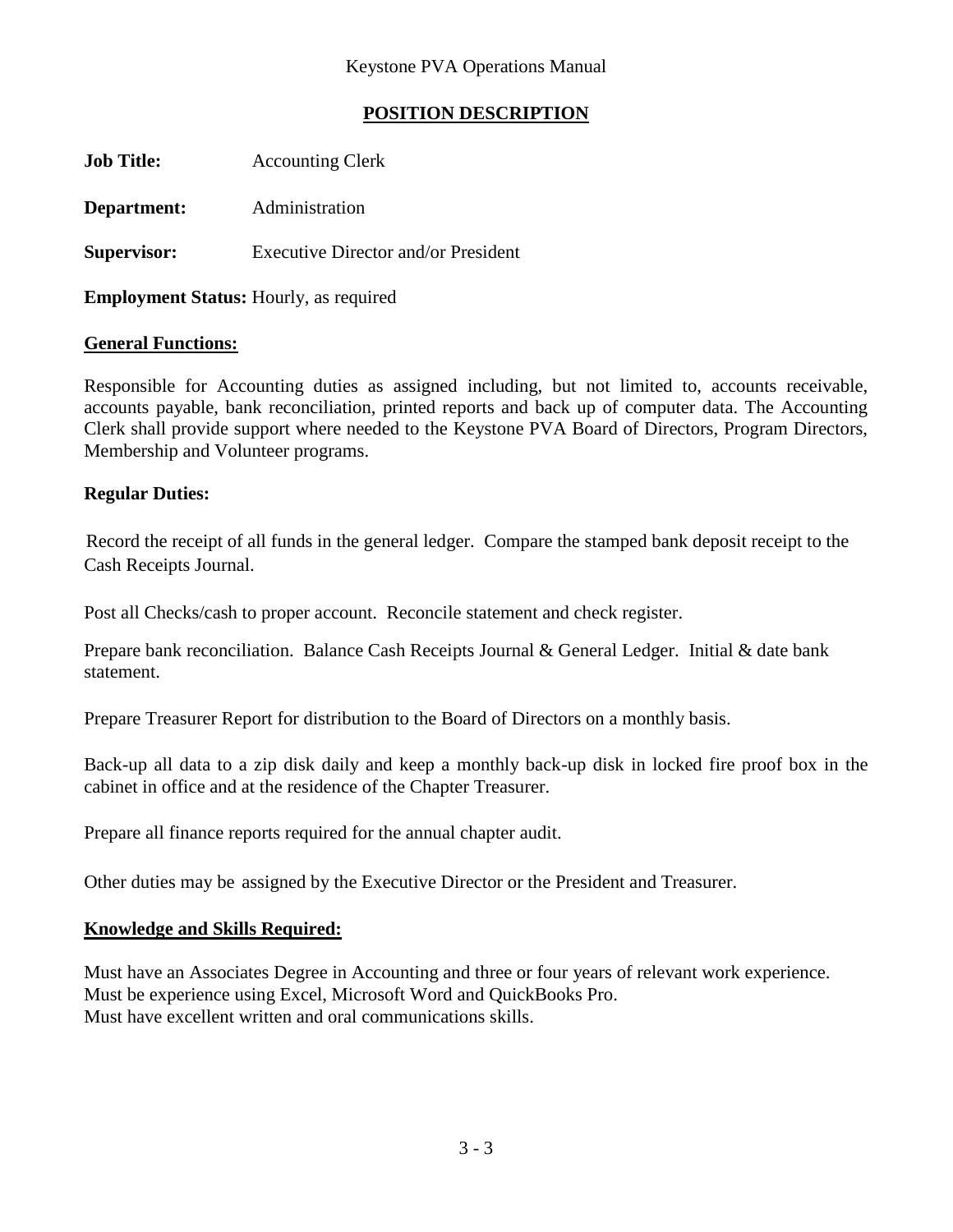#### **POSITION DESCRIPTION**

| <b>Job Title:</b>  | <b>Administrative Assistant</b>            |
|--------------------|--------------------------------------------|
| Department:        | Administration                             |
| <b>Supervisor:</b> | <b>Executive Director and/or President</b> |

**Employment Status**: Hourly, as required

#### **General Functions:**

Responsible for providing administrative support when needed to the Keystone PVA President, Board of Directors, and Program Directors.

#### **Regular Duties:**

Assist Office Manager in the preparation, copying, mailing and filing of daily correspondence.

Responsible for maintaining the chapter files.

Store and track Keystone PVA brochures and literature. Fulfill requests for information by the general public, unless medical or service information, then refer to NSO.

Responsible for the duties of the Office Manager when Office Manager is absent.

#### **Knowledge and Skills Required:**

Must have a High School diploma or GED and three or four years of relevant work experience. Accurate typing skills and proficiency in Microsoft Word and the ability to meet deadlines. Must have excellent written and oral communications skills.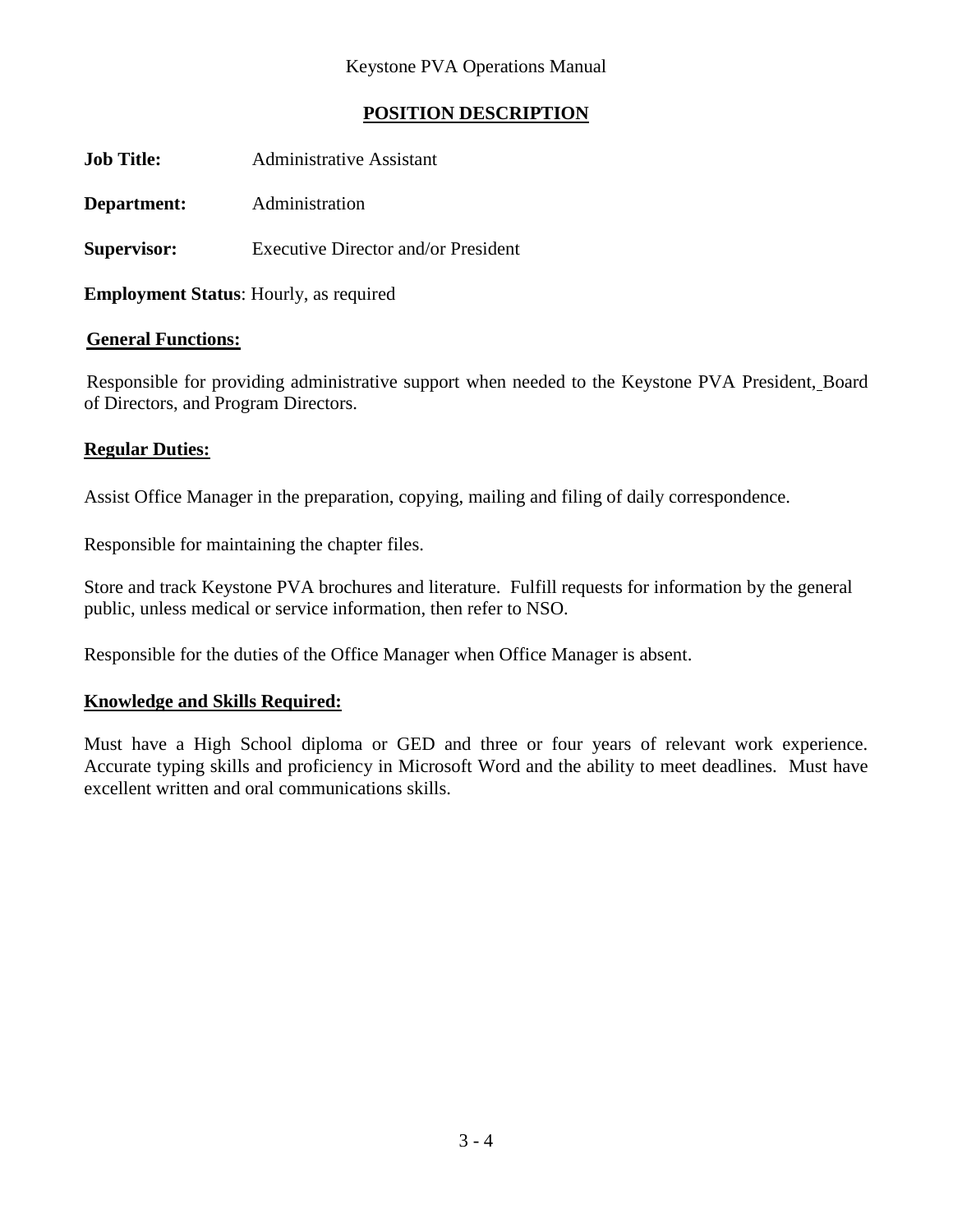# Section 4 - **Administration Policies and Procedures**

#### **Office Procedures:**

#### **Equipment:**

Office equipment owned and maintained by Keystone PVA shall be those normal items of equipment which are deemed necessary for the administrative operation of the chapter. This includes such items as copiers, computers, printers, and office furniture.

The purchase of any major item of office equipment, (i.e., typewriters, computers, printers, copy machines, etc.) shall be only upon approval of the Board of Directors. When the chapter employs an Executive Director, that person shall have some discretionary authority for purchasing as prescribed by the Board of Directors.

The chapter shall own the number of lap-top computers as determined by the Board of Directors. Those computers shall be available for use by any officer, member of the Board or program director who determines that such use is necessary. When used by any of the mentioned persons, they shall have the computer on a loan basis, and shall return it to the chapter office as soon as their particular project requiring use of the computer is completed. The computers must be checked out by signature through the senior office secretary.

Should any item of equipment become lost, stolen or damaged while being used outside the office, the person who had possession of the item may be required to personally pay for repair or replacement of that item. Such determination shall be made on a case-by-case basis by the Board of Directors.

Any equipment purchases over \$500.00 for the organization is to be capitalized & depreciated. Equipment purchased for less than \$500.00 is to be discarded as expendable.

#### **Equipment Loan Policy**

In the event an employee, staff member or contractor of Keystone Paralyzed Veterans Association ("KPVA") performs work at home or an alternate work site on a regular basis, office equipment or supplies of KPVA may be loaned to such person. This may include computers, fax machines, copiers or other office equipment ("Equipment"). This document provides KPVA's statement of policy related to such loans.

- The Equipment may not be transported as luggage on public transportation. The borrower will carry the Equipment with him or herself at all times. Laptops, digital cameras, etc. may be passed through X-ray machines.
- Equipment may not be left unattended in public areas.
- Stolen or lost Equipment is to be reported to KPVA as quickly as possible.
- The borrower will use the Equipment according to the manufacturer's specifications.
- The borrower is responsible to retrieve any data he or she has stored on the Equipment's storage media before returning the Equipment. To prepare the Equipment for the next person all storage media will be erased from the Equipment when returned.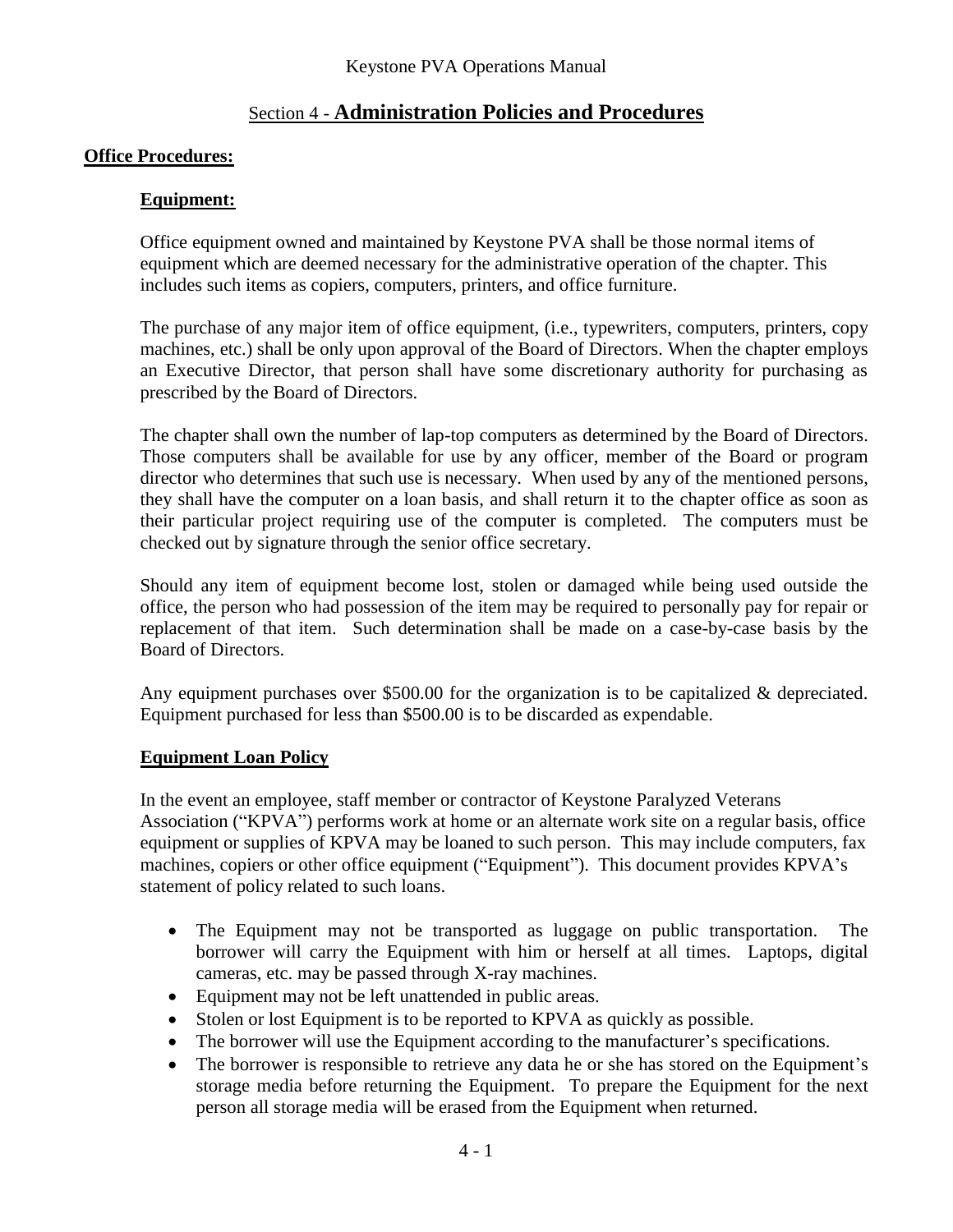- The borrower shall not alter any system, software or hardware configuration unless instructed to do so by KPVA.
- The borrower may not loan or give the Equipment to anyone else. Doing so will be considered misuse of the Equipment and a violation of this policy.
- The borrower will be responsible for the loss or repair of the Equipment due to negligence, abuse or misuse.
- Any Equipment borrowed pursuant to this policy remains the property of KPVA while on loan and must be returned promptly upon request by KPVA.
- Each piece of Equipment must be listed with its serial number when the borrower takes possession.
- The borrower must return the Equipment in the same condition in which it was originally received, minus normal wear and tear.

#### **Supplies**

As a general rule, office supplies shall be ordered by only one designated person, usually the Office Manager. All who require office supplies shall inform the Office Manager (or other designee) when the need arises for supplies required in performing their assigned duties and responsibilities.

As normal routine, supplies shall be ordered from the supplier on a weekly basis. Only in the event of an "administrative emergency" shall supplies be ordered more frequently.

Those who use office supplies shall not hoard those items. Generally, supplies shall be stored in a common supply cabinet where they can be obtained as needed by the chapter employees, officers, and volunteers. That storage cabinet shall remain locked at all times; the senior office secretary or other designated person shall have custody of the key.

#### **Postal Procedures**

#### **Incoming Mail**

The Office Manager shall open all incoming mail except that which might be marked "personal," or "for the eyes of," or any other restrictive marking on the outside of the parcel or envelope. Once opened, mail shall be stamped with a "received" date stamp and routed to the appropriate officer or program director. If there is any question about which individual should receive the mail, any officer or program director may make that determination. If the mail is addressed to a particular person by name, the mail shall be routed to them unopened.

## **Outgoing Mail**

Only official chapter mail shall be posted through the Office Manager. Use of that or any other means of posting for personal mail will be cause for sanction.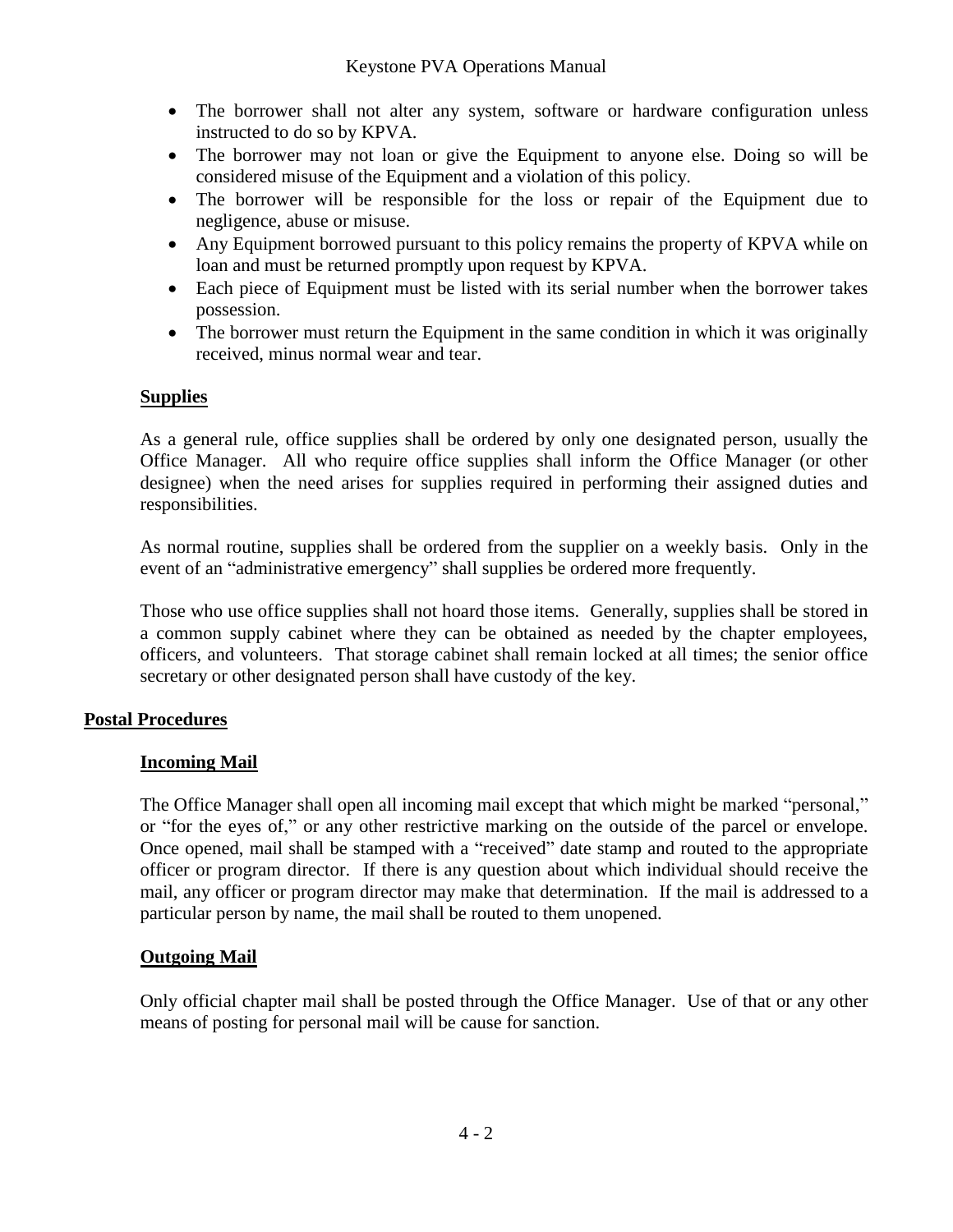#### **Use of chapter vehicles**

Use of chapter vehicles for personal purposes will be discouraged but permitted in emergency or other circumstances in which time is of the essence or other options are very limited. The Board may delegate the authority of who may use a chapter vehicle for personal purposes to the executive director. In the event such use is granted, qualified users shall be limited to staff or reliable ambulatory volunteers who have experience driving vehicles of similar sizes and types. User shall reimburse the chapter at a rate initially set at \$0.55/mile, and may be changed at any time by the Board of Directors. Such reimbursement may be in the form of payment by check within 10 days of use of the vehicle, or by the purchase of gasoline used to refuel the vehicle at a price equal to the miles driven multiplied by the reimbursement rate. For example, if the vehicle was driven 100 miles, the amount of gasoline purchased shall equal \$55.00. Receipts must be provided to the chapter.

Use of the chapter vehicles to transport members, staff, associates (such as PVA officers) or cargo (such as Easter bags or the mail) on chapter business is not regarded as personal use.

#### **Correspondence/Communications**

#### **Authority**

All officers, members of the Board of Directors, program directors and staff shall have the authority to correspond with individuals and entities outside the chapter and with PVA National Headquarters so long as the subject matter is within their area of responsibility, but they shall do so only in the most professional manner and not on a personal basis. If a question occurs, the Chapter President shall be consulted for permission.

Employees other than the Executive Director are not authorized to correspond officially with those individuals and entities outside the chapter, except within the normal and customary performance of their duties. Any communication prepared and sent by an employee other than those authorized may be cause for dismissal.

#### **Internal**

Internal correspondences are those notes, memoranda, letters, and other means of communications that are between officers and other volunteers within the chapter.

#### **External**

External communications are those which are completed by a member of Keystone PVA with a person or entity outside the chapter. Such external communications shall be professional in every way, shall be prepared on chapter letterhead, and, if there is any question as to the necessity for the communication, shall be approved in advance by the President or Executive Director.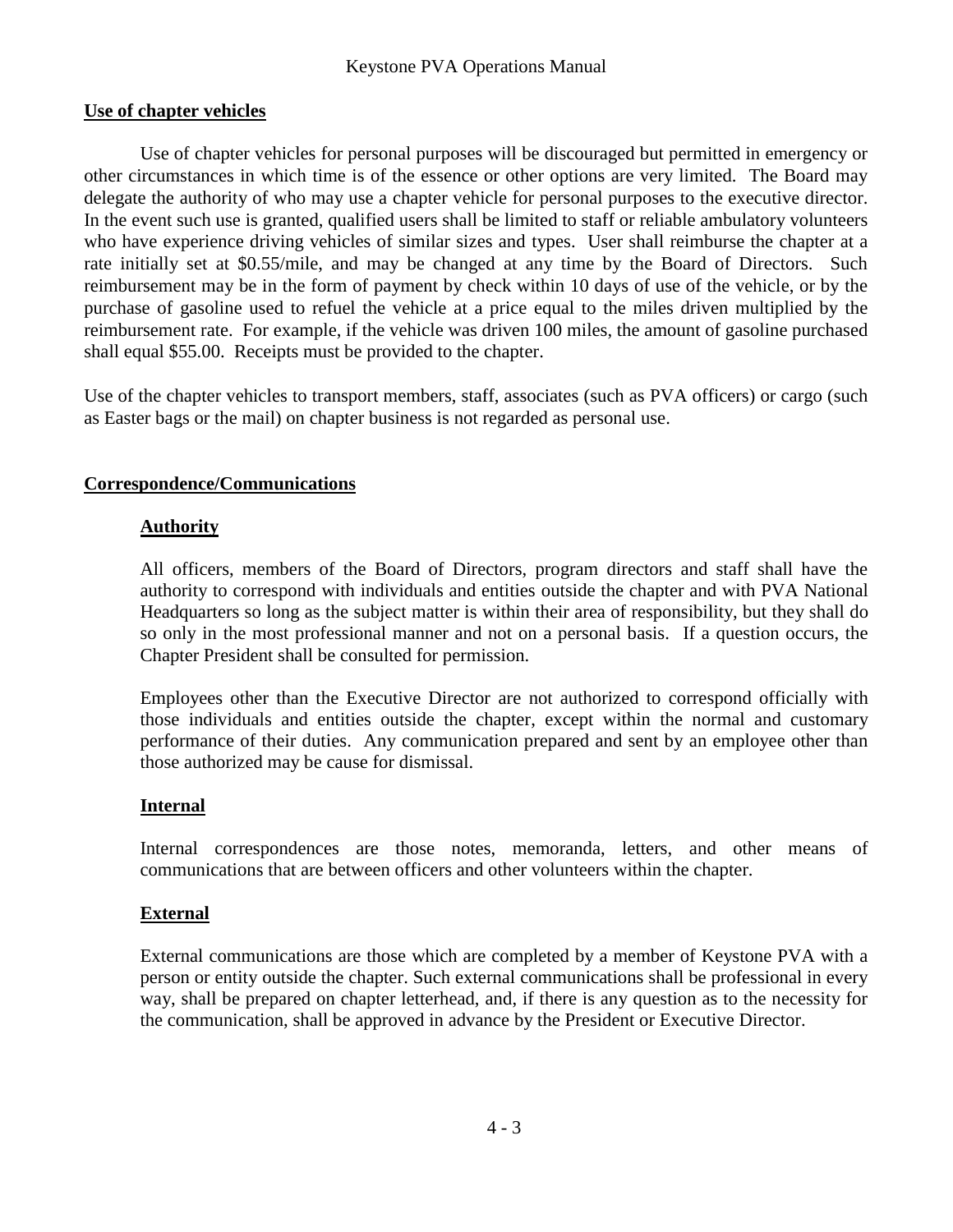No external communications shall be prepared outside the individual's direct program responsibilities and expertise. No external communications shall be made which might misrepresent the chapter or the national organization. When in doubt, permission shall be obtained from the Chapter President before sending such a communication.

As a member of the National PVA Board of Directors, the Chapter National Director shall have the authority to communicate with any national officer or other member of the National BOD and National Staff without prior approval of any member of the chapter leadership.

All national expense reports are to be approved by the National Director before being mailed to national with payment and a written report presented to the office within 10 days of return of trip. Member will not be in good standing if not complied with.

#### **Electronic Communications**

Electronic communications may be internal or external and include electronic mail and facsimile transmissions. The same policy shall apply to electronic communications as apply to written correspondence. Electronic communications shall be used only when there is a matter of particular urgency when regular mail is not sufficiently timely.

#### **Contract Procedures**

Keystone PVA has the authority to enter into any legal contract for services, goods or equipment as may be deemed necessary and appropriate for chapter operations. All such contracts shall be reviewed by corporate legal counsel and require the approval of the Board of Directors prior to commitment and shall be signed by the President.

The President may negotiate contracts or any other officer designated by the Board of Directors. If the chapter employs an executive director, he or she may negotiate contracts for office services and equipment but only upon approval by the Board of Directors.

#### **Legal Matters**

#### **Corporate Counsel**

The corporate legal counsel of Keystone PVA shall be an attorney-at-law who is licensed to practice law in the Commonwealth of Pennsylvania, but that person need not be in active practice, and shall be hired by the Chapter President after consultation with the Executive Committee. The corporate counsel may be a member of the Paralyzed Veterans of America, but shall not be an elected officer of Keystone PVA, nor shall he/she serve in any other paid or appointed position with the chapter. .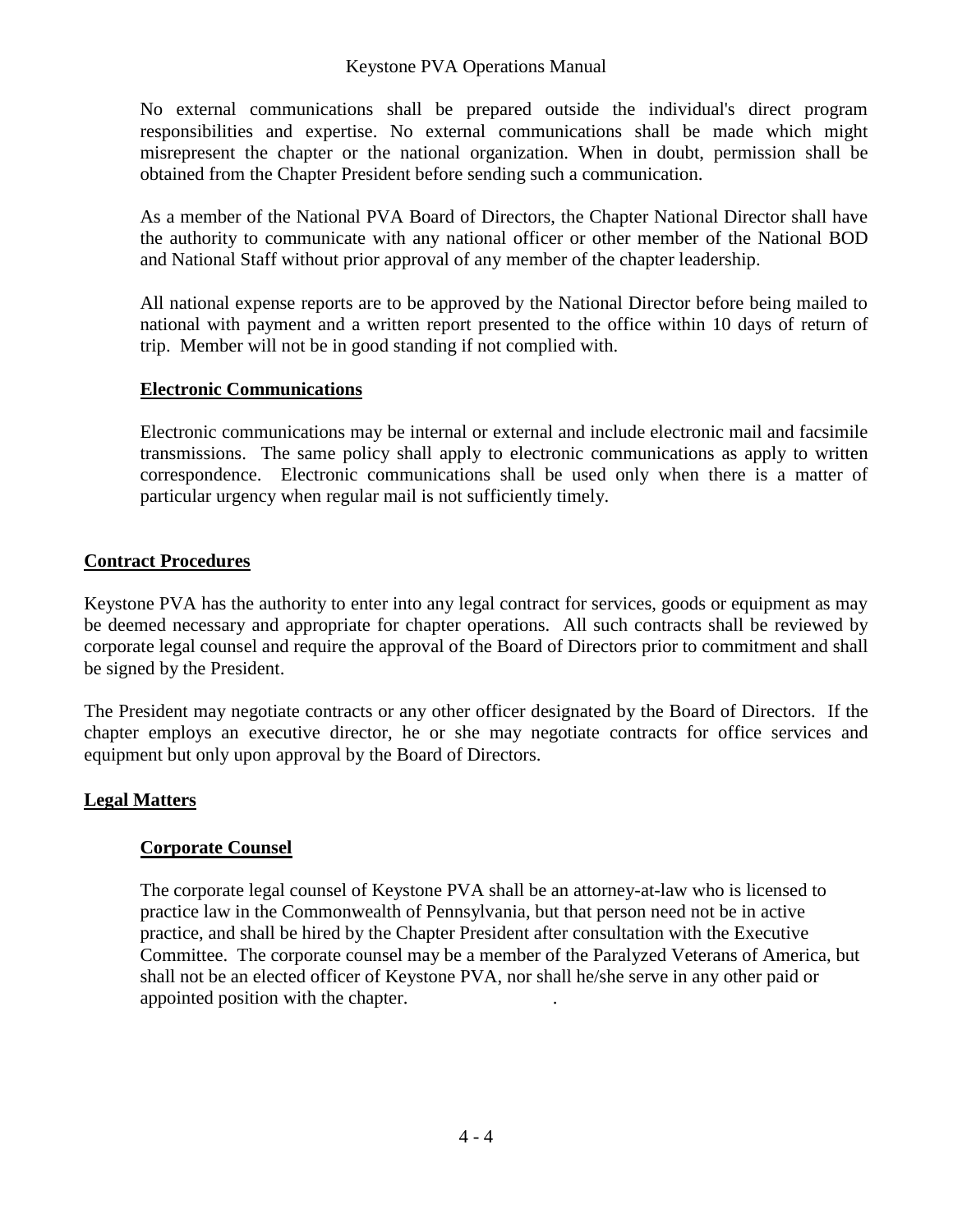#### **Complaint Procedures**

The following sets forth the policy and procedures to be followed by the Executive Committee in adjudicating complaints against individual members of Keystone PVA. These rules shall be construed to secure the just, speedy, and inexpensive determination of every proceeding while fully protecting the rights of all parties involved therein. Complaints need to follow the chain of command starting with the Executive Committee then the Board of Directors for a vote within a thirty (30) day period.

#### **Complaints**

Any individual member of Keystone PVA may bring a complaint against any individual Keystone PVA member for violation of the duties and obligations of PVA members as set out in PVA's Administrative Guide. Such complaints shall be submitted. in writing to the Vice President and shall clearly describe the specific nature of the complaint, provide supporting data for the allegations made therein, and identify the name(s) of the individual(s) bringing the complaint. If the complaint is against the Vice President, the complaint shall be submitted to the Chapter President.

#### **No Harassment Policy**

Everyone is entitled to a work environment conducive to effective job performance. Verbal, physical or written communication that is reasonably viewed as offensive to the individual(s) involved is prohibited.

Keystone PVA expressly prohibits any form of unlawful harassment based on race, color, religion, sex, national origin, age, disability or status as a Vietnam-era or special disabled veteran. Improper interference with the ability o£ Keystone PVA's personnel to perform their expected job duties is not tolerated.

Keystone PVA prohibits unwelcome sexual advances, request for sexual favors and all other verbal or physical conduct of a sexual or otherwise offensive nature, especially where:

- Submission to such conduct is made either explicitly or implicitly a term or condition of employment;
- Submission to or rejection of such conduct is used as the basis for decisions affecting an individual's employment; or
- Such conduct has the purpose or effect of creating an intimidating, hostile or offensive working environment.

Any violation of the above stated prohibitions will be subject to disciplinary action, which may include termination of employment with Keystone PVA.

Keystone PVA prohibits any discriminating or retaliation against any individual for making a complaint of sexual harassment using the procedures described below. Individuals who engage in such retaliation will be subject to discipline, which may result in termination of employment.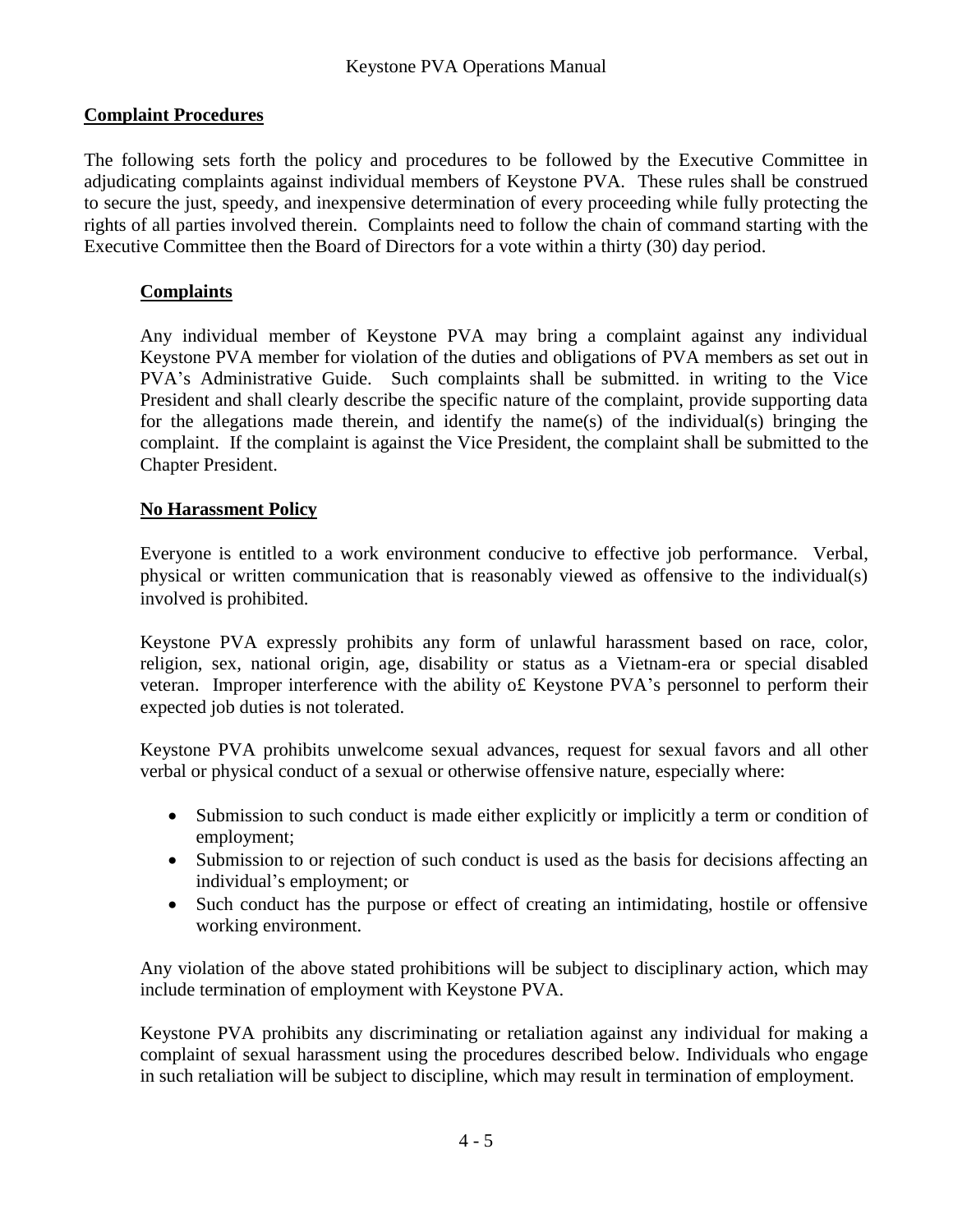An individual believing that he or she has been subject to any form of harassment should bring the matter to the immediate attention of the other person in an attempt to resolve the, issue. If unsuccessful, or if in the individual's judgment such action would be futile, the Vice President or Secretary should be contacted immediately.

All Board of Directors and employees need to read and sign the Acknowledgment of Receipt and Understanding of Keystone PVA's No Harassment Policy which is available by contacting the Keystone PVA office.

#### **Nondiscrimination Policy**

Keystone Paralyzed Veterans of America is committed to the fair treatment of, and equal opportunity for, all individuals. Our chapter adheres to all applicable federal, state and local laws and regulations that prohibit discrimination in all respects. This commitment is reflected in Keystone Paralyzed Veterans of America's Code of Ethics, Standards of Conduct and Conflict of Interest Policy, as well as in its dealings with its members, employees, beneficiaries, and the public.

#### **Duty of the Vice President and Secretary**

The Vice President and Secretary shall review all complaints thoroughly, ensuring that they comply with submission requirements. After discussing the complaint with the submitted and with the individual(s) against whom the complaint is made, he/she shall then submit the complaint to the Executive Committee with a recommendation for that committee's action.

#### **Authority of the Executive Committee**

The Executive Committee shall investigate and take action on any formal complaint filed against the chapter or against an individual member. The Executive Committee shall have the authority to reprimand, suspend, expel, or take any other reasonable disciplinary action against any member found to have violated membership duties or obligations. The Executive Committee of Keystone PVA shall only have the authority to suspend or expel a person from membership in the chapter, not from National PVA. The findings and action of the Executive Committee shall be subject to review and approval by the Chapter Board of Directors.

#### **Notice and Investigative Committee**

Within ten (10) days following receipt of the complaint, the Executive Committee shall furnish by registered or certified mail a copy of the complaint to the member against whom the complaint was made and to the President of Keystone PVA. Within the same time period, the Executive Committee shall appoint an Investigative Committee composed of three members of Keystone PVA, none of whom shall be parties to the complaint. The Investigative Committee shall gather all facts pertinent to the complaint through review of documents and/or interview of persons, with knowledge of facts relevant to the complaint, and shall seek a response to the complaint from the member against whom the allegations are made. The Investigative Committee shall prepare a written report summarizing its findings and setting forth the evidence supporting those findings. This report shall be submitted to the Executive Committee within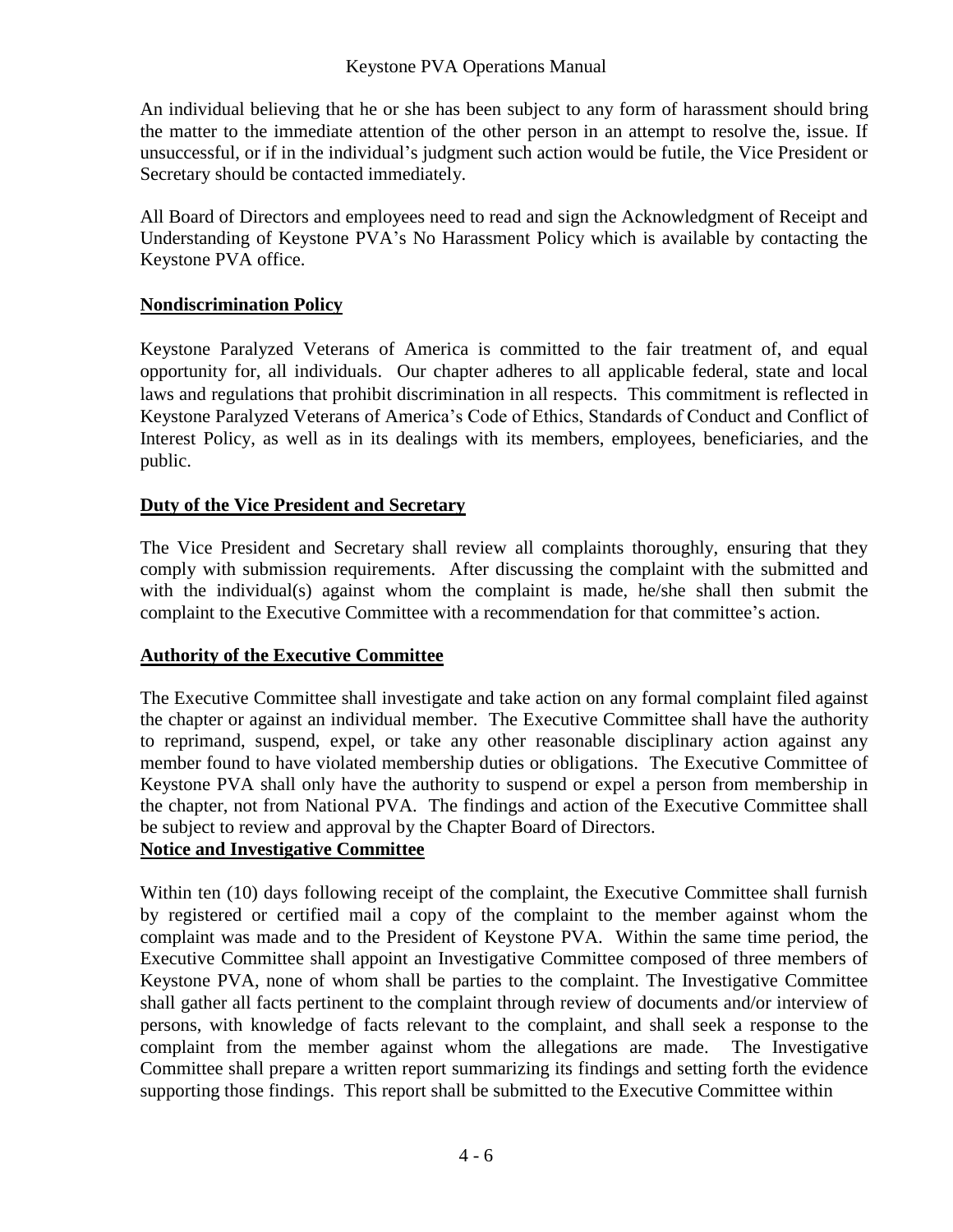thirty (30) days following appointment of the Investigative Committee. The Executive Committee may solicit additional information in order to clarify the report. The Executive Committee shall than take appropriate action based on the findings and on its authority to act.

#### **Right of Appeal**

Any person who has been the subject of disciplinary action in a formal complaint proceeding has the right to appeal such action to the Chapter Board of Directors.

#### **Organization Memberships/Representation**

It is desirable to provide PVA representation to other organizations, especially those that are for the benefit of veterans and the disability community. At every opportunity, Keystone PVA should attempt to be represented in those organizations and agencies involved in transportation, accessibility, advocacy, legislation, recreation, employment, health care, and other matters of concern to veterans and disabled persons.

#### **Government Agencies**

Active participation in government agencies will usually require an appointment by the Governor or some other government official in order to serve as a board, committee, or, commission member. Such appointments of Keystone PVA members should be sought at every opportunity and at every level of statewide government. It is imperative that applications and recommendations for appointment be in the best interests of Keystone PVA by ensuring that the best possible representation is provided. Consequently; no person shall serve or attempt to serve as an official Keystone PVA representative without the express written approval of the Chapter President, with approval by the Board of Directors.

Particularly appropriate government bodies for Keystone PVA representation would include, but not be limited to the following:

- Mass transportation agencies;
- Building/construction agencies;
- Veterans' affairs advisory committees;
- Boards who consider employment rights;
- Special event planning committees;
- Any other government body or agency where accessibility, civil rights, human rights and benefits for veterans and/or the disability community might be a matter of discussion or concern.

The Chapter Advocacy and Legislative Directors shall be active participants in efforts relative to pending new or revised legislation throughout every session of the Pennsylvania State Legislature. Likewise, Keystone PVA shall make every effort to keep itself informed and, when appropriate, be a vocal participant in similar matters at the county and local community levels throughout the state.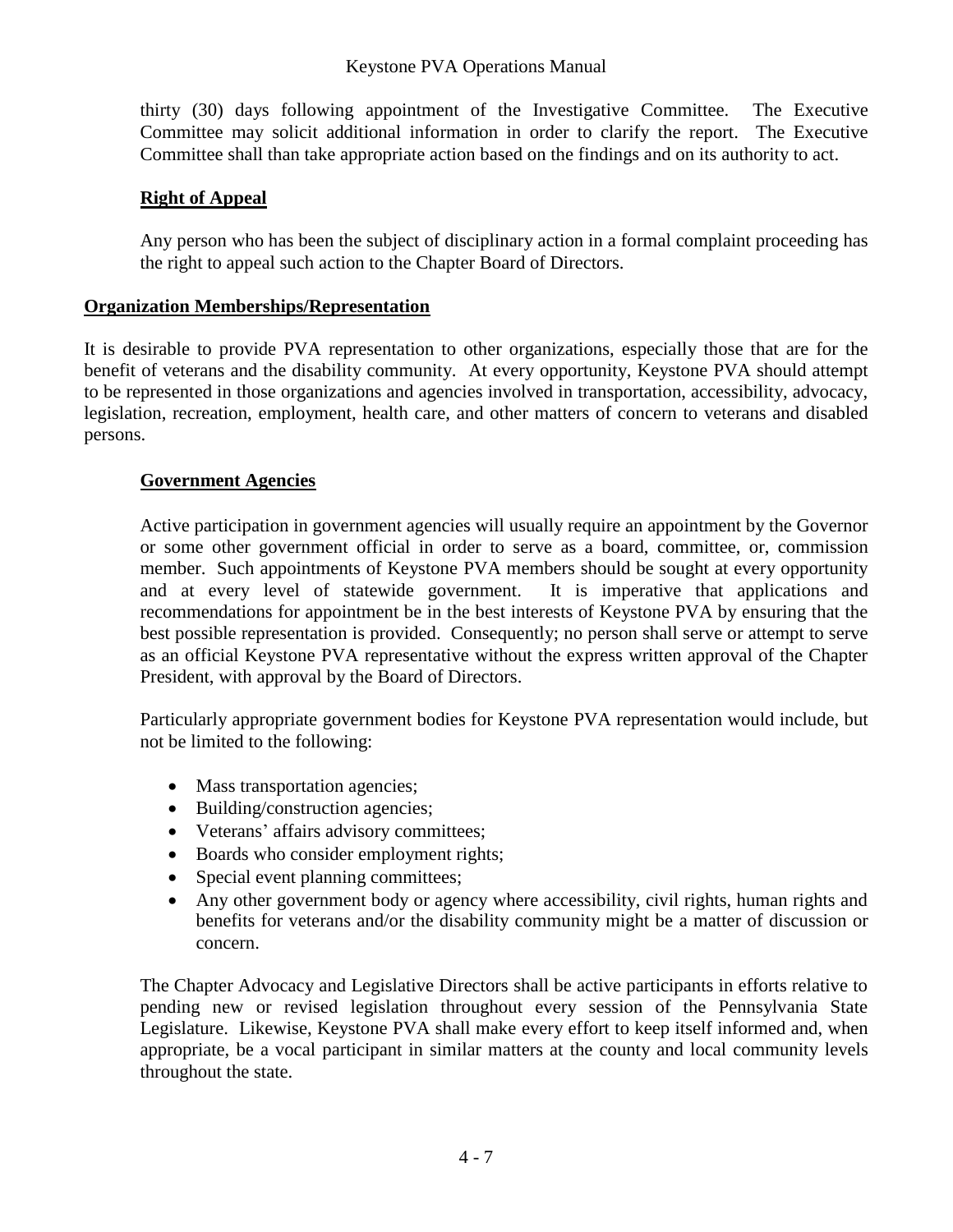#### **Veterans' Organizations**

Keystone PVA shall endeavor to be a member in good standing at all times in the Pennsylvania State Veterans Commission. The Chapter President shall be the chapter representative and shall attend all meetings unless prevented by health. In the event the President cannot attend a scheduled or special meeting of the Veterans Association, the Vice President or National Director shall attend. Keystone PVA members are encouraged, when eligible, to be active participants in other veteran service organizations of their choice. When representation is requested at other such organizations and no member of Keystone PVA has been designated as a representative, the Chapter President shall be the official representative. The most viable representative in those organizations would be a PVA member who is also a member of the particular organization.

#### **Disability Organizations**

Keystone PVA should be represented (or at-least have a working relationship) with such local organizations as the Multiple Sclerosis Society, Cerebral Palsy Association, Easter Seal Society, American Association of Retired Persons & Independent Living Programs. If a Keystone PVA Member is eligible for membership in a specific organization; the most viable representation would result from such appointment. Otherwise, the President shall serve as the Keystone PVA representative when required.

#### **Senior Clubs and Fraternal Organizations**

When a Keystone PVA member is so inclined, they are encouraged to seek membership in such organizations as Rotary, Kiwanis, Elks, Lions, Moose, Eagles, and other such organizations. The President should certainly be encouraged to seek chapter representation when appropriate. Such involvement goes far in expanding awareness throughout the business community relative to the needs of disabled persons and the positive contributions which can be made by those who are disabled.

#### **Political Organizations**

Keystone PVA does not presume to suggest any member's political affiliations or voting preferences. However, it is strictly forbidden for Keystone PVA, as an organization, to financially or vocally support or endorse any candidate for election to any political office. No member of Keystone PVA shall make any statement, verbal or written, which could be misunderstood as support or opposition of any political candidate by the chapter. By the same token, it shall be expressly prohibited for any Keystone PVA member, as a chapter representative, to participate in any civil disobedience while participating in political events.

#### **Payment of Dues**

Payment of dues for individual involvement in any organization is the responsibility of the Keystone PVA member. However, if any chapter member is appointed to serve as a direct representative of Keystone PVA, the chapter will pay dues and initiation fees. Such payment of dues will actually constitute a chapter membership rather than individual membership in the organization. The chapter shall pay annual dues for participation in any coalition of organizations.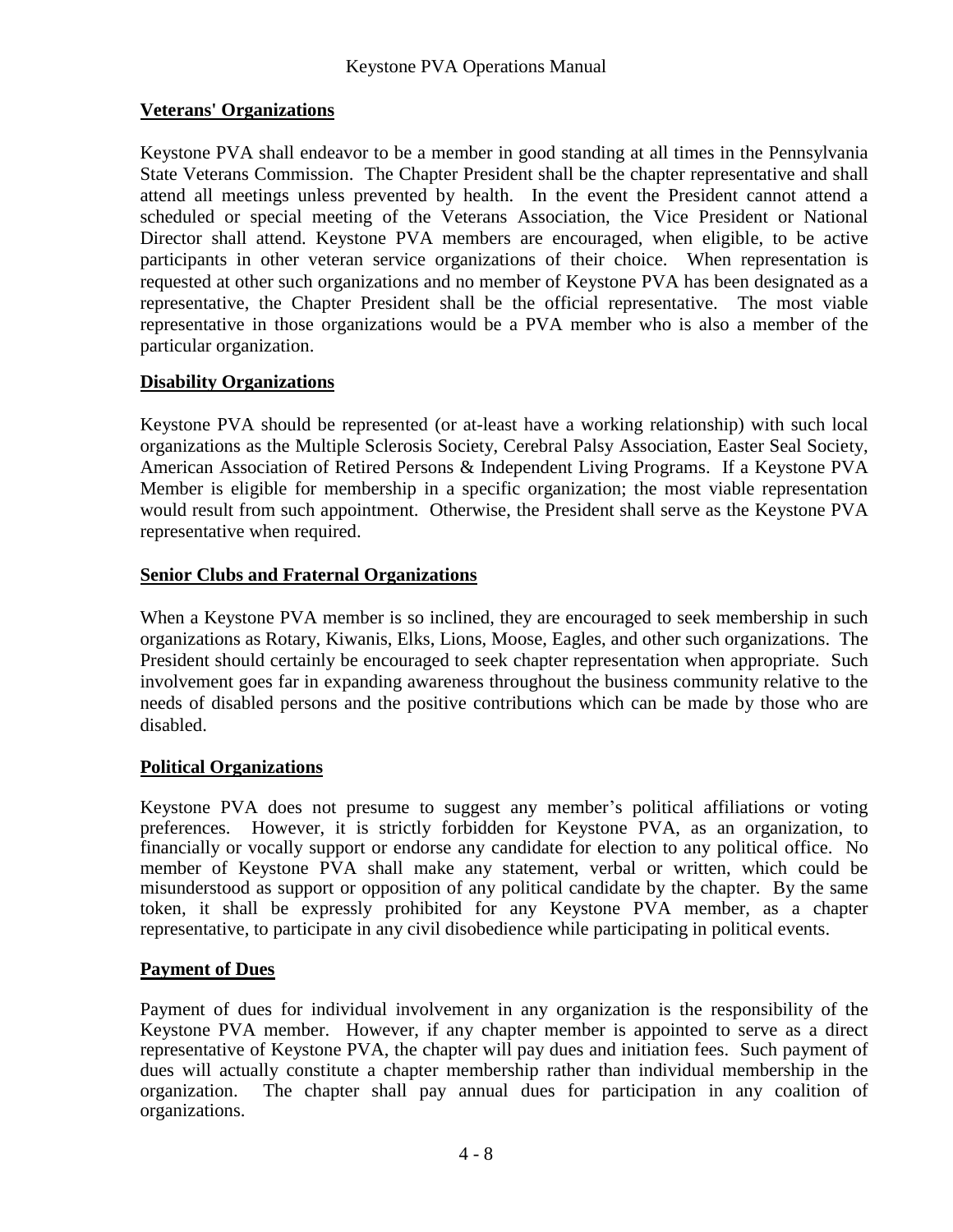#### **General**

Any person who serves as a representative of Keystone PVA is the voice and the vote of the chapter. With that in mind, all representatives shall use caution to ensure that misrepresentation does not occur. Should there by any question relative to the chapter's vote or voice in matter of business being conducted, the Keystone PVA member(s) shall discuss the matter with the President and/or the Board of Directors of Keystone PVA. If time does not permit such discussion, the representative shall abstain from participation in that matter of business. In such a case, if the matter has important bearing on Keystone PVA and its membership, the chapter representative shall suggest that the item of business be tabled pending clarification. In any situation where personal opinion does not coincide with that of the Keystone PVA Board of Directors, the decision of the board shall prevail and shall serve to dictate the chapter's position. Misrepresentation by any member of Keystone PVA will result in sanction by the Chapter Board of Directors.

#### **Attendance at Conventions and Seminars**

It is imperative that Keystone PVA be represented at meetings, seminars, workshops, and conventions conducted by the Paralyzed Veterans of America and other organizations. Such representation is particularly important relative to the activities of organizations and agencies within the State of Pennsylvania who are involved in veterans' affairs and legislation/advocacy for the disabled.

#### **Paralyzed Veterans of America Conventions, Board Meetings and Seminars**

The PVA convention is conducted annually at locations, which are announced at least one year prior to the event. Attendance at the convention by the Chapter National Director is an absolute requirement in that he or she is the chapter's representative to the PVA National Board of Directors. Expenses for the National Director's attendance at the Annual Convention and the Mid-Winter Meeting of the Board of Directors are paid by the national organization and include aid/attendance expenses when such has been approved by the National President.

The national organization conducts various seminars and workshops, which are structured for the benefit of PVA chapters. When considered beneficial and appropriate, Keystone PVA should be represented at such events by the chapter officer or appointee whose responsibilities within the chapter are commensurate with the topic of the workshop or seminar. Such representation shall be the decision of the Board of Directors, to include selection of the person to attend. All expenses for such representation shall be paid by Keystone PVA, to include aid/attendant expenses when criteria for such have been complied with. At personal expense, chapter members are encouraged to attend all national organization conventions, seminars, and workshops when possible.

#### **Conventions, Seminars and Events of Other Organizations**

Only under special circumstances will Keystone PVA pay the expenses for attendance at conventions of organizations other than PVA. If the convention is held locally, Keystone PVA representation may be desirable or beneficial, and the Board of Directors will make such a decision. Obviously, attendance at personal expense is always encouraged especially at the conventions of other veterans' service organizations and of those organizations which are closely affiliated with advocacy, legislation, research, and other matters of concern for the paralyzed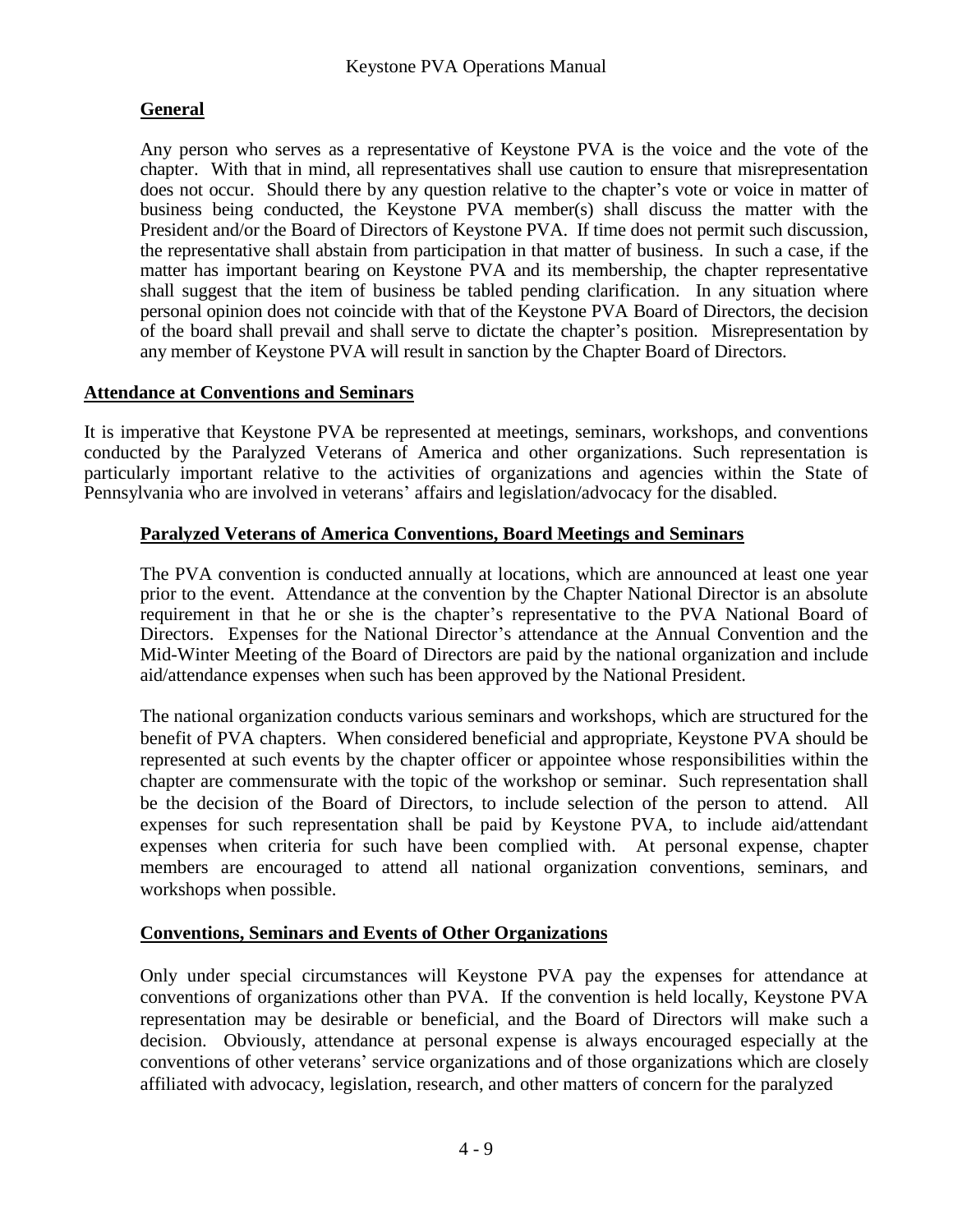community. Under no circumstances will a Keystone PVA member serve or attempt to serve as a vocal or voting representative of Keystone PVA without express approval of the Chapter President and/or the Board of Directors.

The same policy applies to other organizational seminars, workshops, and other events as that which is set forth for attendance at conventions of other organizations. Most local functions, which are for the benefit of veterans' and/or the disability community, are considered appropriate. Chapter officers and appointees will occasionally be asked to attend such events at chapter expense, but no fees or other expenses will be paid by Keystone PVA without prior approval. No person shall serve or attempt to serve as a vocal or voting representative of Keystone PVA without expressed approval of the Board of Directors.

#### **Payment of Expenses**

Payment of approved expenses for members of Keystone PVA to attend conventions, seminars and workshops shall be in accordance with the established procedures for travel expenses, to include advance payments. (See Section 10)

#### **National Service Officer Attendance**

The National Service Officer is an employee of the national organization of PVA and Keystone PVA has no control over attendance at any national or local event. It may be appropriate on occasion, however, to ask the National Service Officer to attend a local event as a representative of the Keystone Chapter. In such instances, unless otherwise specified by the national organization, Keystone PVA may pay all expenses associated with such attendance.

#### **Public Relations**

It is the responsibility of every officer, director, program director; and employee to ensure the good name of Keystone PVA. In that regard, all who represent the chapter in any media event shall use precaution when stating the position of Keystone PVA in any matter. Generally, chapter employees other than the executive director shall not participate in media events. When contacted by the media, the person taking the call shall notify the officer or program director that is best versed in the topic for which the media is making the inquiry. All news releases shall require approval by the Board of Directors.

#### **Funeral Flower Donations**

Keystone PVA will purchase flowers/plants for funeral viewing or make a donation to their charity for regular members, their parents; spouse, child, brother or sister.

#### **Homeless Veterans**

Keystone PVA will donate \$50.00 matching funds to the American Thrift Center for homeless veterans completing programming at the VA Pittsburgh Healthcare System. Funds will be used for the purchase of \$100.00 worth of household articles for independent living when funds are available.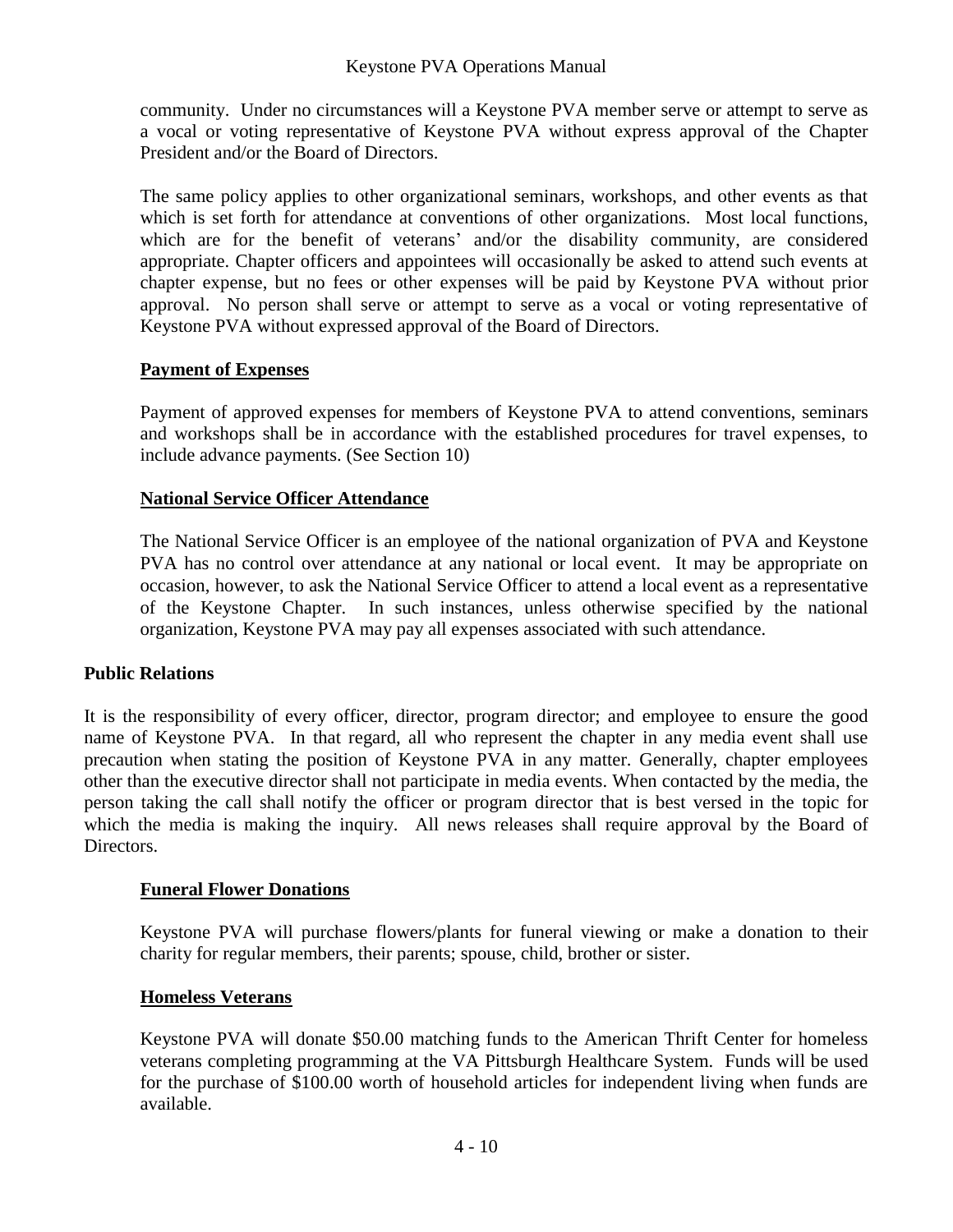## **Occupancy**

The rental or lease of any property to provide space for Keystone PVA programs shall be approved in advance by the Board of Directors. In determining the adequacy of any such rental space, wheelchair accessibility to and from the property, as well as internal accessibility shall be the prevailing consideration. Aside from that, most obvious consideration will be whether the property provides adequate space to house the needs of the chapter. Such adequacy shall include office space and workspace to satisfy the needs for the particular program(s). The location of the Chapter office must be in close proximity of the local VA Medical Centers. Adequate parking for the number of paralyzed members who work at the facility must also be considered.

Upon approval of the Board of Directors, the chapter may purchase property which is adequate to house Keystone PVA programs. Any such decision shall be made only after prudent and responsible investigation of the property and the lending institution, with an eye to the future ability of the chapter to maintain a long-term mortgage. Such approval of any particular facility shall require a two-thirds vote of the board.

Chapter owned or leased property shall not be used for any personal endeavor by any member, officer, or employee of Keystone PVA.

#### **Reports**

**Internal Reports.** Each chapter officer and program director shall present a report to the Board of Directors at their monthly meetings. Those reports shall be in the form of an update on their activities on behalf of the chapter and its members. Aside from that each program director shall submit input for the Chapter Annual Report and, when requested, shall provide input for the chapter newsletter. Employees shall also be required to submit reports on their particular area of responsibility when required by the President, the Executive Director, or the Board of Directors.

**External Reports**. There are certain periodic reports required of each chapter by National PVA. The President and the Executive Director shall be familiar with those requirements and shall insure that all reports are submitted by the report deadlines. Any request for extension of time in submitting those reports shall be only upon approval of the Board of Directors.

**National Expense Reports.** All national expense reports are to be approved by the National Director before being mailed to national with payment and a written report presented to the office within 10 days of return of trip. Member will not be in good standing if not complied with.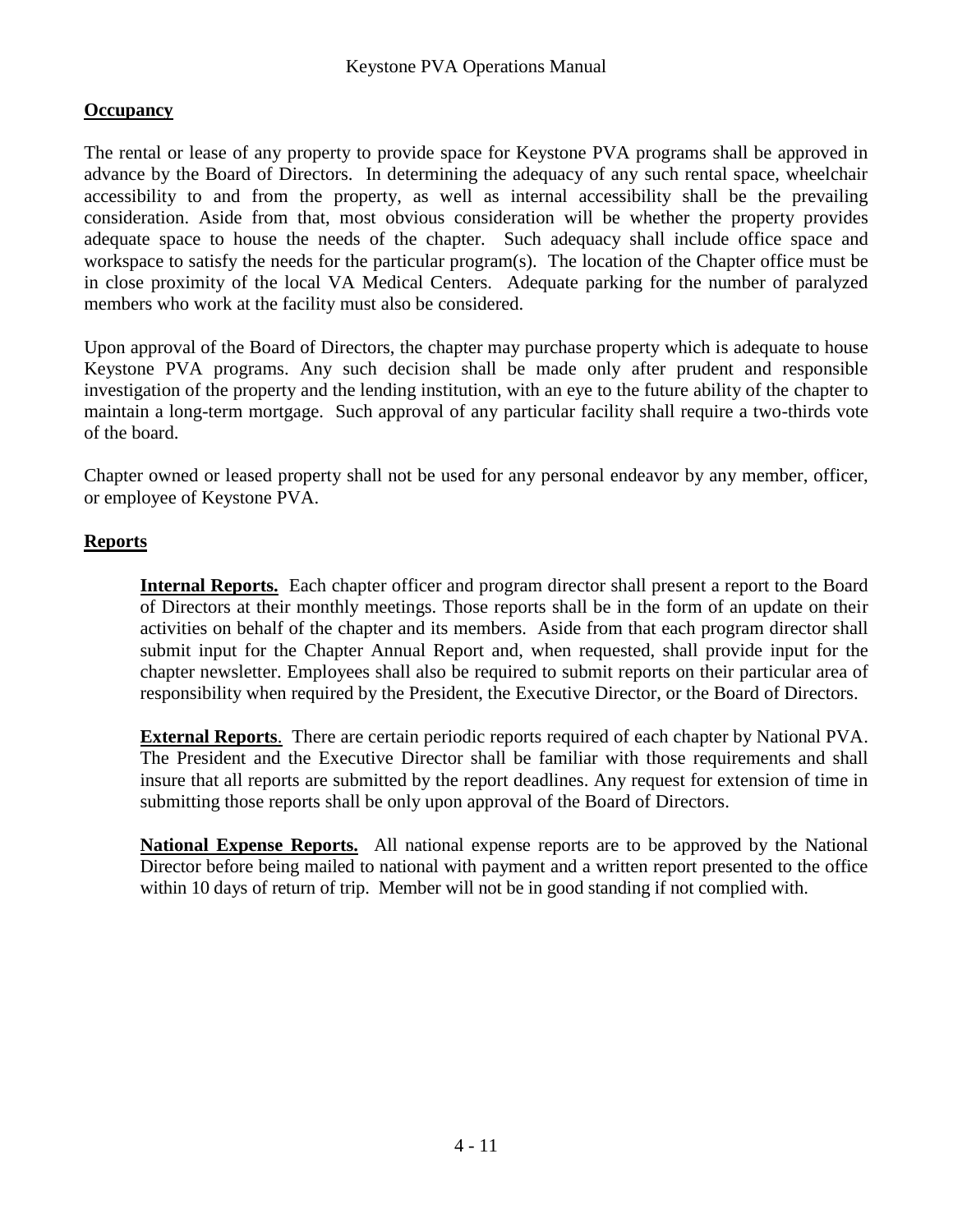#### **Chapter Library**

The chapter library may consist of a variety of media, including printed material audio recordings, video recordings, photographs, slides, and any other which might be considered to be reference material. The library shall be maintained inside the chapter office spaces and shall have limited accessibility.

Any library and reference materials removed from the office shall be checked out. Any person who checks out chapter reference materials shall be limited to two weeks at a time. Only under unusual circumstances shall they be permitted to renew the return date.

Any person who checks out chapter reference and library materials shall be held accountable for that material. If lost or destroyed the individual who was responsible for the materials shall be required to reimburse the chapter for the monetary value of those materials.

Due to the fact that others may need to use them, chapter officers or program directors who remove reference materials from the office shall return them as soon as possible. All such materials shall be checked in and out of the chapter office.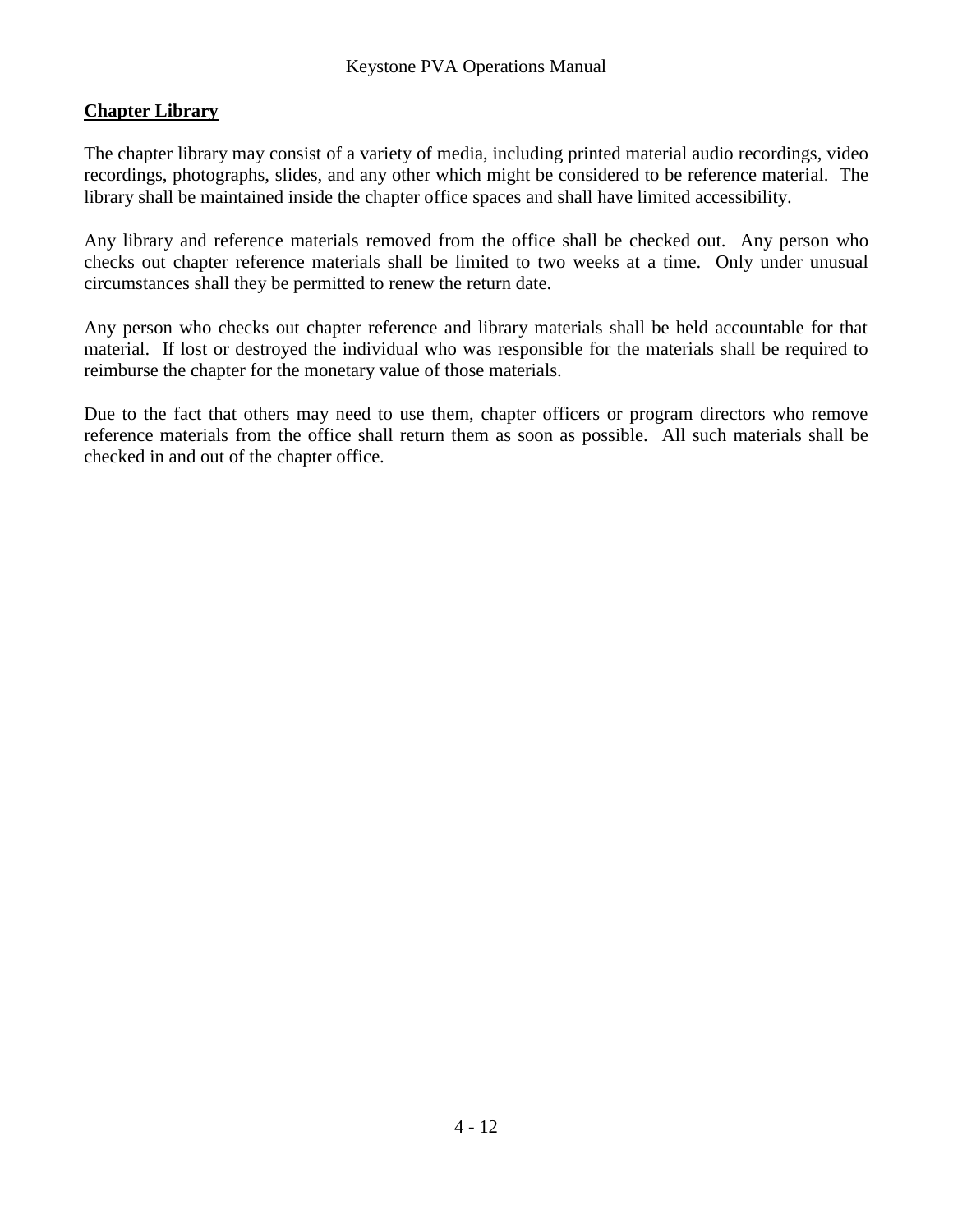## Keystone PVA Operations Manual Section 5 - **Financial Policies and Procedures**

#### **Treasurer Responsibilities**

The Chapter Treasurer shall be the Chief Financial Officer of Keystone PVA. Direct responsibilities shall include, but not necessarily be limited to:

- Receive and receipt for all monies belonging to the chapter;
- Shall maintain checking and other bank accounts as may be determined by the Board of Directors:
- Cash/checks are to be deposited at least weekly by the Treasurer or designated individual;
- Review the bank statements and canceled checks;
- Review and initial the bank reconciliation upon completion;
- Make disbursements and investments of chapter funds in accordance with the regulations and policies established by the Board of Directors;
- Supervise the maintenance of all chapter accounting records;
- Perform the duties of the Accounting Clerk when position is vacant.
- Supervise preparation of the Chapter Annual Budget;
- Make recommendations to the Board of Directors relative to financial matters;
- Render financial reports to monthly meetings of the Board of Directors;
- Render assistance to the auditing firm which conducts the annual Chapter Independent Audit;
- Supervise monthly reconciliation of chapter financial records;
- Shall recommend any auditing firm for approval by the Board of Directors;
- Shall chair the Chapter Financial Committee when one exists;
- Maintain back-up financial data disks at his/her residence.

#### **Budget**

The chapter shall operate with an annual budget that is approved by the National Office. The budget shall be prepared by the Chapter Treasurer and shall indicate the financial expenditures authorized for the applicable year. Under no circumstances shall expenditures exceed income for any single year unless authorized by the Board of Directors from unrestricted equity.

#### **Input Procedures**

Each officer, program director, and employee shall be involved in budget preparation by submitting the monetary requirements for their area of responsibility during the year for which the budget is being formulated. Under no circumstances shall any individual determine the requirements for any program without input from the person who is responsible for that program. In the event of disagreement on the amount of a program budget, the Board of Directors shall resolve the issue. .

#### **Approval by the Board of Directors**

Prior to submission for National PVA approval, the Chapter Board of Directors shall approve the chapter budget. Any change made by the BOD to the budget submitted by a program director shall require a two-thirds vote of the board.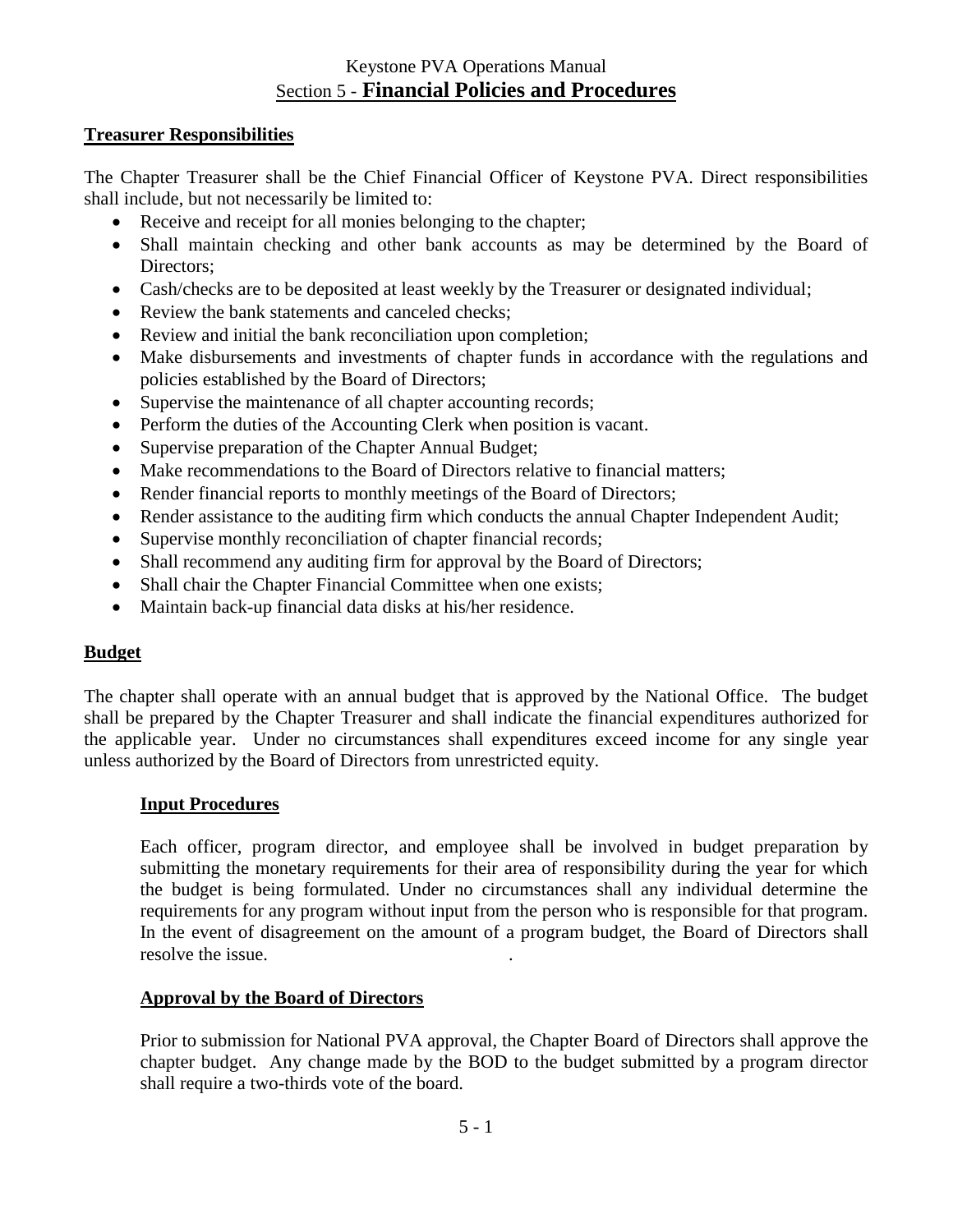#### **Submission to National PVA**

The Chapter Treasurer shall be responsible for completion of the formulation and approval process of the Annual Budget in order that it will be submitted for National PVA prior to the deadline for submission. The budget shall not be officially adopted until approval is received from PVA National Headquarters.

#### **Budget Management**

It shall be the responsibility of each program director and supervisor to ensure that their expenses do not exceed the amount authorized in the annual budget. The Executive Committee is to agree unanimously on all purchases (check, cash or credit card) between \$100.00 and \$500.00. If an agreement can not be reached, the issue is referred to the board. The board must vote on all purchases over \$500.00.

#### **Program Allocation Procedures**

Each program director shall submit their financial requirements for inclusion in the Annual Budget. Normal day-to-day indirect expenses in the operation of the chapter office (i.e., occupancy expense and utilities) shall be applied to all programs on an equal basis without regard for the direct expenses of that program. Associate and Affiliate members are to be billed each October for annual dues.

#### **Audits**

#### **Annual Independent Audit**.

As required by National PVA, an annual independent audit shall be conducted of all chapter financial matters. That audit shall be completed and submitted to National PV A on or before the established submission deadline. The Chapter Treasurer shall be responsible for completion of the annual audit.

#### **Other Audits**

An audit of the financial matters of any chapter program or chapter event/function may be conducted at any time designated by the Board of Directors. The Chapter Treasurer shall make recommendation for such audits to the board.

#### **Financial document signing authority**

The Board authorizes the four elected corporate officers – president, vice president, secretary and treasurer – to sign checks disbursing funds from any Keystone PVA-owned account. All checks shall be signed by two officers, and the Board prefers that one signature is that of the treasurer.

All other documents authorizing the creation, closing or modification of financial accounts or transfer or payment of funds shall be signed by the corporate officers with a strong preference for the signature of the treasurer, whether one or more signatures is required. Should a witness signature be required, the Board authorizes any member of the Board or the executive director to sign, with a preference for the executive director.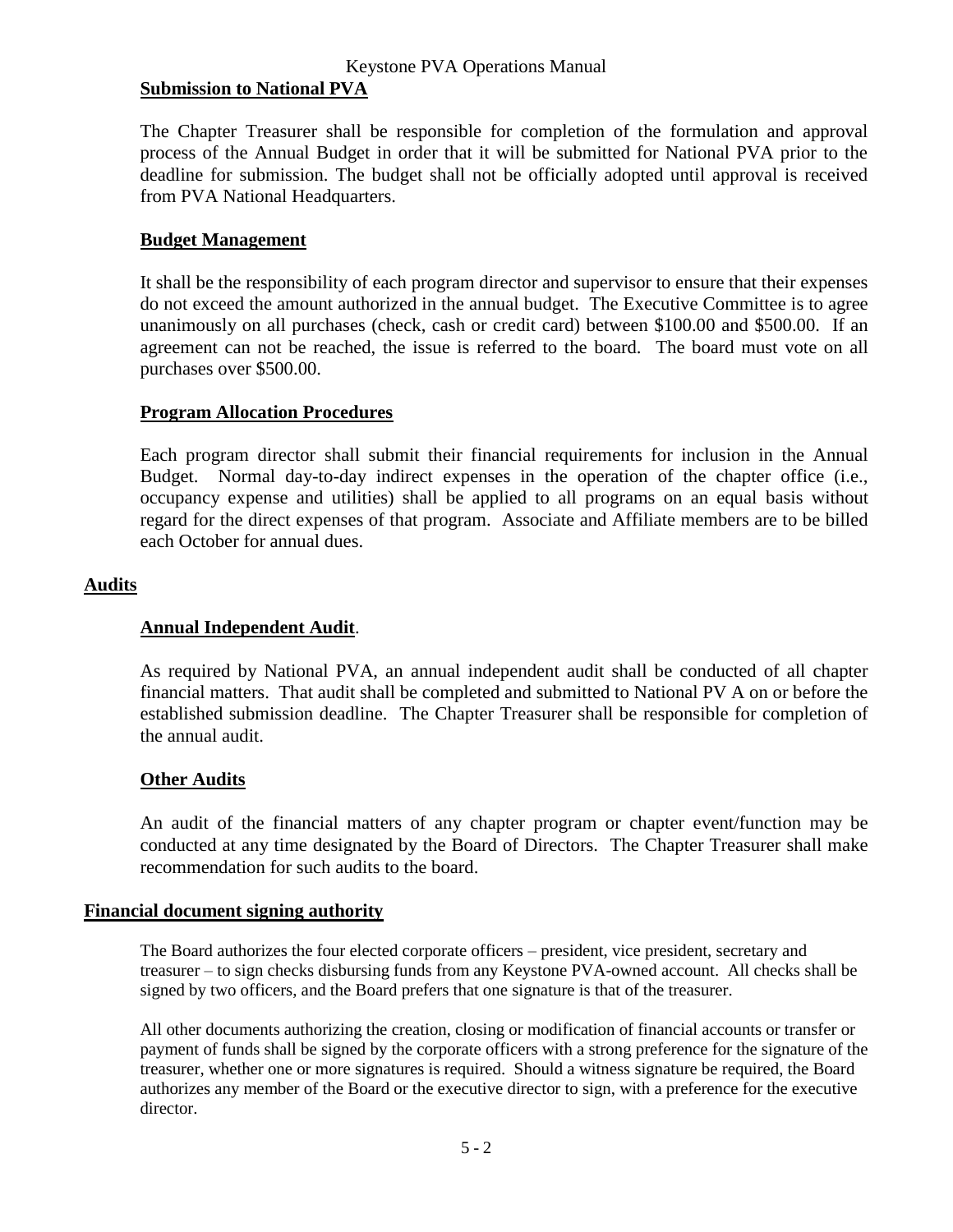Original handwritten signatures shall be applied to all financial documents when a signature is required. Rubber stamps, electronic signatures, or any other substitute shall be prohibited.

#### **Keystone PVA Investment Policy**

Keystone PVA shall be substantially guided by but not bound to the PVA Investment Policy contained in the PVA Administrative Manual. The following shall be policy guidelines specific to Keystone PVA:

- Keystone PVA's reserve funds shall be sufficient to operate the chapter for no fewer than three years without income based on the average budget of the most recent three years plus ten (10) percent.
- Keystone PVA shall maintain between 40 and 60 percent of its liquid assets in actively-managed investments through one or more reputable, well-known investment firms unless total assets fall below \$250,000, at which time, the chapter may invest less than that percentage.
- The investment strategy shall be balanced, that is, not biased for either growth (higher risk) or for the short-term (e.g., cash or cash equivalents).
- The balance of liquid assets shall be kept in certificates of deposit or money market funds, with a preference for that which has the best rate of return.
- Each investment firm shall be invited to meet with the Keystone PVA Board of Directors annually, and shall provide a report of the condition of Keystone PVA's investments at least quarterly.
- Changes in the investment status of financial instruments shall be approved only by the Board of Directors. If such approval is not sought at a convened meeting of the Board of Directors, the Keystone PVA Treasurer shall notify the President and/or Vice President of Keystone PVA of the need for action, and the Treasurer shall poll the Board by telephone and/or e-mail.

#### **Credit Account Policies and Procedures**

The chapter may maintain credit accounts with those businesses that provide supplies and services to Keystone PVA. The Board of Directors shall determine who is authorized to utilize those credit accounts, and such authorization shall be limited to as few personnel as practical. All credit account invoices shall be paid in a timely and prudent manner, and shall be paid in full each month.

#### *Bank credit cards*

The chapter shall have no more than four bank credit cards in the names of three officers and the executive director. The bank credit cards in the names of the officers shall be kept in a lockable storage place in the office until the respective officer requires its use for the payment of approved chapter expenses, usually travel related. The executive director may carry the credit card in his name. Any of the bank credit cards may be used with the approval of any officer and the executive director to pay for routine or emergency expenses.

#### *Store credit cards*

The chapter may have any number of store credit cards, which may be carried by the executive director or volunteer officer as needed for chapter business.

#### Debit cards

The chapter may have up to three debit cards, a.k.a. bank check cards issued by the chapter's primary financial institution, usually in the names of the treasurer, the volunteer coordinator, and the executive director. The debit card assigned to the treasurer shall be kept in a lockable storage place in the office until the treasurer requires its use for the payment of approved chapter.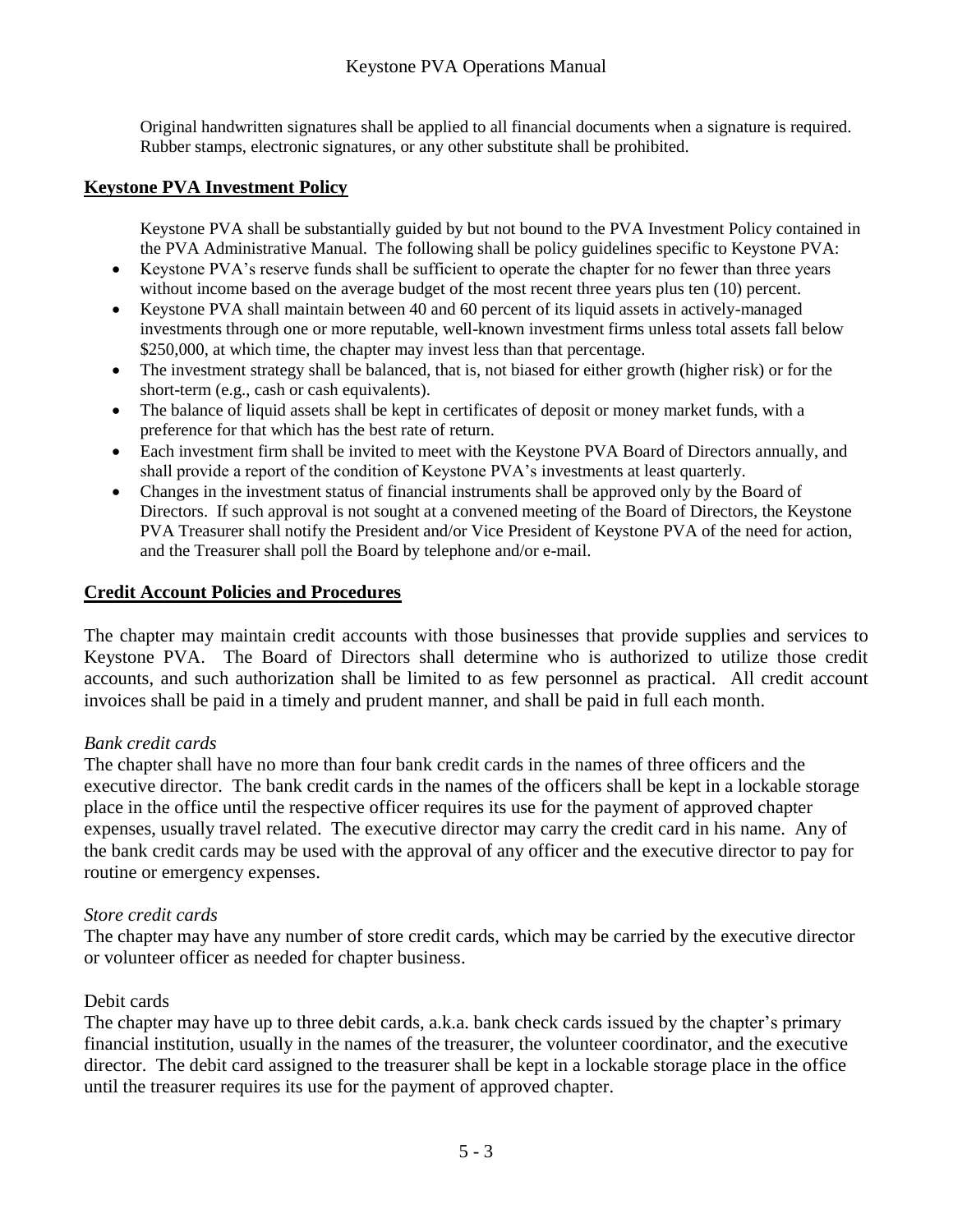The debit cards shall have a \$2,500 limit for the purchase of goods and/or services and a \$500.00 limit for cash withdrawal.

All receipts generated by use of any of the cards shall be promptly placed in the appropriate treasurer's file folder. Cards kept in the office must be signed out and returned immediately after use. Under no circumstances shall any person use a chapter corporate credit card or debit card for personal expenditures, even with the intention to reimburse the chapter. All credit card monthly statements shall be reviewed by the staff bookkeeper and the chapter treasurer.

#### **Payment of Bills**

All Volunteer Expense Vouchers must be submitted to the Chapter office by the 7th of the following month. When the office is closed on the 7th, Expense Vouchers are due on the next business day. Payment of expenses will be at the end of the month. All other bills will be paid on the 15th and the last day of the month. No other checks will be written during the month without the approval of the Executive Committee..

#### **Reports**

The Chapter treasurer shall oversee the preparation of any and all reports that are required by the National Office of PVA or by the Chapter Board of Directors. All such reports shall be prepared and submitted no later than ten (10) days following activity/event. Any request for extension in the deadline for submission of a chapter report to National PVA shall be approved in advance by the Board of Directors.

#### **Frugality/Austerity Plan**

All persons who obligate or use chapter funds shall do so prudently and responsibly. In every instance, expenses shall be limited to only those which are necessary for the function of any chapter program or event.

#### **Payroll Procedures**

Employee payroll procedures can be found in Section 7, Personnel Policies and Procedures of this manual.

## **Overtime Policy**

Overtime policy for chapter employees can be found in Section 7, Personnel Policies and Procedures of this manual.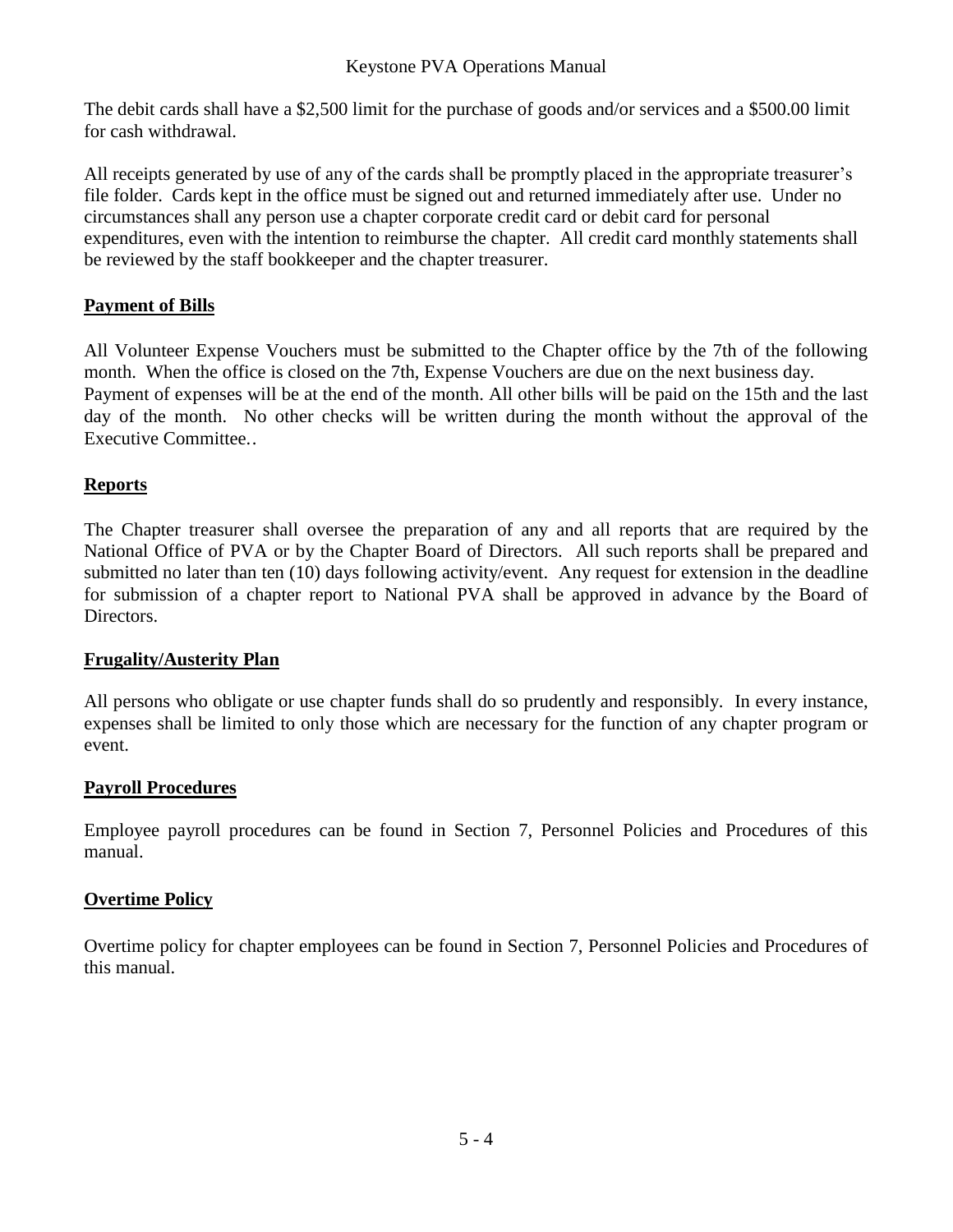# Section 6 - **Development/Fund Raising**

#### **Policy**

Keystone PVA shall make every effort to maintain a successful program for fund raising (development). Such a program may include any number of viable and legal profitable endeavors. As required by PVA National Headquarters, no fund raising effort shall be initiated prior to approval by the Chapter Board of Directors and by the National Office.

#### **Telemarketing Program**

If the Chapter Board of Directors has approved a telemarketing program which is to be conducted by an outside private contractor, that program shall be in compliance with a regulation promulgated at the federal and state levels, may include the sale of any merchandise.

#### **Unrestricted Contributions**

Unrestricted contributions are those which we not designated for a particular use by the donor. Such contributions may include money, property, medical equipment, or any other item of value. When the donor does not restrict the use of their contribution, the proceeds may be utilized within the programs where funds are needed.

#### **Restricted Contributions**

Restricted contributions are those in which the donor has designated the way in which they wish the contribution to be used. As an example, a donor may wish that the contribution be used only in a certain chapter program, shall only be used in SCI research, shall be used for a. scholarship program etc. In such instances, the board is required to insure that restricted contributions are used only in the way that is designated by the donor.

#### **In-Kind Contributions**

In-kind contributions are the donation of goods and/or services for use by the chapter. Such contributions might include office equipment, repair of that equipment, advertising space in a circular, advertising space on a transit bus or bus bench, air time on television or radio, etc. A monetary value can usually be placed on in-kind contributions and, when required, the donor shall be given a receipt for their donation.

Other in-kind contributions might include goods or services that are donated in support of a particular chapter program or activity. Examples would be food or other supplies for the chapter picnic or banquet, prizes for a sports event, etc. In most instances, these types of contributions will be restricted and may be used only for the purpose donated. When program directors receive such an in-kind contribution, they shall keep the Chapter Treasurer informed.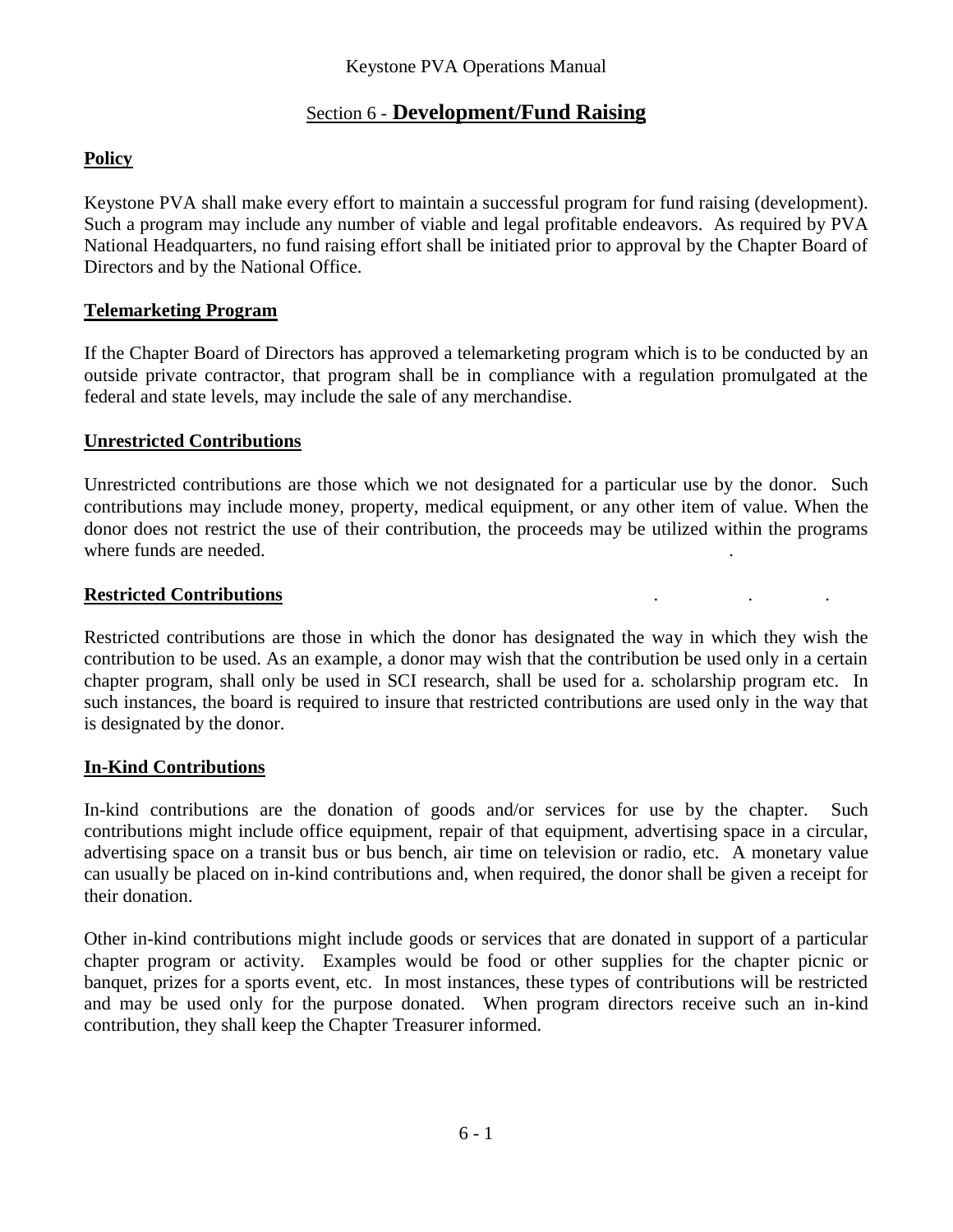#### **Grant Procedures**

When the chapter employs an executive director, one of that position's major responsibilities shall be preparation and submission of grant proposals. When the chapter does not employ an executive director, the Treasurer and Development Director shall have that responsibility.

Submission of grant requests (or proposals) shall be professional and logical. If approved by the grantor, any funds or materials received through the grant shall be used only as may be designated by that donor.

The chapter may request any officer or program director that learns of a grant to inform the Treasurer and the Development Director. Grant proposals shall be prepared only by the executive director (if employed by the chapter), and/or the Director of Development.

#### **Product Sales**

When approved by the Board of Directors, the chapter may engage in the sale of products. Any products offered for sale by Keystone PVA shall, however, be limited to those items which are of particular benefit to disabled persons and/or veterans (i.e., wheelchair drink holders, reaches, wheelchair pouches, etc.).

When approved by the board, the inventory of those products shall be limited to a number that can be sold or liquidated within the period of one month.

Any products offered for sale by the chapter shall be of the highest quality available.

#### **Individual Program Fund Rising**

From time to time it will be feasible to conduct a fund raising or in-kind contribution effort for a particular program or event. An example would be a chapter bass tournament wherein contributions are solicited for that event, in the form of cash and/or fishing supplies, prizes, and the use of bass fishing boats. All such fund raising efforts shall have the approval of the Board of Directors. However, if an individual contacts a program director and wishes to contribute, board approval will not be required before the gift can be accepted.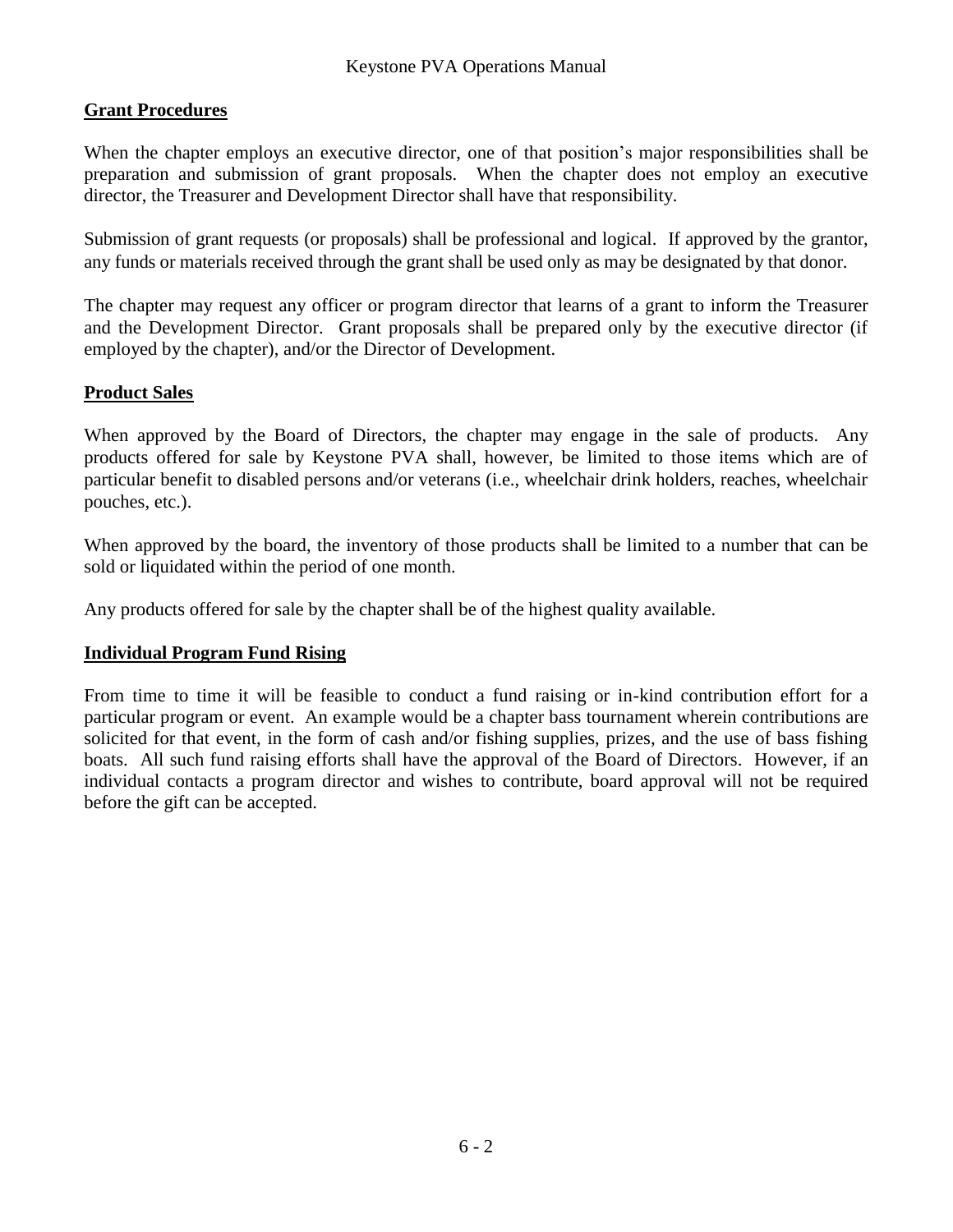# **Section 7 - Personnel Policies and Procedures**

#### **Chapter Office Staff**

The office staff may consist of the Executive Director, Office Manager and the number of full-time and/or part-time secretaries and/or clerks as are deemed necessary to accomplish administrative demands. Upon recommendation of the President or the Executive Director, the Chapter Board of Directors shall approve all expansion or reduction of office staff.

#### **Office Hours**

Regular office hours for Keystone PVA shall be Monday through Friday, 8:00 a.m. to 4:00 p.m. with a one half-hour lunch period. Unless otherwise specified, all chapter full-time employees are required to work during those hours, for a total of 40 hours per week. Thirty-two (32) hours per week shall be considered full-time for employee benefits. Employees are required to inform the President or the Executive Director any time they are to be away from the office during normal work hours.

All employees are required to call in when they will be late or absent from work. Tardiness will be deducted in 15-minute increments, unless excused by the President or the Executive Director or unless annual leave or sick leave is to be used for the absence.

Unexcused absence or tardiness four times in any twelve month period may be cause for consideration for involuntary termination.

Unexcused tardiness or absence without justification will be dealt with as follows:

- 1. A verbal warning;
- 2. A written warning;
- 3. If employees do not correct the problem after a written warning, an employee shall be subject to probation, suspension, or termination.

All employees are required to maintain an Employee Hours Form to record hours worked during each month.

## **Inclement Weather**

You are advised to check your local radio/TV stations for local weather conditions. If there are school or government closings, you should call your immediate supervisor, or the office to determine whether the office is open or closed. If weather conditions cause the delay of opening the office for more than three hours then the chapter office will be closed for the entire day without pay. If you are at the office and your supervisor closes the office you will be paid for the entire day worked. If you show up, you will be paid a minimum of four  $(4)$  hours.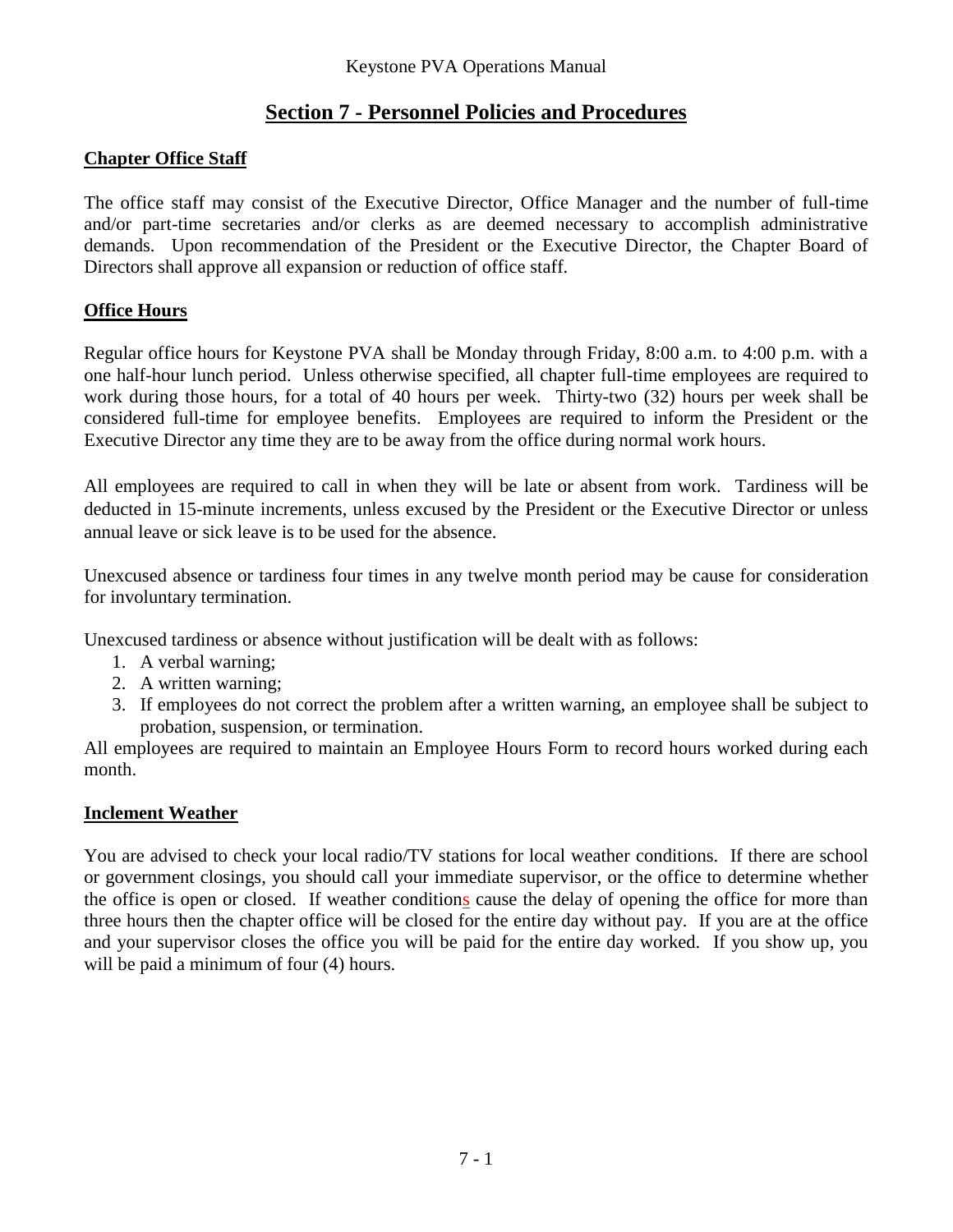#### **Overtime Policy**

Normal work hours are defined as seven and one half (7.5*)* hours per day plus 1/2 hour paid lunch equaling an 8 hour day, for a total of forty (40) hours per week. Straight time (the hourly rate) for work performed is authorized for up to thirty-seven and one half (37.5) hours per week. Overtime pay for work exceeding forty (40) hours per week will not be authorized without prior approval of the President or Executive Director. Once authorized, chapter employees will be paid at the rate of one-and-a-half times their hourly rate for work exceeding forty (40) hours in any given work week. Employees will inform the President or the Executive Director when there is a need to work overtime, and a record of hours worked will be recorded by the employee, using a Keystone PVA Employee Time Card.

- Overtime will be strictly supervised and will be authorized only when absolutely necessary.
- Paid holidays will be counted as hours worked in computing weekly overtime. No absences will be counted as hours worked in computing overtime pay.
- Overtime work which exceeds the hours in a regular work day will not be counted for overtime pay unless the total hours worked in anyone work week exceed forty (40) hours.

Unless unusual circumstances dictate and unless approved by the Board of Directors, part-time employees are not eligible to accrue overtime pay or compensatory time.

#### **Employee Benefits**

All full-time employees are eligible for the following benefits through the Keystone PVA's group plans. Part-time employees are not eligible.

**Health Insurance:** Keystone PVA will pay 100% of the premium for full-time employees up to a monthly amount to be set annually as part of the budget process, but no later than 30 September each year. Each employee shall pay 50% of the premium that exceeds that amount. Employees may opt out of health insurance premiums paid by the chapter, but Keystone PVA is not bound to offset the putative cost of health insurance with other forms of compensation. This benefit is subject to changes determined by law, PVA policy, or Keystone PVA budget considerations.

**Term Life:** Keystone PVA also provides a \$10,000.00 Term Life Accidental Death and Dismemberment Insurance Program through National PVA.

**401K Incentive Savings Plan:** Keystone PVA employees are eligible to participate in the chapter 40lK retirement plan after six months of service. Eligible employees can defer from 0% to 96% of their gross salary with pre-tax dollars. The Keystone PVA chapter will match up to 3% of an employee's gross salary. *Updated 4/21/05*

#### **Employee Bonuses**

The Board of Directors shall approve all Christmas bonuses, and such approval shall be determined by the employee's work performance.

Full-time employees shall be eligible to receive bonuses on extraordinary work performance at the discretion of the Board of Directors and upon recommendation by the President or Executive Director.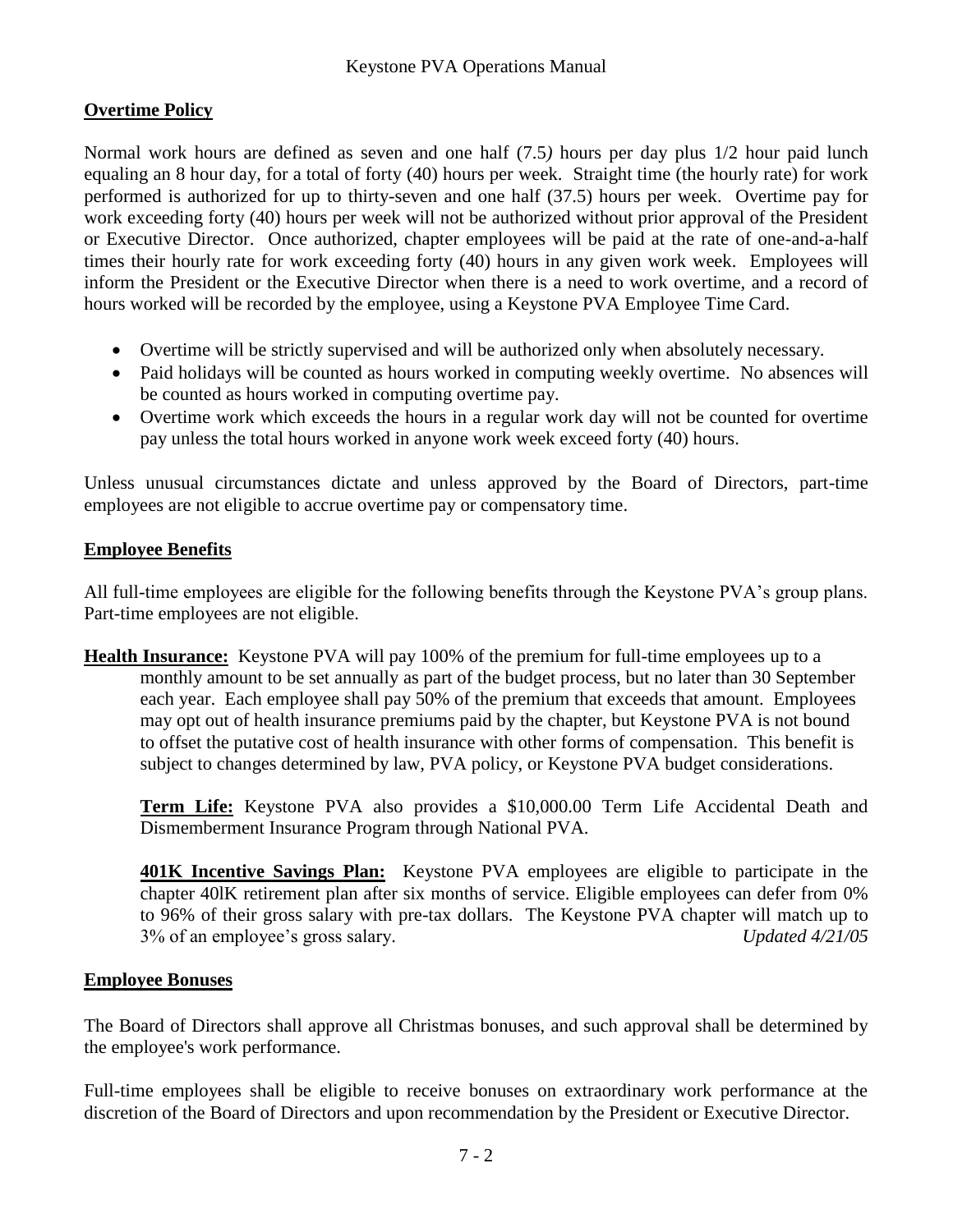## **Paid Holidays**

Keystone PVA observes the holidays officially designated by the national PVA office.

Special consideration may be given for specific religious holidays on an individual basis. Requests for such consideration shall be submitted to the Executive Director or the Chapter President.

If a full-time employee is required to work during a recognized holiday, they shall be-eligible to receive pay at double their computed hourly rate of pay. Such work on a recognized holiday must be approved in advance by the Board of Directors, and shall be justified by the Executive Director or President. If a holiday falls on a Saturday, the office will be closed on Friday with pay. If a holiday falls on a Sunday, the office will be closed on Monday with pay. Employee is to work the day before and the day after a holiday in order to be paid for the holiday.

# **Annual Leave**

Paid leave, a.k.a. vacation time, is paid time off for any personal use of the employee's choice. It is earned each year of employment and it is measured by and used in whole hours. It is not the same as unpaid leave, sick leave, or, bereavement leave. Eight (8) hours paid leave is the equivalent of a day's paid leave. Employees are encouraged to take full days, multiple days, and when practical, whole weeks of paid leave at one time. However, half days (four hours) of paid leave, requested with sufficient notice, will be granted at the discretion of the employee's supervisor. For the purposes of paid leave, each year of employment shall be measured from the employee's date of hire.

► Employees are not eligible to take any paid leave during his/her first year of employment.

- ► Employees earn 40 hours of paid leave in the second and third years of employment, and are eligible to use the earned paid leave after the end of each of those years.
- ► Employees earn 80 hours of paid leave in the fourth through seventh years of employment, and are eligible to use the earned paid leave after the end of those years.

► Employees earn 120 hours of paid leave in the eighth and subsequent years of employment, and are eligible to use the earned paid leave after the end of those years.

Each year an employee may carry over up to 80 hours of paid leave in addition to the hours earned for the year most recently ended. Paid leave hours unused in excess of 80 hours will expire at the end of each year of employment. Except at termination of employment, the chapter will not redeem any unused paid leave for wages, salary, or other financial consideration.

Generally, annual leave in excess of that accrued may not be advanced to any employee. Those who do not have the necessary accrued annual leave to cover the vacation hours requested may apply for leave without pay. Approval of leave without pay shall not exceed five days without prior approval of the Board of Directors. In no case shall any employee be granted leave without pay in excess of ten days.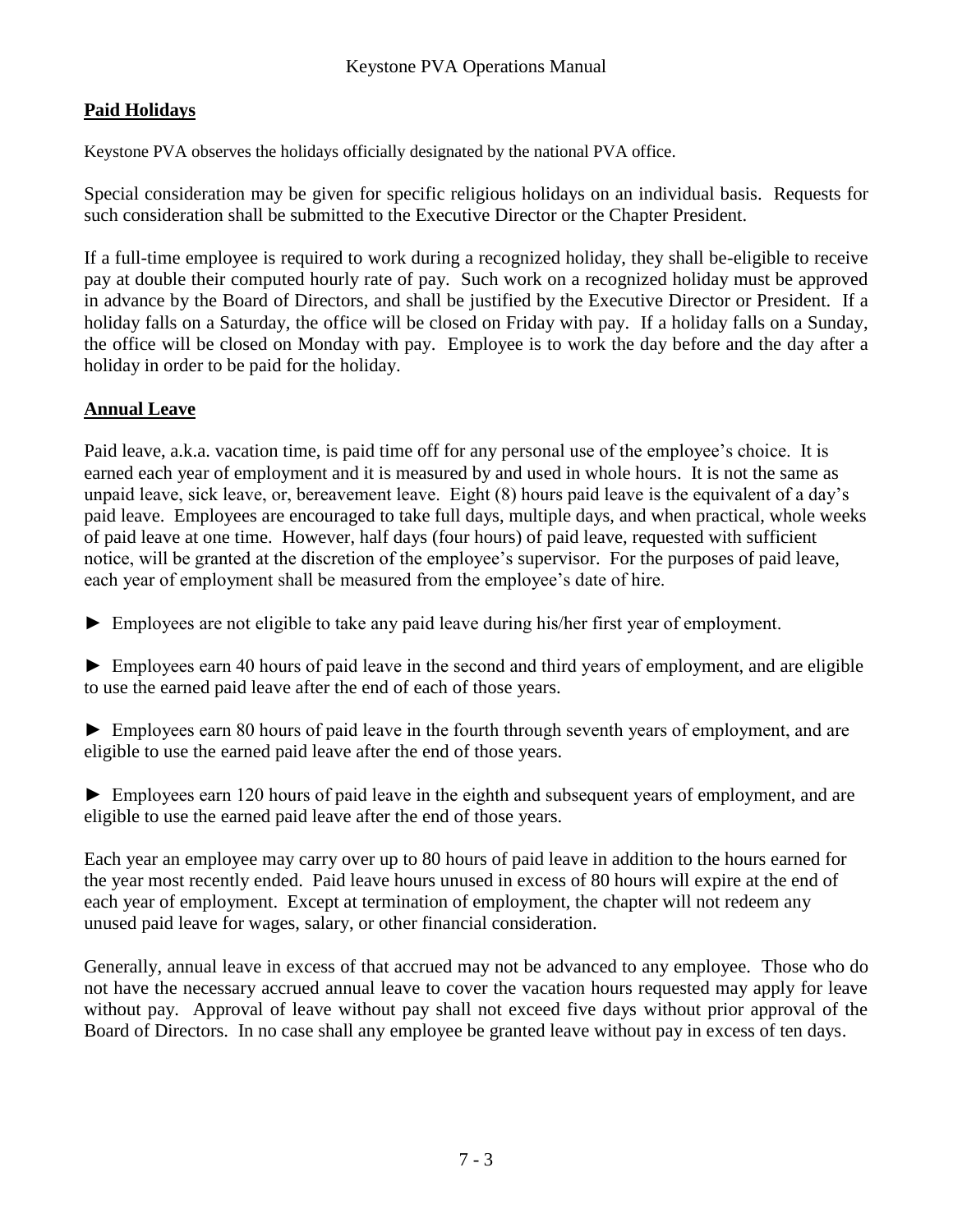The President or Executive Director may approve annual leave advances only when the employee is expected to accrue the required annual leave hours within 90 days following the end of the vacation time requested. For example, if an employee wishes to take a one-week vacation which ends on September 30, that employee's anniversary date or date of accrual must arrive during the next 90 days in order for the request to be approved. If it does not, the procedures set forth under leave without pay shall be followed.

Only accrued annual leave may be used for leave periods. Accrued sick leave may not be used in connection with annual leave periods. Regular time off will be charged to an employee's annual leave in one-hour increments only.

#### **Bereavement Leave**

Employees bereaved by the death of an immediate family member shall be granted time off from work without loss of pay. All full-time employees are covered by this policy, beginning with their first full day of employment. A maximum of five (5) working days per death with pay for bereavement purposes shall be authorized without being charged for accrued leave. Bereavement leave will include only leave for a death in the immediate family. All absences for other than this purpose will be deducted from accrued annual leave or sick leave. Immediate family is defined as parents, legal guardians, spouse, siblings, children, stepchild or significant other that had been living in the employee's household on a regular basis. Any family member not mentioned above, one day off with pay shall be granted. Time would not be against the employee under the bereavement leave policy in an instance where an employee would take time to attend burial services (or a deceased active member of Keystone PVA when honors are paid by the chapter members and office).

#### **Sick Leave**

Keystone PVA will provide paid sick leave for full-time employees in order to protect them from undue financial loss in the event of an illness lasting several days or longer. Female and male employees are eligible for a maternity leave of absence in accordance with sick leave policies.

Full-time employees shall accrue sick leave at the rate of eight (8) hours for each-calendar month of employment. There shall be a limit of 240 hours of sick time accrued prior to the anniversary date of the employee's hiring. Any time accrued in excess of 240 hours on the anniversary date shall be cancelled for purposes of use by the employee or conversion to cash at the time of employment termination. Part-time employees shall not accrue sick leave.

Employees are required to call in if they will be absent for illness or injury, or if they have scheduled medical care appointments. A physician's certification will be required of any employee who is absent for three consecutive work days or more, or who is absent for two or more consecutive business days immediately proceeding or following a weekend or paid holiday. The physician's statement shall be placed in the Employee file.

Employees who have exhausted their accrued sick leave may then use accrued annual leave for sick leave purposes. The Treasurer shall monitor Employee Hours Reports and make adjustments to those reports and to the employee's pay as necessary to ensure compliance with the sick leave policy.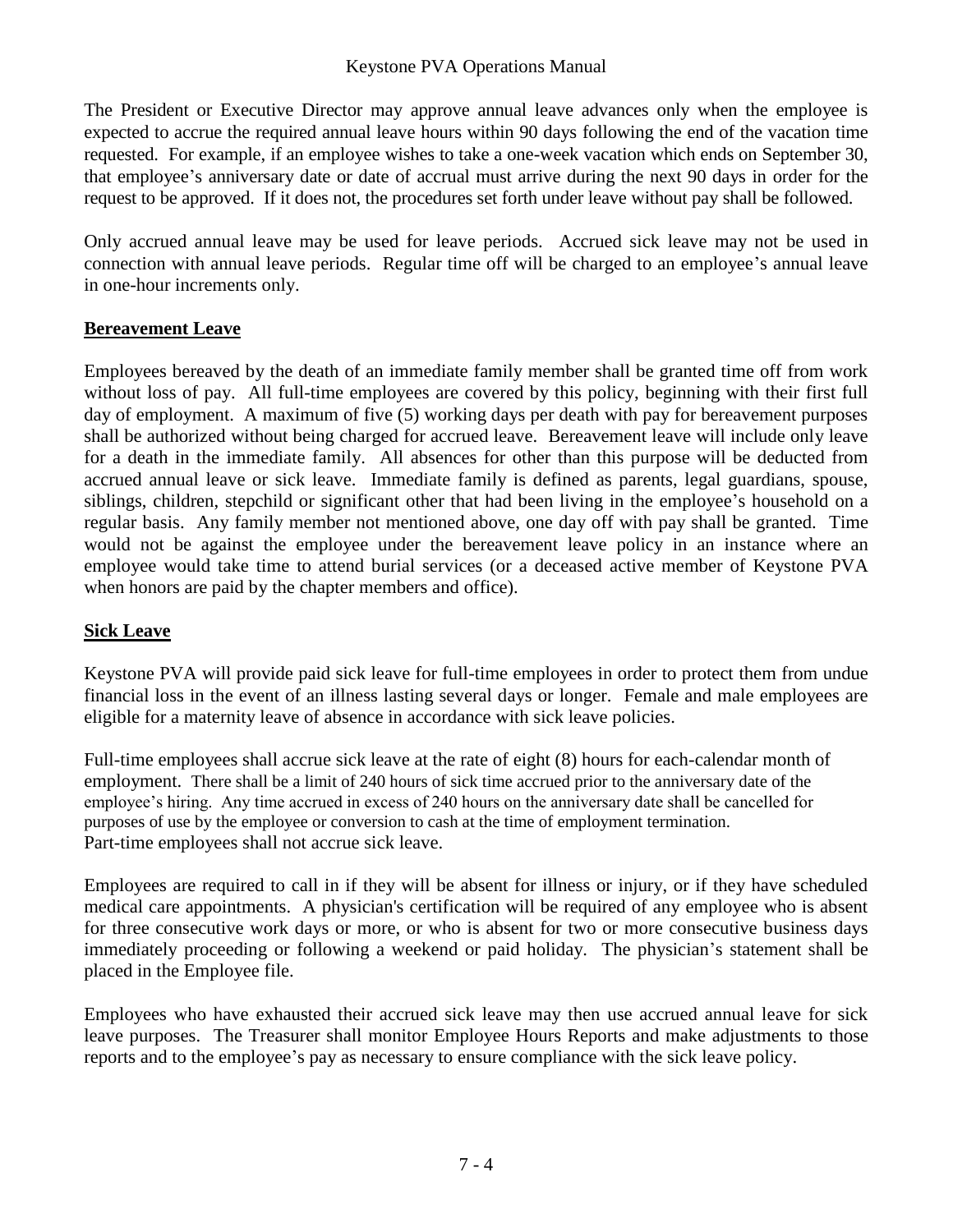An employee who is unable to return to work upon depletion of their accrued leave (sick leave plus annual leave) will be required to request an extended leave of absence due to medical reasons. Failure to apply for a leave of absence for extended illness may result in automatic termination.

# **Pay Periods**

Salaries of all employees shall be paid every two (2) weeks. Salaries will be paid by check or direct deposit and will include payment for hours worked during the previous two (2) weeks. All regular pay periods will include deductions for federal, state, and local taxes, as well as Social Security deductions. If the payday lands on a holiday, payday shall be held on the preceding day.

#### **Performance Evaluation and Review**

All employees of Keystone PVA will periodically have their performance evaluated by the President and the Executive Director and/or immediate supervisor. Salary increases, bonuses, promotions and terminations will be predicated in large part on these reviews. Those evaluations will be conducted in order to accomplish the following:

- Improve job performance;
- Guide decisions for making promotions;
- Determine salary adjustments;
- Identify training needs;
- Improve morale and strengthen relationships;
- Earmark candidates for management development.

Each employee (full-time and part-time) will be evaluated by their immediate supervisor, the President and/or the Executive Director every twelve months on the anniversary of the day of employment with Keystone PVA. These evaluations will be submitted to the Board of Directors for review and comment. The Executive Director will make the final determination of the performance of the employee and shall take such action as is merited by that performance

The President shall complete a written evaluation of the Executive Director on a semi-annual basis and shall use that evaluation in making recommendations to the Board of Directors for pay increases, bonuses, or other administrative action.

All new employees will be classified as probationary employees during the first 90 days of employment. At the end of that 90 day probationary period, a performance evaluation will be completed by their immediate supervisor, the President and/or the Executive Director, who will make necessary determinations merited by the performance and shall take such action as may be indicated. .

Regular employees who have been placed on probation as a disciplinary matter will be evaluated and reviewed as the circumstances of their individual case warrants.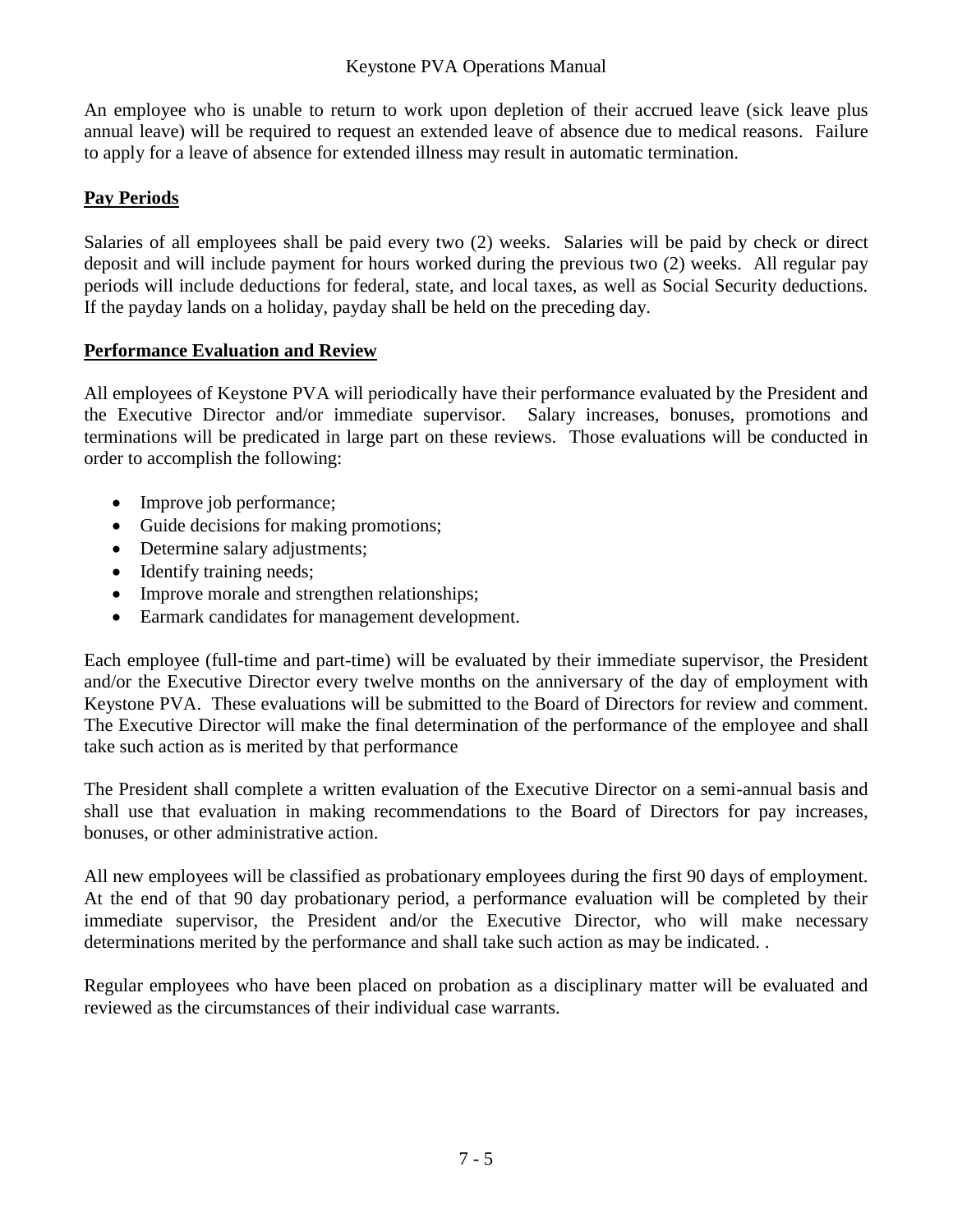#### **Evaluation Schedule**

The President and/or Executive Director will rate the employee's performance and ability. It must be determined whether the employee will successfully complete the probationary period and be advanced to regular employee status. New employees' salaries may be reviewed upon successful completion of their probationary period.

If the employee's performance is rated average or better, the President or Executive Director will recommend the employee for advancement to regular employment status. If the employee's evaluation indicates weaknesses that must be corrected and/or improved, the President or Executive Director may recommend an extension of the probationary period from one to three months. An extension of the probationary period will be limited and restricted to extraordinary situations. This decision will rest solely with the Board of Directors. If the employee's overall performance is rated unsatisfactory, the President or Executive Director will recommend that the employee be terminated from the organization.

The performance and current salaries of all part-time and full-time employees will be reviewed annually, with warranted salary adjustments effective on the first day of the following month. Employees whose overall performance is rated unsatisfactory or below average will not receive any consideration for a salary adjustment. Another performance review shall be conducted in not later than six months to provide the employee an opportunity to improve his or her performance.

#### **Unscheduled Evaluations**

Where appropriate an employee's performance may be evaluated at any time prior to the scheduled annual evaluation date.

#### **Performance Review and Evaluation Guidelines**

The President or Executive Director will be responsible for conducting employee reviews. In some cases it might be advisable that a second person also rate the employee's performance.

The review shall consist of two parts: a written evaluation and a discussion of that evaluation with the employee. All information on the form should be printed or written legibly in black ink for copying purposes. No person outside the supervisory chain shall have access to a completed employee evaluation.

The President or Executive Director should evaluate each employee in terms of the actual requirement of the position, which are based upon the position description and work standards. The focus of the review is on the employee's performance during the period specified on the evaluation form. The President or Executive Director should not be influenced by previous ratings. Try to call to mind instances that are typical or characteristic of an employee's performance during the entire rating period. Do not be overly influenced by either isolated or recent events.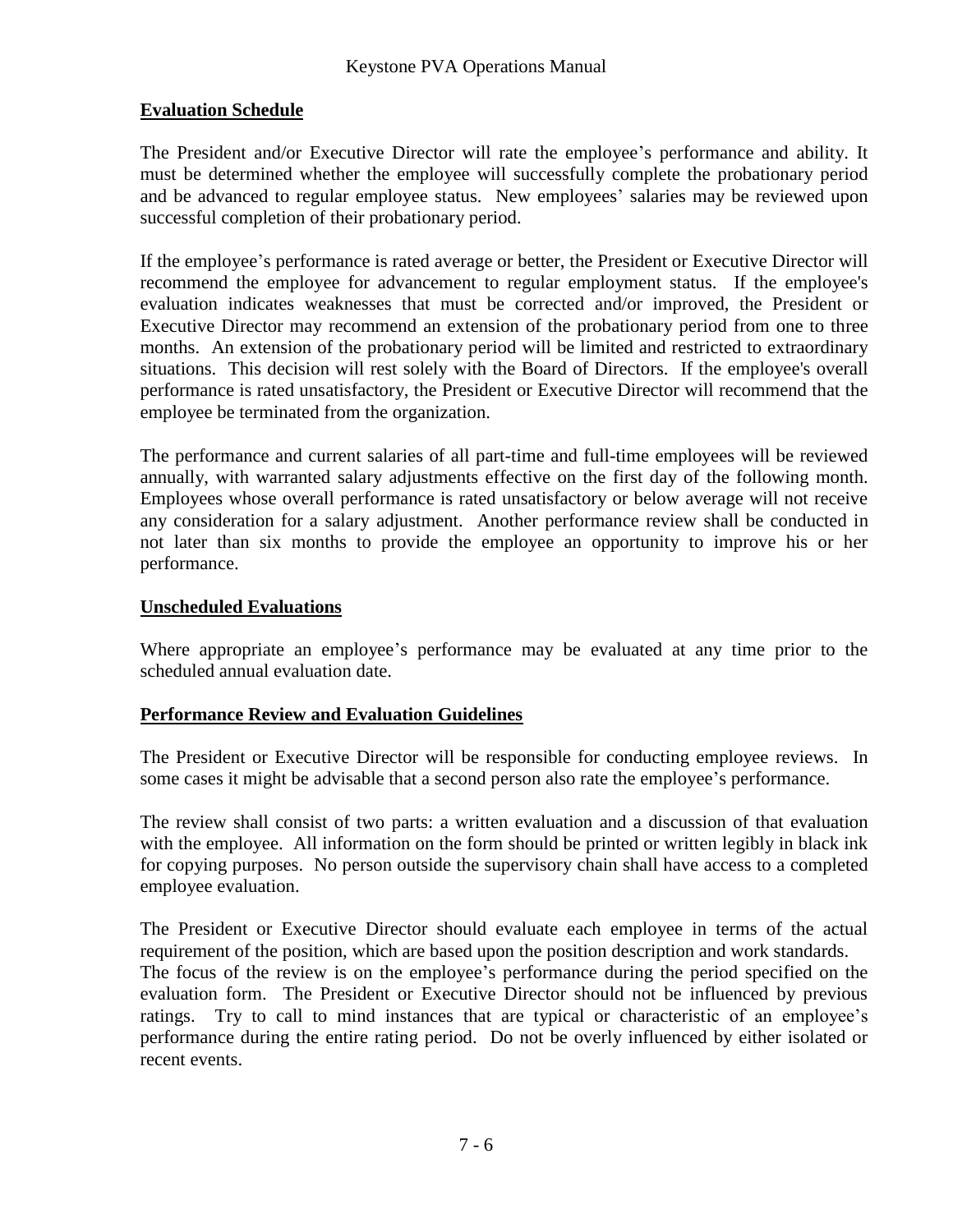The evaluation procedure is to serve as an opportunity to offer the employee advice and counsel regarding the strengths and weaknesses of the employee's performance. It should be neither a mere display of appreciation for good work done nor an opportunity to reprimand the employee for poor performance.

Definitions of the rating factors or levels of performance (unsatisfactory, below average, average, above average, and outstanding) are spelled out on the first page of the evaluation form all unsatisfactory and outstanding ratings must be supported by appropriate commentary on the form.

The evaluation will judge employees on a number of traits effecting job performance:

- Job knowledge:
- Work quality;
- Work quantity;
- Responsibility and independence;
- Working relationships;
- Judgment and problem solving;
- Adaptability and creativity.

These traits will be further detailed on the evaluation form so that the evaluator will know just what to take into consideration when judging an employee on a particular trait.

All of the above traits may be considered of equal value and the average obtained by adding the employee's ratings on all traits and dividing by the number of traits evaluated. This average will become the employee's "Overall Performance Rating."

#### **Performance Review Interview with the Employee**

Employees generally want to know how they are doing and where they stand. Accordingly, within a one week period following the receipt of the approved evaluation from the Board of Directors, the Executive Director must discuss the evaluation with the employee. You should ask the employee to sign and date the form indicating that the discussion has been held and file a copy in the employee's private personnel file.

If an employee is dissatisfied with an evaluation or with a specific criticism or complaint, he or she should be given an opportunity to present his or her case using the space provided on the rating form. An evaluator's failure to follow up in such cases can have damaging effects on employee morale.

The purposes of discussing performance evaluations with the employees are:

- To recognize and give credit for accomplishment;
- To encourage improvement where needed;
- Where appropriate, to put an employee on notice that immediate improvement is needed;
- To set future goals for the employee to attain in the next period.
- The President or Executive Director should evaluate each employee in terms of the actual requirement of the position, which are based upon the position description and work standards.
- The focus of the review is on the employee's performance during the period specified on the evaluation form. The President or Executive Director should not be influenced by previous ratings. Try to call to mind instances that are typical or characteristic of an employee's performance during the entire rating period. Do not be overly influenced by either isolated or recent events.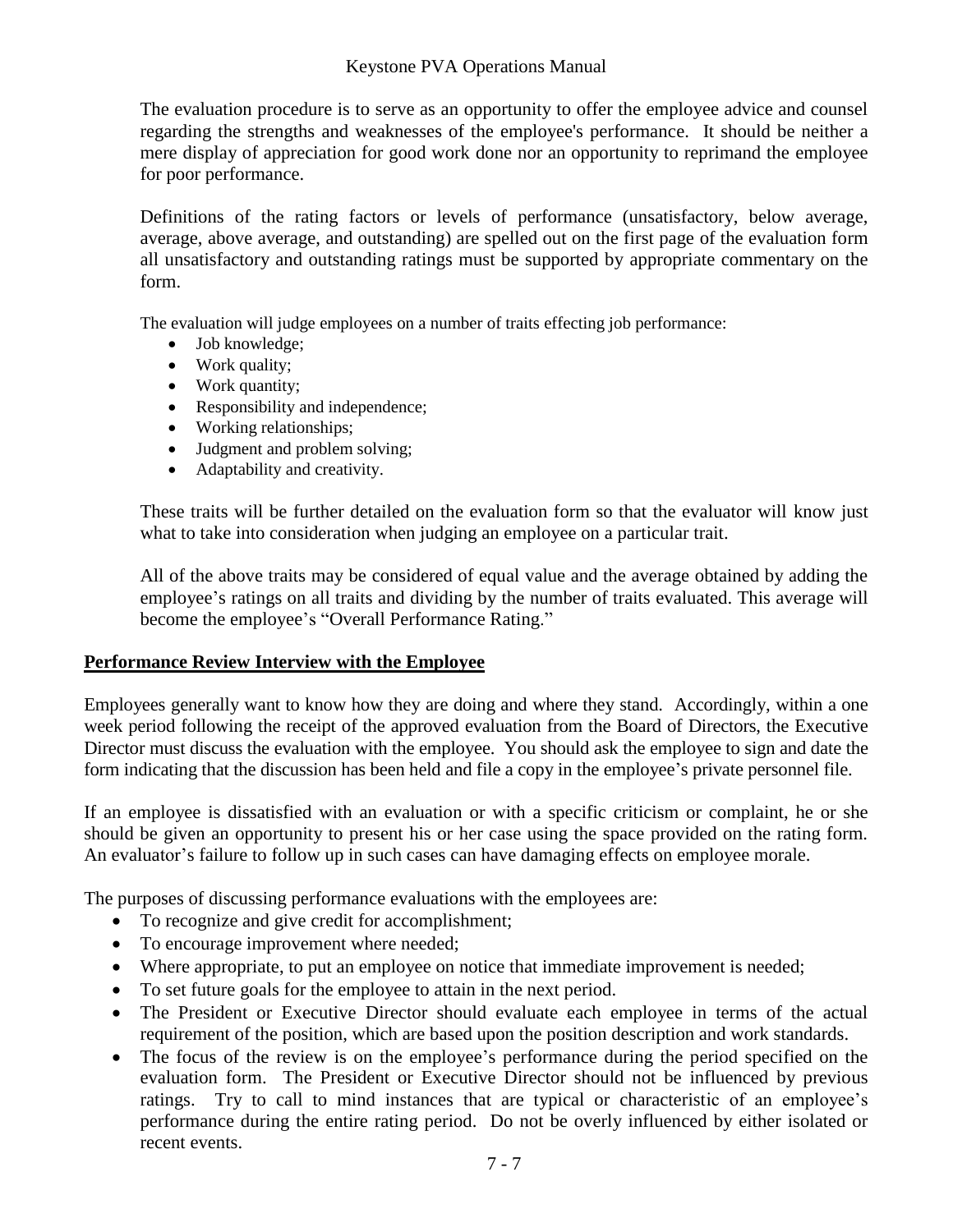Here are a few points to keep .in mind in planning and conducting the interview:

- Allot adequate time for the meeting and make advance arrangements so that the interview will not be interrupted by phone calls or visitors;
- Tell the employee in advance about the interview to give the individual a chance to prepare for the discussion;
- Refresh your memory before the interview by reviewing the employee's evaluation. Jot down actual instances of good and/or poor performance;
- At the start of the interview you should,
	- 1. talk about the good points first by mentioning specific instances of good performance that have been observed;
	- 2. review weaknesses constructively to avoid resentment and defensiveness;
- Be specific when discussing aspects of performance needing improvement and include a suggestion on what the employee should do in order-to improve;
- Summarize and develop goals for improvement.

#### **Salary and Wage Administration**

Salary adjustments, promotions, and continued employment with Keystone PVA are based upon length of service, past performance, dependability, attitude, and cooperation. The following types of adjustments indicate the reason and eligibility for an adjustment in an employee's rate of pay:

Budget permitting, an increase will be considered for each regular employee annually, after a qualifying period, and whose performance is average or better with no relationship to individual differences. To qualify, an employee who has attained a minimum of one year of service on or before September 30 of the current year will receive 100 percent of the prevailing cost of living allowance. Cost of Living raise shall be included on the December agenda yearly.

**Merit Increases.** A dollar amount given to recognize meritorious work performance.

**Promotion.** An increase given at the time that the employee is promoted to a higher rated position with its higher salary scale.

**Special Bonuses.** A dollar amount given to recognize and emphasize a single exceptional contribution or achievement, or especially outstanding performance exhibited over a period of time.

#### **Separation Policy**

It is the organization's intent to provide continuous employment to all salaried employees. However, conditions may arise which necessitate the dismissal of an employee or decrease in working force.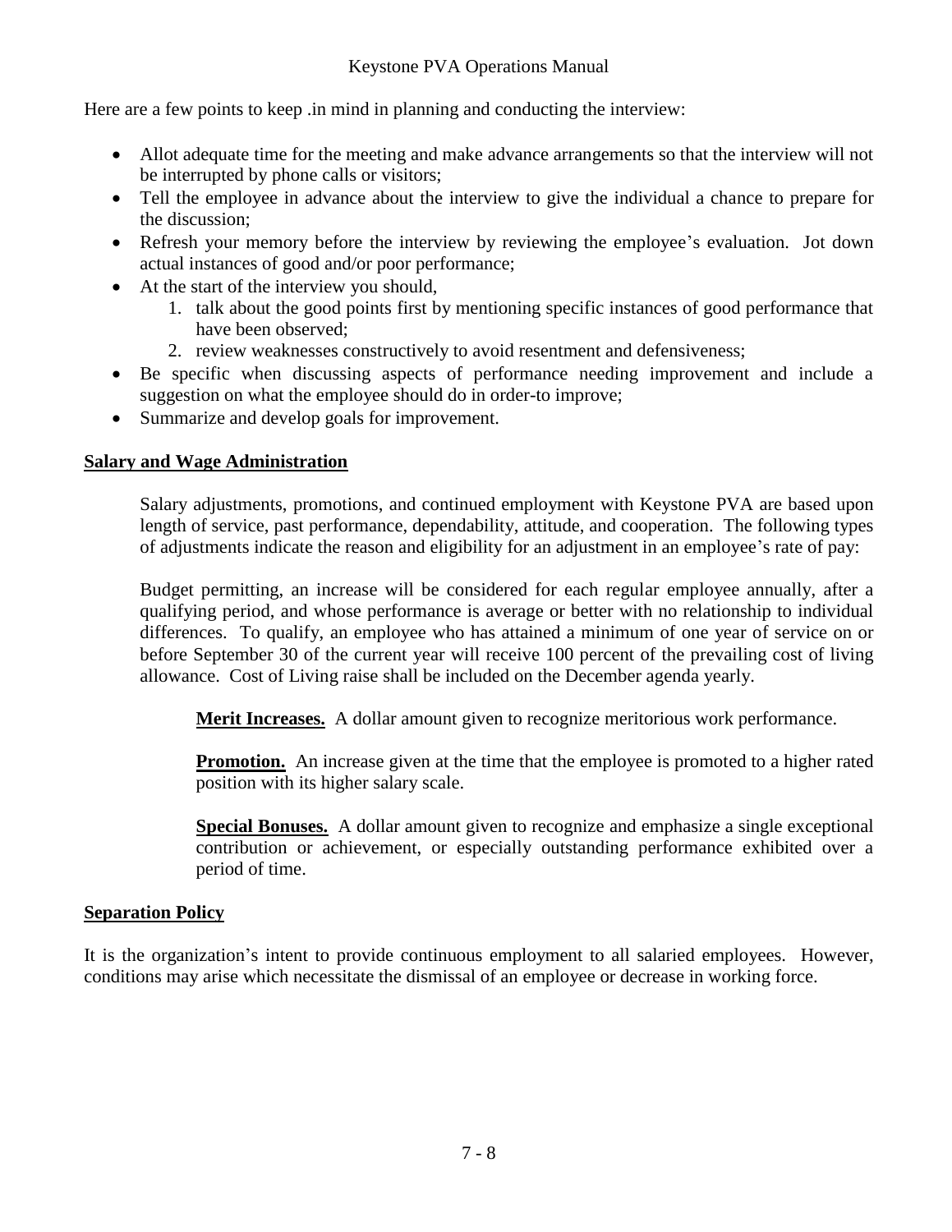#### **Definitions**

**Resignation.** Resignation is a voluntary, permanent separation initiated by the employee.

**Release.** Release is a permanent separation initiated by the organization due to lack of work or the employee's inability to perform satisfactorily the duties of his or her position. Among other things, lack of work may occur as a result of reorganization, etc,

**Termination.** Termination is permanent separation for cause initiated by the organization.

Salary. Salary, as used in this policy, is the weekly or hourly rate and does not include overtime, bonuses, or other premium pay.

#### **Separation**

**Voluntary Separation.** An employee who resigns voluntarily is required to give written notice of resignation to the President or Executive Director at least ten working days prior to the employee's last day of employment, stating the last day of employment and the reason(s) for resignation. The employee must fulfill the normal duty schedule during the period in which final notice is given. The ten working day period begins with the date of receipt by the organization. In all cases, the President or Executive Director will acknowledge in writing receipt of the employee's written notice of resignation.

Employees may be given two weeks' severance pay at the discretion of the Board of Directors. Failure to give required written notice will result in loss of ALL severance benefits.

**Involuntary Separation.** Notice of involuntary release and separation must have the concurrence of the Board of Directors. The President or the Executive Director indicating the reason will provide a letter. A copy of the separation letter will be retained in the individual's personnel file. An employee may appeal an involuntary separation only to the Board of Directors. Employees may be given two weeks' severance pay at the discretion of the Board of Directors.

#### **Employee Business Travel**

Keystone PVA will reimburse all employees for travel expenses incurred while performing approved travel in conducting chapter business. Approval for such reimbursement shall be obtained in advance of the travel and shall be approved by the President and/or Executive Director. Travel expenses for the Executive Director shall be approved in advance by the President or Vice President.

Travel time shall begin when the employee leaves the point of departure and will end when he or she returns to the point of origin.

Authorized local travel expenses will be reimbursable when a privately owned vehicle (POV) or commercial carrier is used. The reimbursable rate for private auto mileage shall be as determined by the Board of Directors. The actual cost of commercial transportation shall be reimbursable.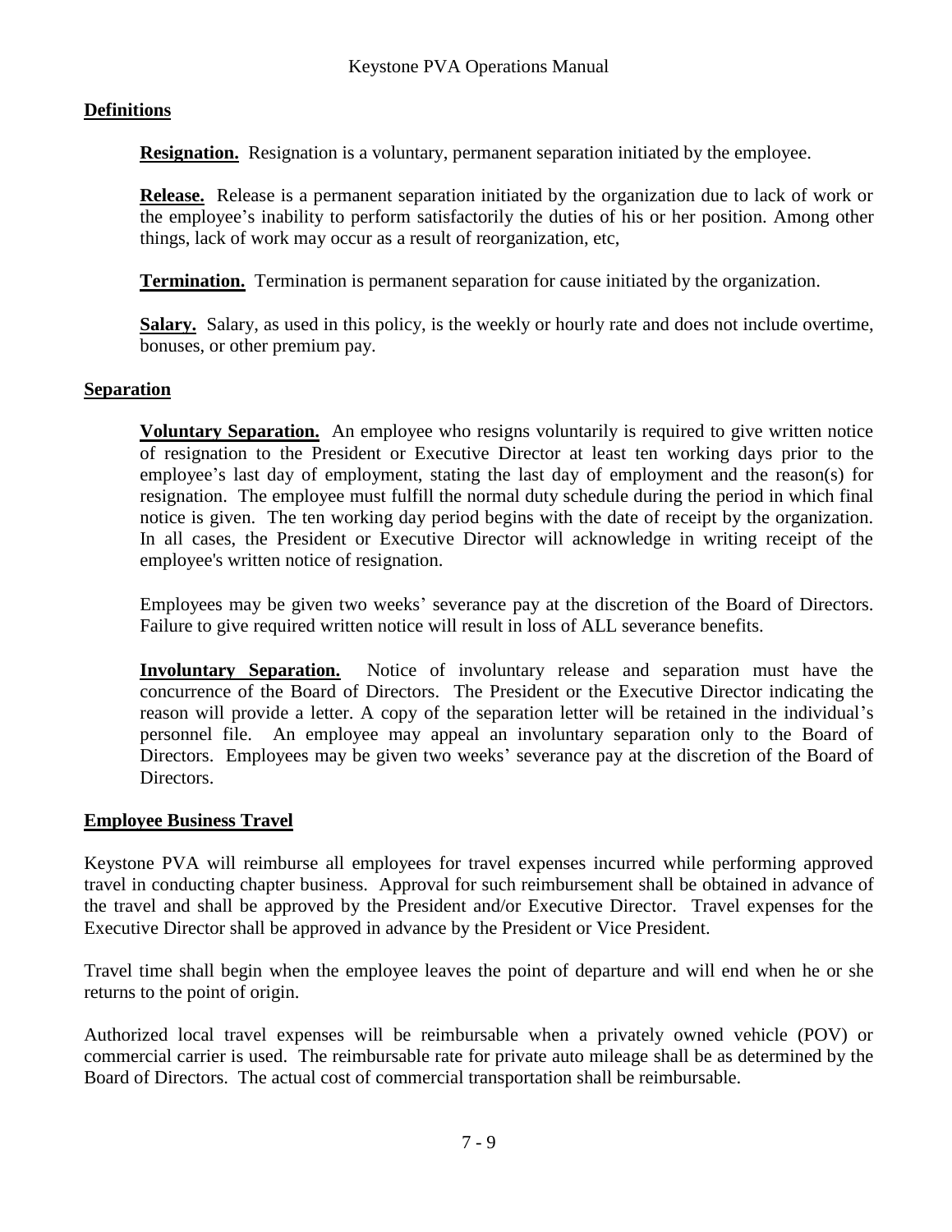Travel time shall begin when the employee leaves the point of departure and will end when he or she returns to the point of origin.

Authorized local travel expenses will be reimbursable when a privately owned vehicle (POV) or commercial carrier is used. The reimbursable rate for private auto mileage shall be as determined by the Board of Directors. The actual cost of commercial transportation shall be reimbursable.

Out-of-town mileage expenses shall incur from the point of departure and return thereto. Additional mileage incurred on any variation from the direct route of the business itinerary is not reimbursable unless that variation of itinerary was integral to the business travel.

The amount of reimbursement for air transportation shall be limited to round trip coach airfare, plus POV mile or commercial transportation fare to and from the airport at the point of departure and at the location of business. The point of departure may be the employee's residence or the chapter office, to be determined by the President or Executive Director.

Any use of rental cars for business purposes must have prior approval and, if approved, will be considered a reimbursable expense. Parking fees and tolls incurred during business travel shall be reimbursable, to include airport parking for a reasonable period of time.

The amount reimbursable to employees for actual business-related expenses incurred while at the place of business or in route will be reasonable expenses as determined by the Board of Directors.

'The following shall be considered reimbursable expenses - cost of travel, lodging, meals, tips, business telephone calls, cab or bus fares, rental car fees, and POV mileage. Requests for reimbursement of any other expenses must be submitted for approval by the Board of Directors.

Requests for reimbursement of travel expenses must be submitted to the Chapter Treasurer using the Keystone PVA Expense Report Form. Appropriate receipts and/or travel vouchers shall be attached to the expense report, indicating the cost of business-related expenses.

All reimbursable expenses shall be documented when possible. If one is unable to obtain a receipt for any expense the Expense Report shall include an explanation to that effect. The Board of Directors must approve any exception to this business travel policy.

#### **Employee Communications**

Employees will not, in their employed capacity, express their opinions either verbally or in writing to members of Congress or the Pennsylvania Legislature, or to any other government officials, organization, or agencies when such an opinion is in conflict with policies of Keystone PVA or when it would be detrimental to a group of persons of whom PV A is to serve.

Furthermore, the use of Keystone PVA stationery and employee titles or the inference that Keystone PVA supports such a statement as mentioned above is expressly prohibited. Employees who violate this policy will have their employment with Keystone PVA terminated.

Employees not involved in the preparation of policies or procedures should avoid commentary on them and should minimize attempts at explanation lest the person receiving this information mistakenly regard such commentary or explanation as authorization to carry out actions related to those policies or procedures. Employees are strongly advised to refer such inquiries to the individual within the organization who is in charge of the relevant program, policy or procedure, or to the appropriate official document.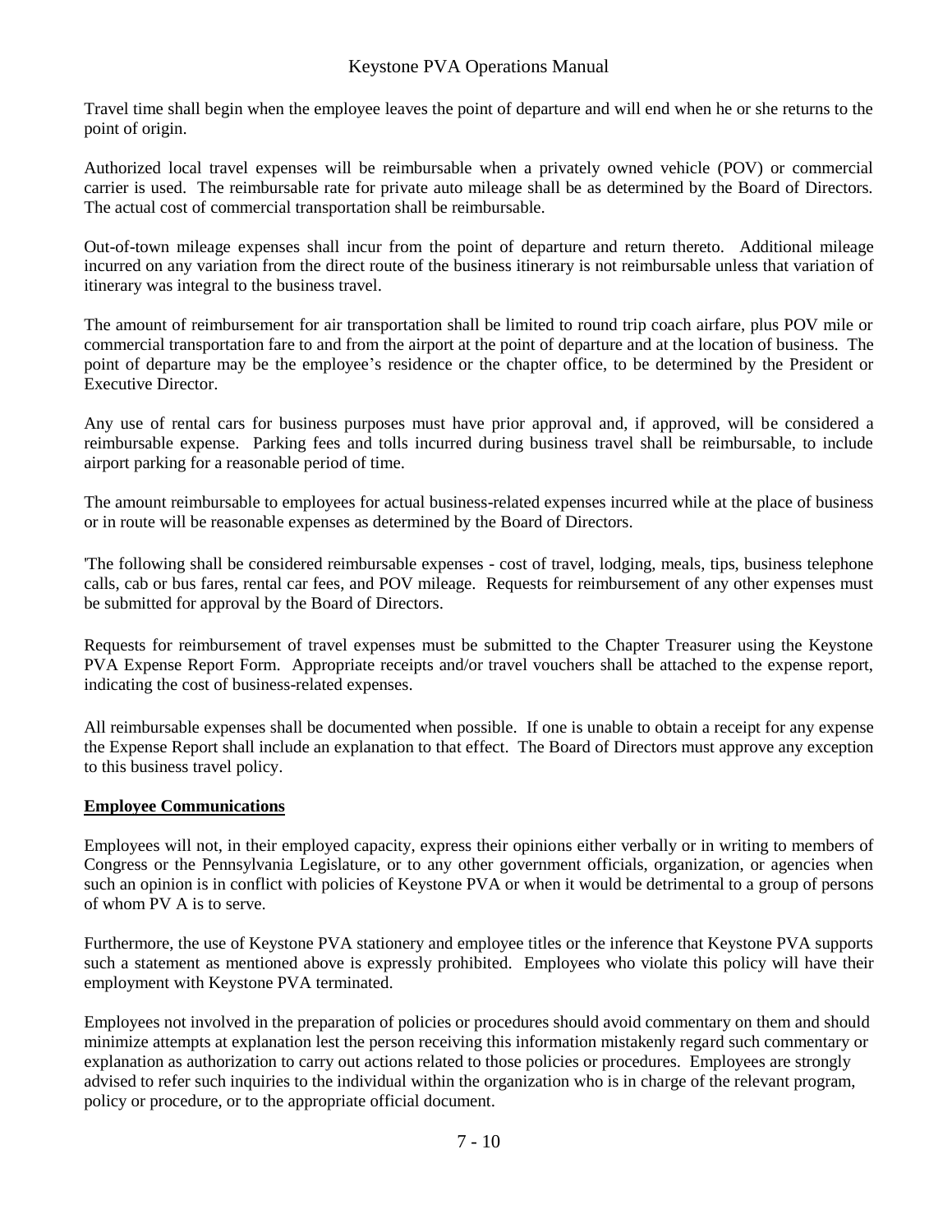#### **Employment of Relatives**

The hiring of employees who are closely related can create actual or perceived conflicts of interest. Keystone PVA will not hire relatives of employees. For the purpose of this policy, "relative" is defined as a spouse, child, parent, sibling, grandparent, grandchild, aunt, uncle, first cousin or corresponding inlaw or step relation.

#### **Equal Employment Opportunities**

As a Congressionally chartered corporation under Public Law 92-93, Keystone PVA provides equal employment opportunity to all employees and applicants without regard to race, color, religion, sex, national origin, age or disability in accordance with applicable federal laws governing nondiscrimination in employment. This policy applies to all terms and conditions of employment, including but not limited to hiring, placement, promotion, termination, layoff, recall, leaves of absence, compensation, and training.

As a veterans' service organization, it is Keystone PVA's policy to give employment preference to the organization's members, veterans and other disabled individuals if they are equally qualified.

#### **Drug Free Workplace**

As a Congressionally chartered corporation under Public Law 92-93, Keystone PVA follows the Drug Free Workplace Act of 1988.

#### **Volunteers**

When considered practical by the President, the Executive Director, and by the Board of Directors, volunteers may be utilized to fill positions on the Chapter Office Staff. The selection of those volunteers should be done with the best interests of the chapter in mind, and the volunteers should meet the job description requirements for the position to be filled.

When volunteers are recruited to fill staff positions, those volunteers shall not inure any of the benefits associated with actual all or part-time employment. Volunteers may be reimbursed for actual personal expenses incurred while performing appointed duties, but shall not be compensated beyond that.

If it is decided that a volunteer shall fill a staff position, that volunteer will be trained by Keystone PVA to the extent necessary and practical. For the most part, such training will be on-the-job, and will not include attendance at schools, seminars, etc. If it is decided by the Board of Directors and, upon recommendation by the President or Executive Director, staff volunteers may participate in PVA seminars and training sessions appropriate to their position and, when approved, expenses associated with such participation shall be paid by Keystone PVA.

The only benefit that shall be provided to volunteer staff members shall be the blanket insurance coverage that is provided by National PVA for registered volunteers. The hours and miles of volunteer staff members shall be monitored and reported in the same manner as program volunteers.

Any member with (60) sixty volunteer hours may pick/choose their own Keystone PVA article of clothing free of charge. (Complete apparel eligibility is in Appendix C.)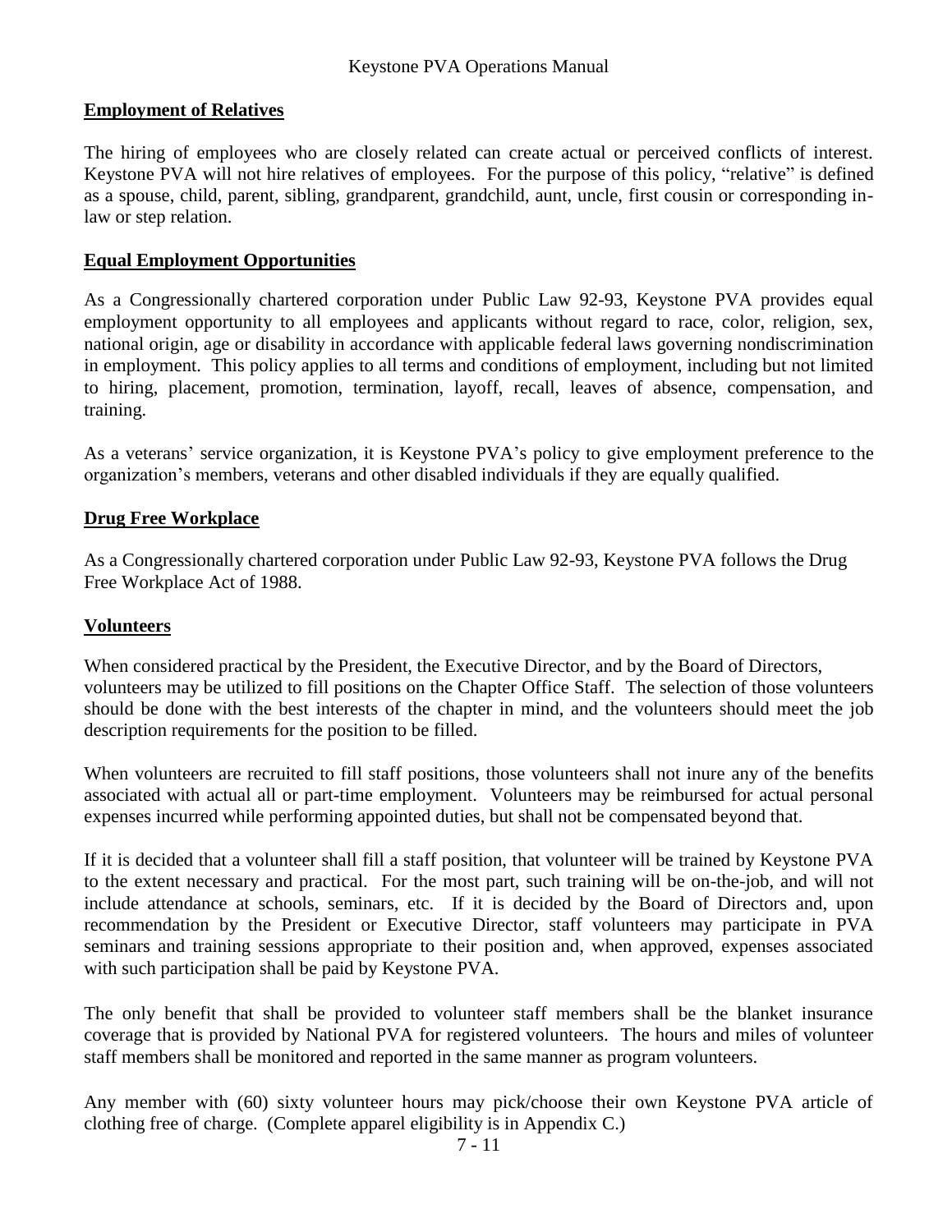## **Section 8 - Chapter Programs**

#### **Policy**

It shall be the policy of Keystone PVA to establish and maintain the following programs as required by the National Organization and any other program which is considered to be beneficial to PVA members, to military veterans generally, and to the Keystone community of disabled persons. New programs which are to be funded and conducted by Keystone PVA shall be approved by the Board of Directors.

The Chapter Vice President shall be the overall director and coordinator of Keystone PVA's programs. In that capacity, he or she shall monitor all programs on a continuous basis, and shall meet personally with program directors individually and collectively when necessary. All program directors shall be accountable to the Vice President, President and Board of Directors in carrying out the objectives of their programs.

#### **Advocacy Program**

**Mission Statement.** Keystone PVA shall maintain a program of advocacy in which local, state and federal law will -be monitored and litigated in order to ensure compliance with mandates relative to accessibility and barrier-free design issues. The director of the program shall, through testimony, public speaking, and representation of disabled persons, advocate on their behalf using all available resources.

**Areas of Concern and Interest.** Specific areas to be monitored by the Advocacy program shall include, but not be limited to the following:

- Compliance with the Americans with Disabilities Act
- Accessibility of transportation
- Civil rights, Section 504
- Barrier-free design
- Building codes
- Housing for the disabled

#### **Legislative Program**

**Mission Statement.** Keystone PVA shall maintain a Government Relations program in which employees and volunteers will report on and testify on legislation affecting veterans, disabled citizens, and other areas of concern or impact on the organization and its members. The program will ensure that the State of Pennsylvania has an adequate barrier-free design law and will lobby for changes when necessary. The Program Director shall monitor state agencies that have a direct effect on the communities of veterans and disabled persons.

**Areas of Concern and Interest.** Specific areas to be monitored by the Government Relations Program shall include, but not be limited to the following:

- Housing
- Civil rights, Section 504
- Office of the Secretary of State
- Department of Vocational Rehabilitation
- Commission for the Handicapped Department of Labor
- Job discrimination; Building codes
- Monitor and deal with state agencies such as
- Department of Veterans' Affairs
- State advocates for the disabled;
- Division of Human Rights
- Division of Community Affairs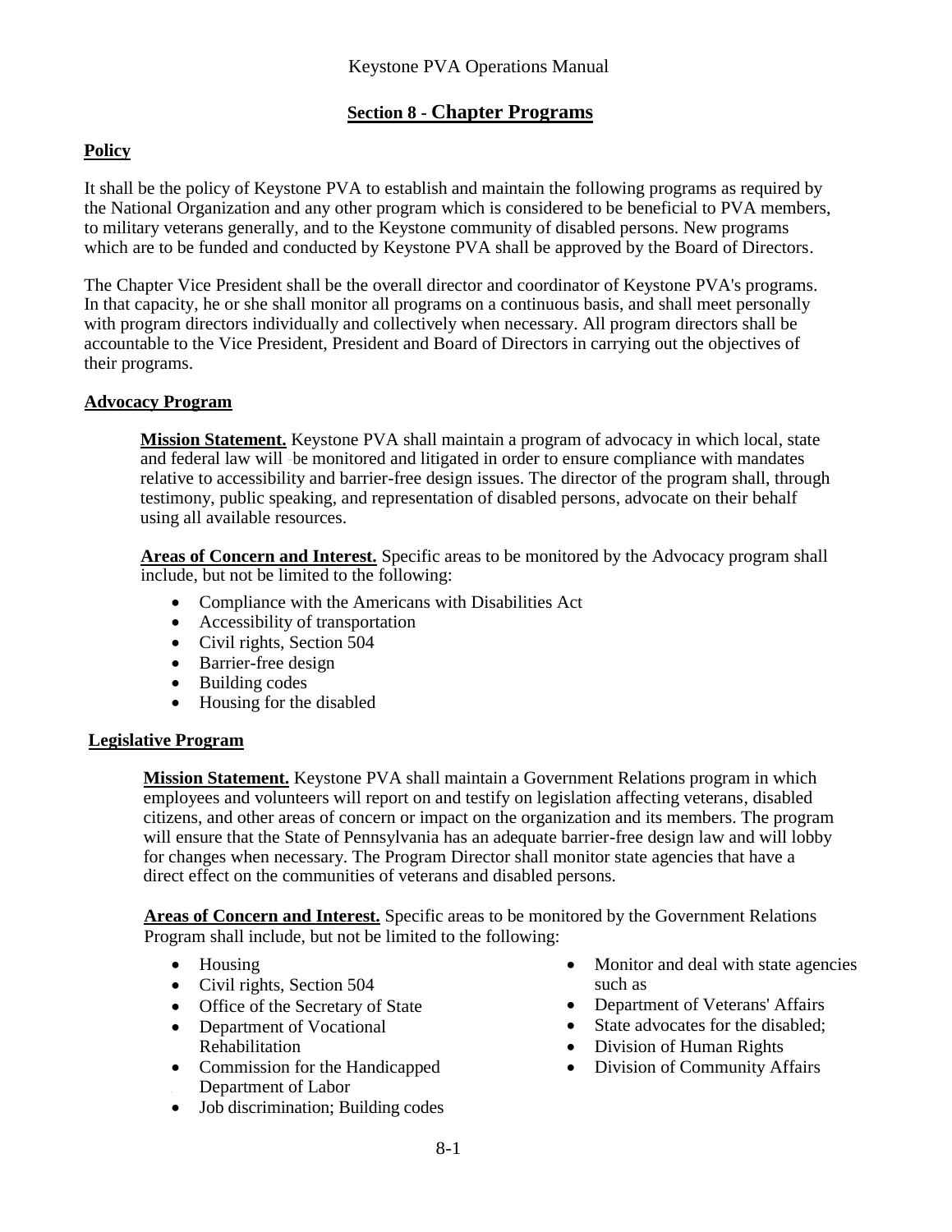#### **Service Program**

**Mission Statement.** When possible, Keystone PVA shall utilize volunteer service officers who will be trained and certified by the National Service Program of the Paralyzed Veterans of America.

#### **Areas of Concern and Interest.**

- Eligibility of members for medical care (VAMC or other)
- Eligibility of members for VA compensation or pension
- Eligibility of members for Social Security benefits
- Eligibility of members for state or federal prosthetics programs
- Eligibility of members for home health care or long-term health care

#### **Hospital Liaison Program**

**Mission Statement.** Keystone PVA shall maintain a program in which liaison is maintained with all VA Medical facilities within the state, as well as private nursing homes, hospitals and respite centers. The purpose of the liaison will be to ensure that PVA members who are patients and/or residents in such facilities are being cared for in accordance with Veterans Administration policy, with generally accepted health care policy and procedure, and with common sense treatment.

#### **Areas of Concern and Interest**

- Care of newly-injured SCI patients
- Home health care programs
- Emergency room care at VAMC's
- Recreation for patients and residents
- Long term care of PVA members
- Prosthetics and equipment needs
- SCI contact teams

#### **Membership Program**

**Mission Statement.** The mission of the Membership Program shall be to recruit new members to the Keystone Chapter in all categories, and to monitor their continued membership. Additionally, the Program Director shall ensure that appropriate membership records are maintained and that reports are submitted to the national organization as required.

**Areas of Concern and Interest.** Specific areas of concern within the Membership Program are as follows:

- Membership eligibility and recruiting
- Membership relationships
- Maintenance of membership records
- Membership certification
- Communications with members
- Preparation of membership reports.

**Dues.** As established in the Chapter Bylaws, Article III, Section 6, there shall be no dues for Regular voting members.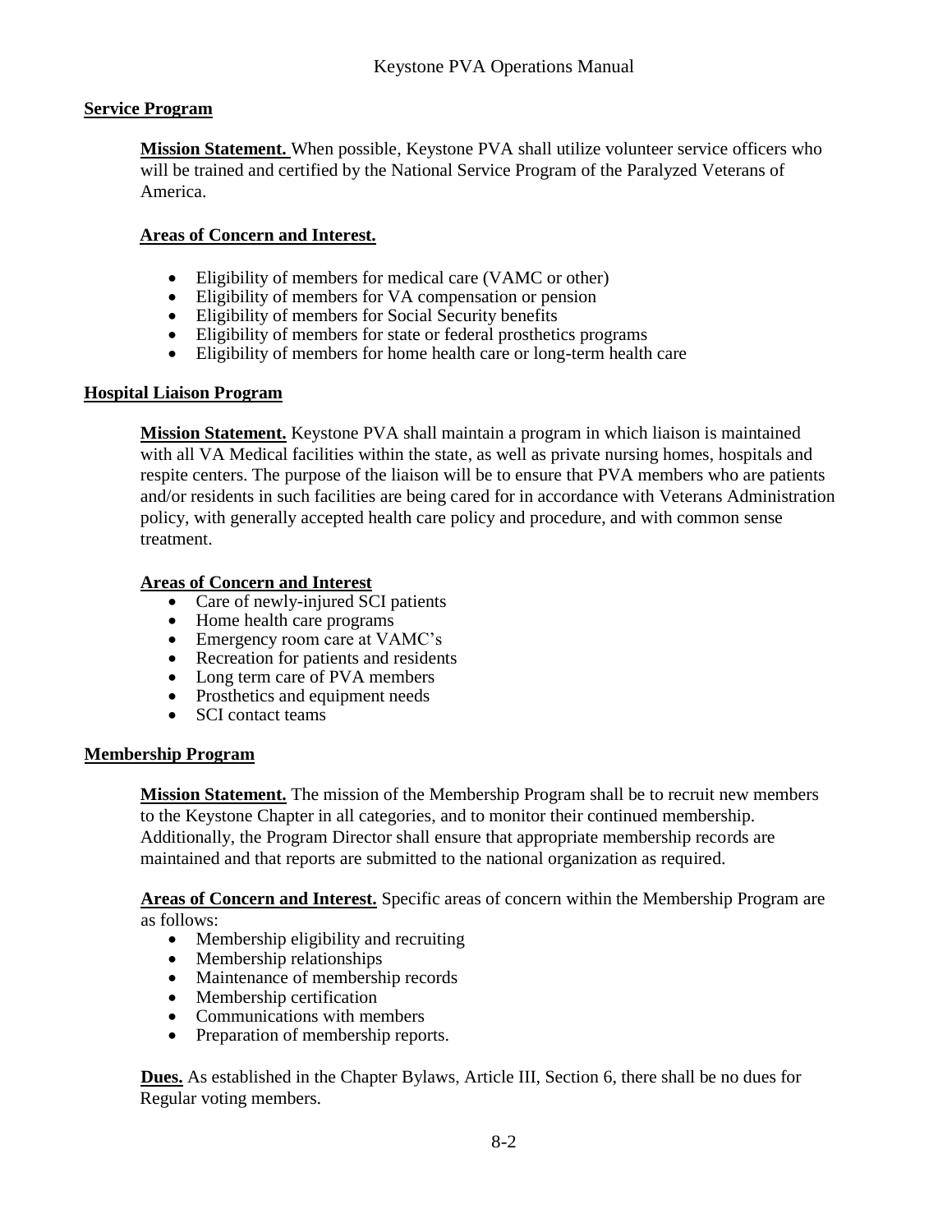Dues for an Annual Associate Membership are \$25.00. Dues for a Lifetime Associate Membership are \$250.00.

When an Annual Associate Member has accumulated over 300 hours of volunteer time, he/she shall become eligible for a Lifetime Associate Member.

#### **Membership Roster Policy**

A copy of the chapter membership roster may be made available to the Officers and members of the Board of Directors upon request. The membership roster is confidential and at no time shall any Board member make the roster available to any other individual or group (each member's personal information is strictly confidential). The Membership Coordinator will contact each member annually with a membership survey which will be approved by the Board of Directors unless a member requests to be placed on a "no call list". The federal Health Insurance Portability and Accountability Act (HIPAA) regulations will be followed at all times. Any violation of this policy will result in removal from the Board of Directors and the suspension of all membership rights and privileges for at least a six (6) month period.

#### **Chapter Social Programs**

**Annual Picnic.** The chapter shall host a picnic for the membership annually. The location of that picnic shall be determined by the Board of Directors and shall be hosted at no cost to those regular life members who attend. However, a member may be required to pay a reasonable fee for guests and/or attendants who attend the picnic with them. No travel reimbursement will be authorized to attend chapter picnics.

**Annual Banquet.** The Keystone PVA annual banquet shall be held in the month of October. The purpose of the event is to provide an annual chapter social gathering which allows the expression of gratitude and presentation of awards to those members and others who have been selected for recognition.

It shall be the responsibility of the Banquet Committee, chaired by the Vice President, to coordinate and conduct the annual banquet.

The Chapter Annual Banquet shall be hosted at no cost to those regular life members who attend. The same policy shall apply to special guests who are invited by the chapter to attend. Members may be required to pay for guests who accompany them, but one who attends as an aide or attendant shall be hosted by the chapter. No travel reimbursement will be authorized. However, the chapter may elect to pay for one nights lodging for members that travel over 100 miles to attend the banquet.

Aside from PVA members and other active volunteers, it is suggested that several individual invitations be sent to persons of importance to the mission of Keystone PVA. It is recommended that the chapter host such dignitaries by treating them and their spouse to dinner.

The Awards Committee shall give their recommendations for the awards to the Board of Directors for its consideration. The president may also have some special awards that he or she will want to present.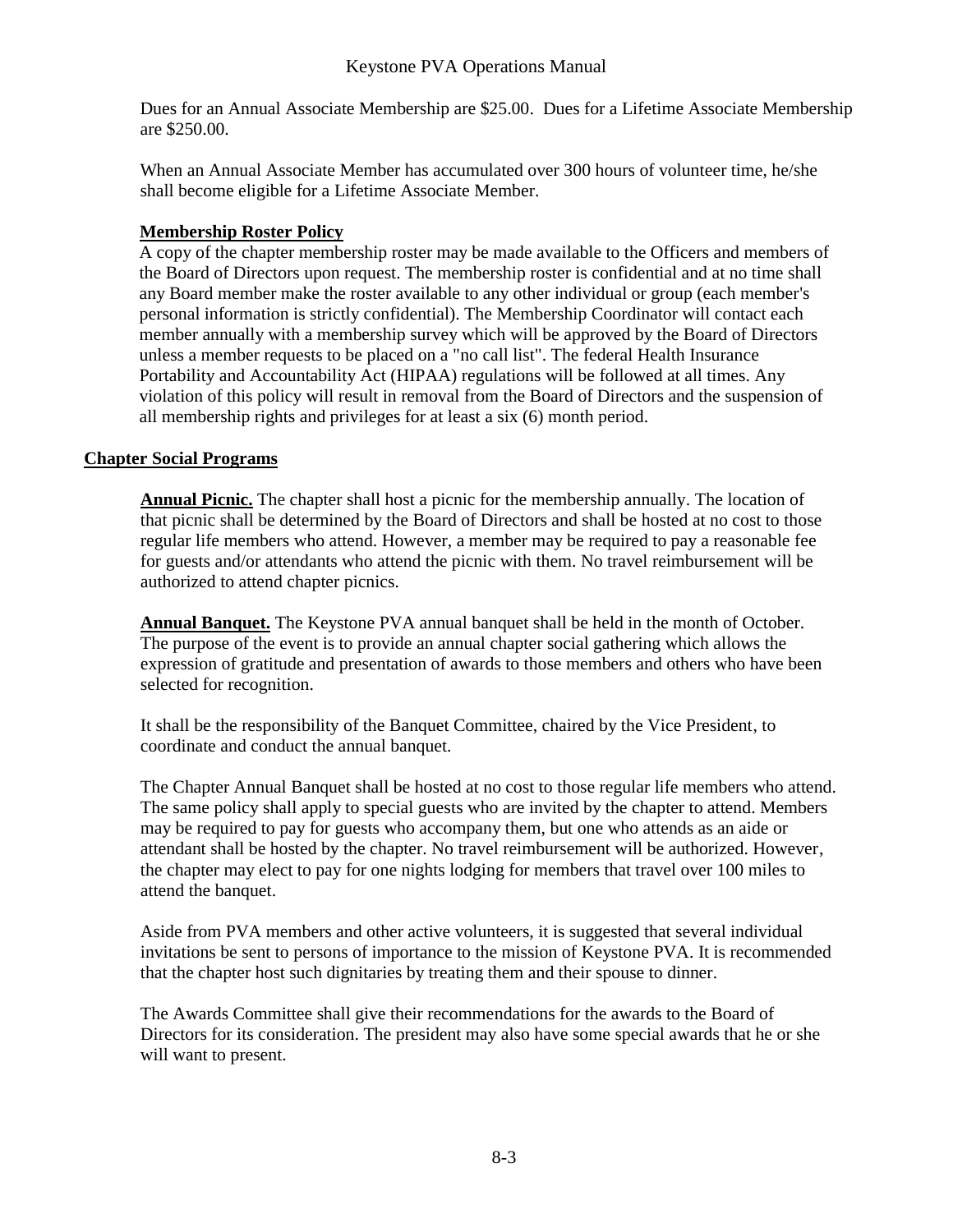Ordinarily, the outgoing vice president should serve as the master of ceremonies. If he wishes to not do so, or the Board of Directors has a preference, the person should be contacted as soon as possible to allow ample preparation.

The formal item on the banquet agenda is the installation of newly elected officers. It is quite appropriate to have this ceremony conducted by a special quest, especially a representative of the National PVA leadership.

#### **Newsletter**

**Mission Statement:** The chapter shall publish a newsletter for distribution to all members and other subscribers. The newsletter shall be published and distributed on a schedule to be determined by the Board of Directors, but no less frequently than quarterly. The Chapter Newsletter shall contain items of interest to members and others who have an interest in veterans' issues and matters of concern to disabled citizens. The newsletter may be produced in house, or may be contracted at the discretion of the Board of Directors. The Newsletter Editor should be a volunteer who has a keen interest and some expertise in the production of such publications.

**Rate Schedule:** Rates for bi-monthly newsletter ads

| Size of ad               | one issue | three issues | six issues |
|--------------------------|-----------|--------------|------------|
| $1/8^{th}$ page          | \$20.00   | \$50.00      | \$90.00    |
| $1/4$ <sup>th</sup> page | 40.00     | 100.00       | 180.00     |
| $\frac{1}{2}$ page       | 80.00     | 200.00       | 360.00     |
| Full page                | 160.00    | 400.00       | 720.00     |

The Parascope is published bi-monthly. Deadline for submission of advertising is the  $15<sup>th</sup>$  day of the month prior to the end cover date. The charge for **classified advertising** is \$20.00 for 15 words (each additional word is \$.35). Your name and address or phone number counts as five words. Photo submission must be in electronic format; due to issues of quality  $\&$  quantity, there is no guarantee all submissions can be used.

Regular Members of Keystone PVA qualify for up to a quarter-page advertisement free of charge. Members' ads larger than a quarter-page will be half the price of the regular page.

#### **SCI Research**

Keystone PVA will make an annual donation to SCI research when funds are available.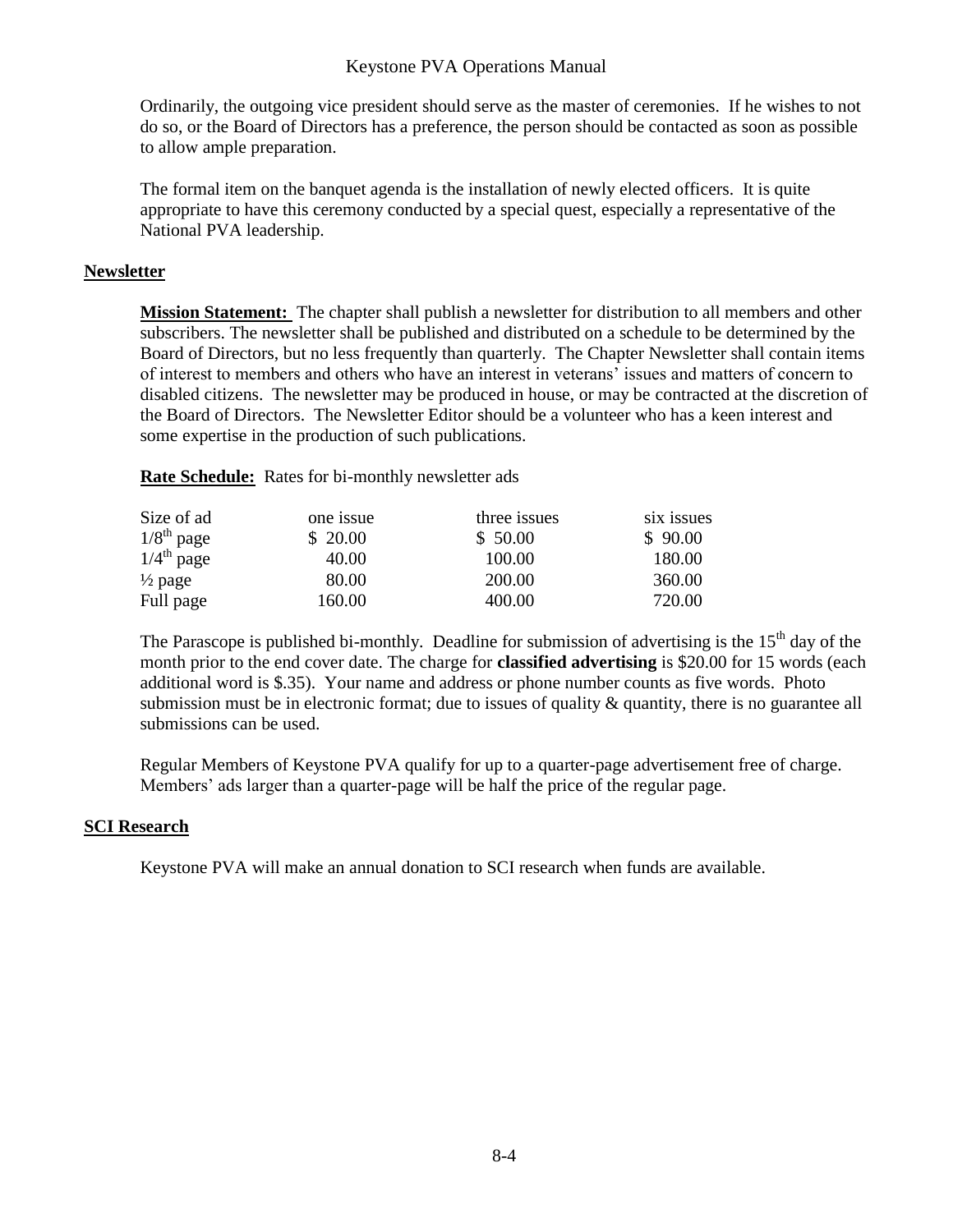#### **Sports & Recreation Program**

**Mission Statement:** To improve the quality of life of paralyzed veterans and others with disabilities by assisting the expansion of both the quality and quantity of opportunities in sports and recreation, especially those activities which enhance lifetime health and fitness.

#### **MEMBERSHIP PROGRAMS**

**Annual picnic:** at Kennywood Amusement Park and an Annual Awards Banquet

**Hunting & Fishing Licenses:** Reimburse voting members for their annual resident hunting license with a limit of one (1) Antlerless Deer license annually. Member must submit a copy of all licenses and a receipt to obtain reimbursement. The cost of a resident fishing license will be reimbursed. Members may also be reimbursed for their membership dues for sports club membership.

**Social Activity Reimbursement**: Keystone PVA will reimburse voting members\* up to \$100.00 one time during a fiscal year for the expenses of attending a social activity of these types: Dinner at a sit-down restaurant;

Movie theater, live theater, concert, or sporting performance;

Museum, zoo, amusement park or cultural/historic attraction.

\*This benefit is intended for the use of life members who do not and will not participate in any other sponsored or reimbursed sports and recreation activities paid for by the chapter except for the Kennywood Park Picnic and Annual Awards Banquet. Should a member use this benefit and then claim reimbursement for another activity paid for by the chapter other than the picnic or dinner, the chapter may request repayment of the Social Activity Reimbursement. Members who use this benefit are encouraged to send a photo and a brief description of the activity it was used for to the chapter office for use in the chapter's internal and outreach communications.

**Weekly bowling league:** available to members as a recreational activity and to practice for the National Veterans Wheelchair Games. Scores are in the newsletter and awards will be presented at the Chapter Annual Banquet. The chapter may also reimburse members for other activities offered at the NVWG such as trapshooting and archery.

**Hunting & Fishing:** reimbursement for hunting, trapshooting and fishing programs that Keystone PVA supports or sponsors.

#### *All receipts submitted for reimbursement must be dated within the current fiscal year (October 1st thru September 30th)*

**Sports & Recreation Travel Policy:** Members that accumulate twelve (12) points or more by attending membership meetings, attending chapter functions, volunteers at a VA Medical Center, participate in weekly programs, etc. qualify to participate in the Keystone PVA Sports & Recreation Program. Each sports or recreation venue requires twelve (12) points to be sponsored and the request for chapter sponsorship must be submitted no less than 30 days before the function and be approved by the Board of Directors. Within ten (10) days of returning from a Board of Director approved event, member must submit receipts for reimbursement of entry fee, travel and lodging. Only dated itemized receipts will be accepted. **Members are required to attend at least one Membership Meeting prior to attending a sponsored event.**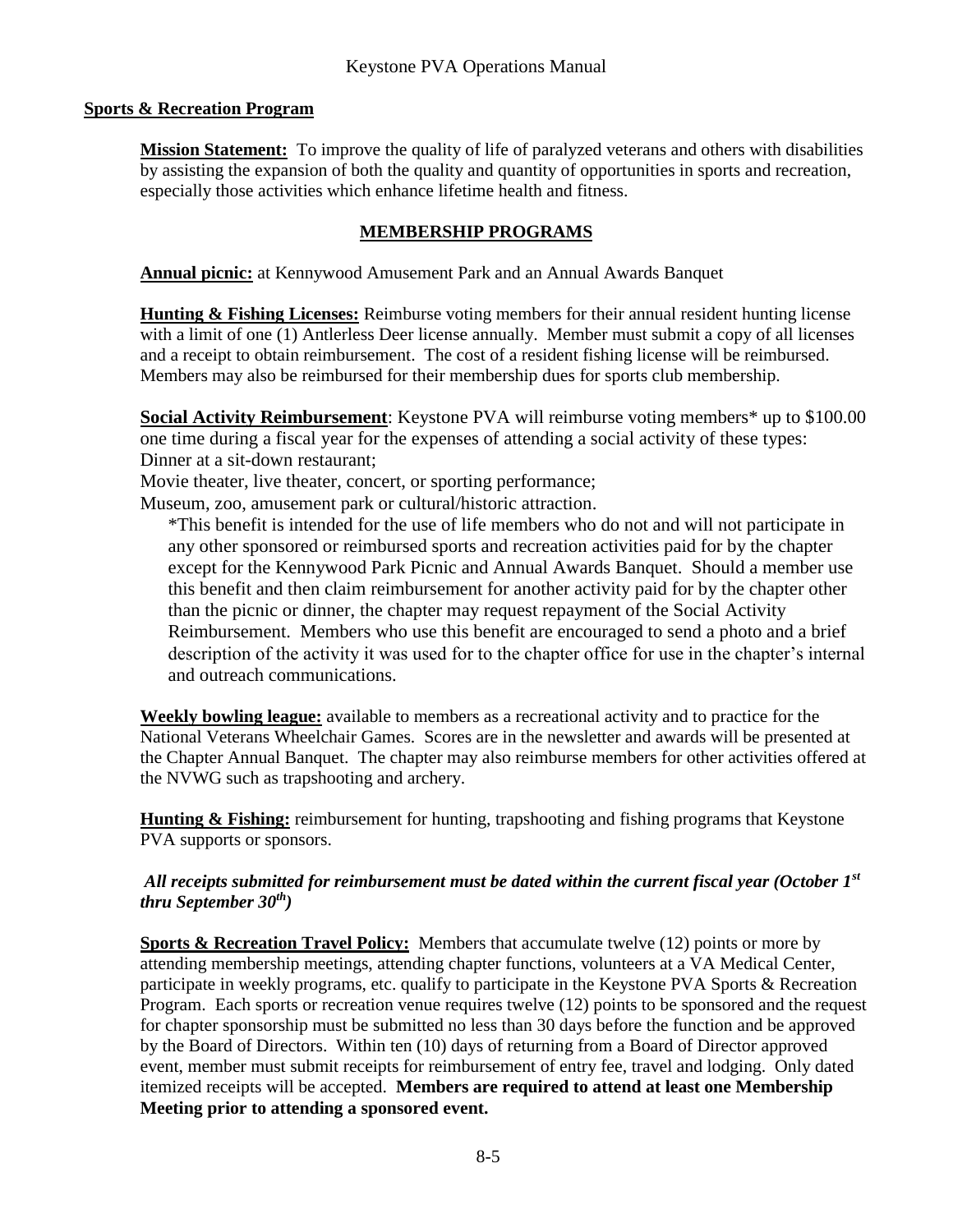**National Veterans Wheelchair Game:** The annual deadline to request chapter sponsorship to the National Veterans Wheelchair Game is December 31<sup>st</sup>. Completed wheelchair games registrations are to be submitted to the chapter office for submission to National PVA at least thirty (30) days prior to the PVA deadline. Absolutely no registrations will be forwarded to PVA without all required forms being submitted. **Twelve (12) points must be earned from August 1 thru February 28 and attendance at least one membership meeting to be eligible to attend at chapter expense.** A member attending his/her first wheelchair games at chapter expense is eligible to attend without first accumulating points. The chapter will pay for travel, lodging and up to two (2) closing banquet when funds are available.

#### **Travel Policy**

The chapter will purchase only one (1) seat per flight or other mode of public transportation for each participant and for his/her spouse or attendant sponsored by the chapter. Individuals driving to an activity/event will be reimbursed at the current rate for round trip mileage using the most direct route. Total mileage will not exceed the most economical round trip coach airfare.

If unable to attend an event the participant, for conditions other than medical, shall reimburse the chapter for each ticket purchased and one night's lodging paid for by the chapter. Any member not doing so will be considered in "bad standing" and will not receive funding or be permitted to represent Keystone PVA at any activity or event until the debt is repaid. Keystone PVA reserves the right to not sponsor or reimburse members if rules are not followed.

#### **Travel Reimbursement Policy**

It is imperative that one who spends chapter funds prudent when requesting reimbursement for personal expenses. Such reimbursement for expenses does not give one a license to be extravagant when less expensive travel, lodging, meals, etc. are available and equally adequate. Members, volunteers and employees shall be mindful that funds exist because of freely-given donation by the public, which must be respected. In any question regarding a particular expense of the amount of reimbursement requested, the decision of the Chapter Board of Directors is final.

**Travel Reimbursement:** to be eligible for reimbursement, a request for sponsorship needs to be received at the chapter office no less than thirty (30) days prior to the trip with information on purpose of trip, representative of Keystone PVA and estimated cost. Within ten (10) days of returning from a Board of Director approved event, member must submit receipts for reimbursement of entry fee, travel and lodging.

**Hours:** should include travel time and all time spent volunteer at the chapter office, meetings, etc. if one is required to represent Keystone PVA on out-of-town business, then record the actual amount of time spent including travel time.

**Mileage:** Travel to and from one's home, chapter office, VA Medical Center, etc. when actually performing volunteer work or conducting hospital visitation. **Mileage for doctor visits, therapy visits and social calls are not allowable expenses.**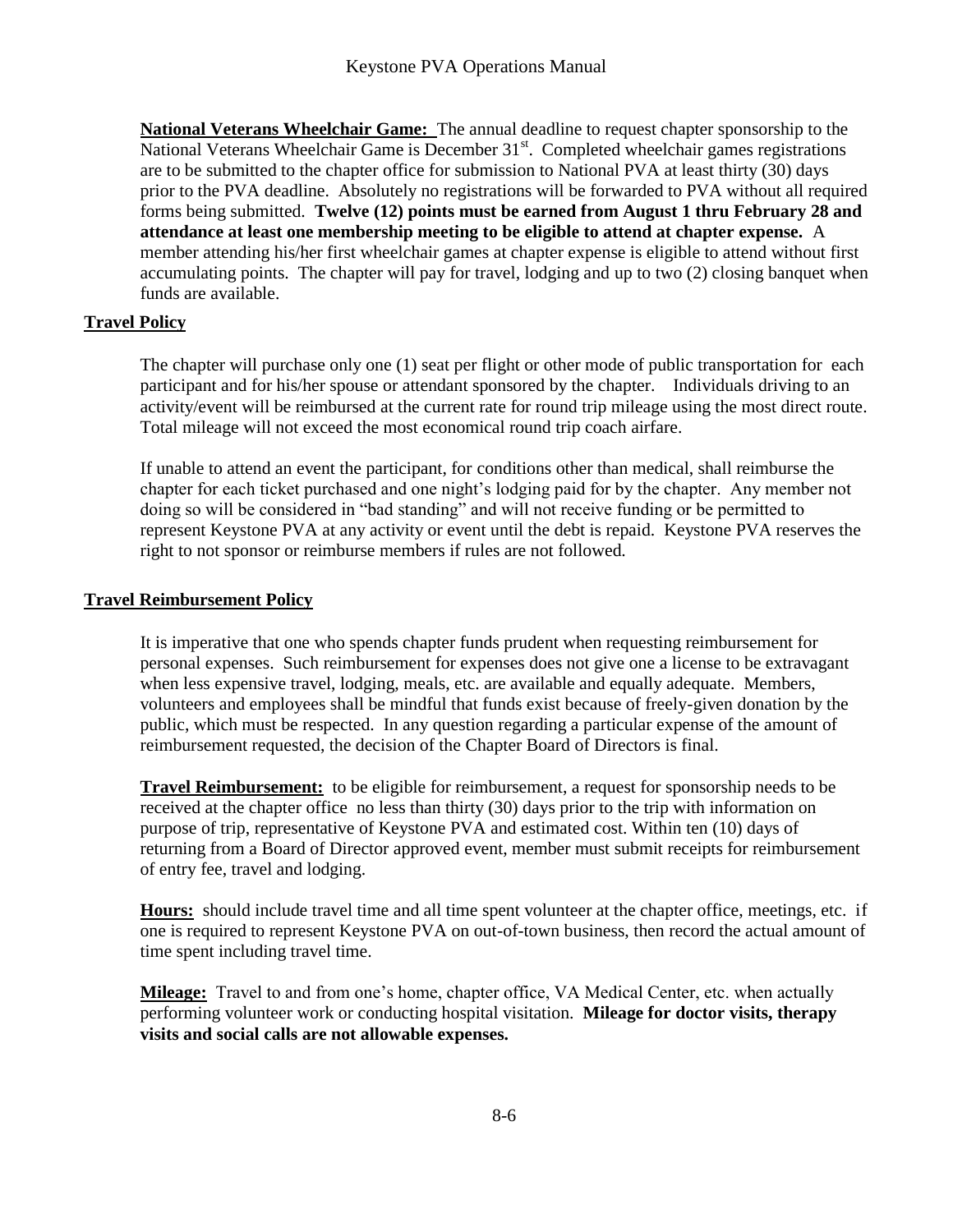Each mileage expense reimbursement made by an employee shall be granted only if the expense incurred is on behalf of the chapter and is within the normal expected or required duties of the employee.

Round trip mileage for attending meetings, seminars, workshops, etc., when the activity is one of one's job as a chapter officer, member, appointees or volunteer and includes advocacy, legislative and fundraising.

If one receives mileage reimbursement from another organization for the same activity / event, Keystone PVA will not duplicate such reimbursement.

**Meals:** Meals are provided while attending Keystone PVA meetings and activities or when a meal is required while actually conducting Keystone PVA business or volunteer work.

**Reimbursement of Qualified Out-of-pocket expenses:** When expenses are paid by the chapter out of-pocket expenses shall be limited to fifty percent (50%) of the daily hotel room for each day of the meeting. Out-of-pocket expenses when attending National PVA meetings shall consist of reasonable travel expenses to and from the airport nearest their home and meals. Original detailed receipts must be provided for all expenditures over \$10.00 and must be itemized on the BER. Approved attendants are entitled to expense reimbursement. Incidental expenses do not include items of clothing, souvenirs, gifts, local tours or personal items not related to the meeting. All reimbursements must be approved by the Board of Directors. PVA rules shall govern reimbursement of out-of-pocket expenses when such expenses are paid by PVA.

**Lodging:** Lodging expenses are eligible for reimbursement only if prior approval is granted by the Board of Directors AND 1) the distance traveled from home to event/meeting/task (one way) is greater than 100 miles or 2) special circumstances are recognized by the Board of Directors.

#### **Keystone PVA Points System**

To be eligible for chapter sponsorship to the National Veterans Wheelchair Games and other recreational programs, a member may earn points by participating in these activates. The chapter requires 12 points for EACH sponsored activity / event.

| Attendance at a Keystone PVA membership meeting                         |          |
|-------------------------------------------------------------------------|----------|
| Attendance at a Keystone PVA membership activity, e.g., Easter Bag      |          |
| Distribution, Fish for Fun, Kennywood Picnic, Annual Awards Banquet     |          |
| <b>Return SCI Survey following Annual SCI Appointment</b>               | 2 points |
| Volunteer at V.A. Hospital (4 hours or more)                            | 2 points |
| Volunteer for Keystone PVA (4 hours or more)                            | 2 points |
| Work out V.A. or Rehab center with coach or therapist                   | 1 point  |
| Participate in a Keystone PVA sponsored sports or                       | 1 point  |
| Recreational activity, e.g., bowling, fishing, hunting, trapshoot, etc. |          |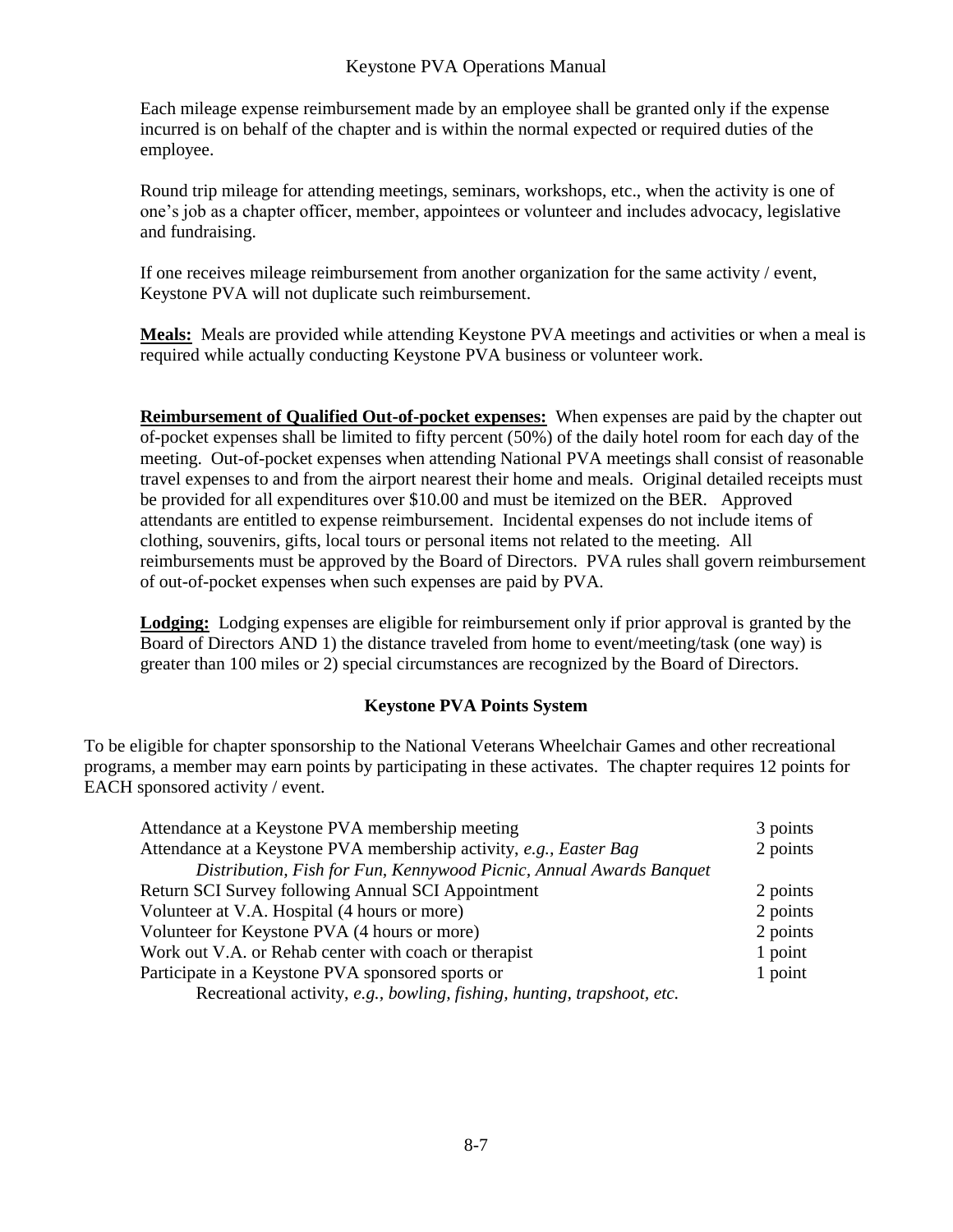| Sign up a regular voting member                                        | 2 points |
|------------------------------------------------------------------------|----------|
| Represent Keystone PVA at community functions, e.g., Sharing & Caring, |          |
| Soldiers & Sailors, United Cerebral Palsy, Veterans Support Groups     |          |
| Ride or roll in a Veterans Day Parade                                  | 3 points |

All volunteers at the VA Medical Centers must complete volunteer training and receive a volunteer ID card. The volunteer hours MUST be in the name of PVA. Volunteer is responsible for forwarding the monthly VA Volunteer by Organization Report (VS26) to the chapter by the end of the following month to receive travel reimbursement. A minimum of 4 hours of volunteering is required to qualify for reimbursement of mileage.

To receive credit for mileage, volunteer time & points, members, employees and presidential appointees, with approval of the Board of Directors, who perform volunteer work for Keystone PVA, MUST maintain and forward a volunteer expense voucher on a day-by-day basis and an After Action Report with a brief explanation of the work conducted on each day must be attached. Both must be forwarded to the chapter office by the close of business on the  $7<sup>th</sup>$  of the following month. If the office is closed on the  $7<sup>th</sup>$ , the reports are due by the close of the next working day. Eligible travel expenses using one's personal motor vehicle shall be reimbursed at a mileage rate to be set annually as part of the approval of the annual budget, not to exceed the applicable mileage rate limit set by the Internal Revenue Service. **Reimbursements for expenses less than \$10.00 will be paid when reimbursements equal or exceed \$10.00.**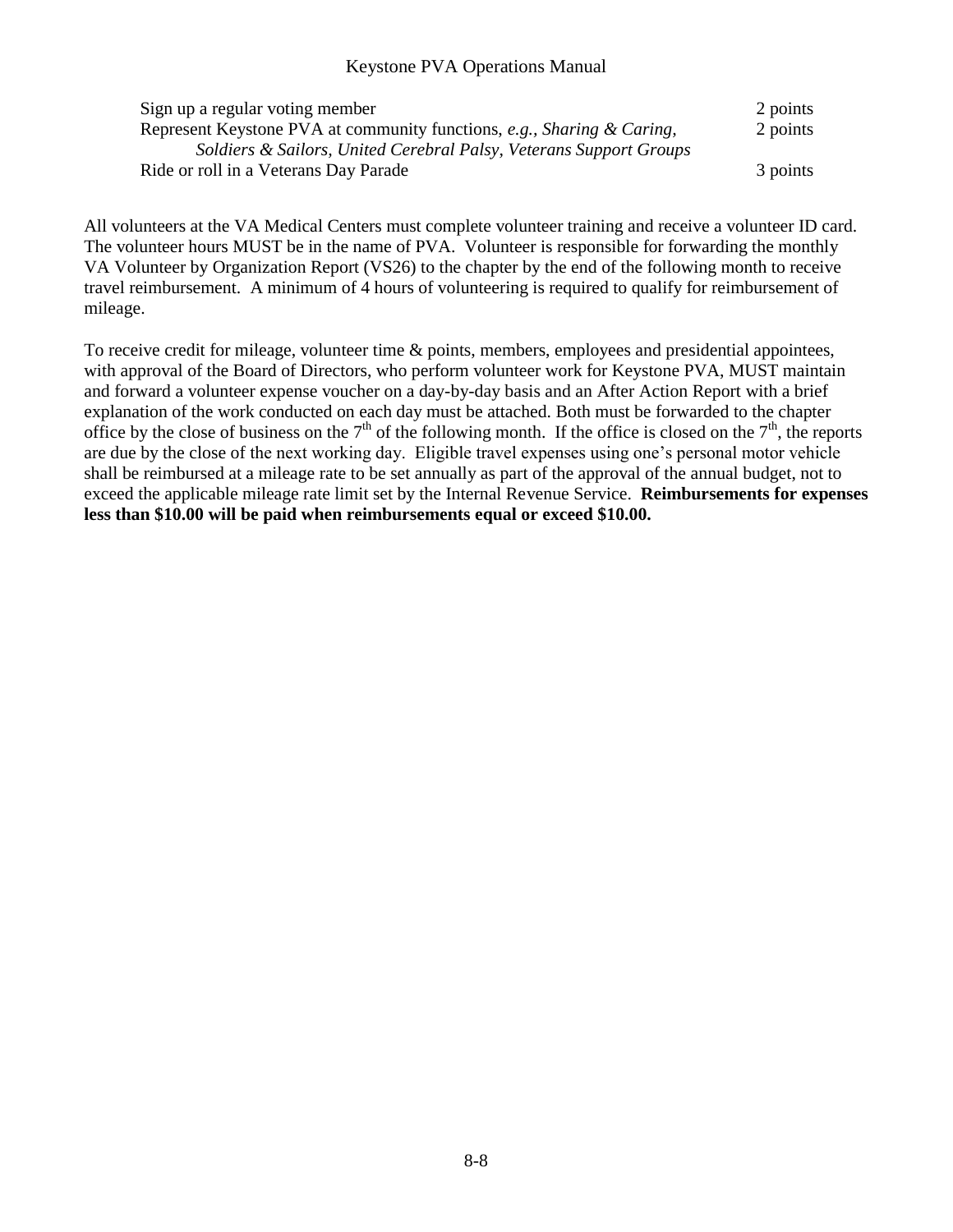# Section 9 - **Wholly-Owned Subsidiary Corporation**

#### **Policy**

The Keystone Chapter of the Paralyzed Veterans of America shall be authorized to establish and maintain wholly owned subsidiary organizations or corporations which are deemed appropriate and necessary for accomplishment of the chapter's mission. Such subsidiaries shall be approved only by a two-thirds vote of the Board of Directors.

#### **Incorporation**

Once a decision has been made by the Board of Directors to establish a subsidiary corporation, that subsidiary shall be incorporated through the procedures established by the office of the Pennsylvania Secretary of State. The income tax classification of any and all subsidiary corporations shall be established and determined by current federal and state law and shall be based upon the purpose of the subsidiary.

#### **Use of PVA Name and Logo**

Use of the logo and/or name of the Paralyzed Veterans of America by any subsidiary corporation of the Keystone Chapter of PVA shall be in strict compliance with policies established by the National Office of the Paralyzed Veterans of America. Any use of the "Speedy" logo in the icon designed for a subsidiary corporation shall also be in accordance with National PVA policy.

## **Funding**

Startup funding for a subsidiary corporation of the Keystone Chapter of PVA shall be at the discretion of the Keystone PVA Board of Directors and may upon approval by that Board be provided from chapter financial resources. In every instance however, such subsidiary corporations shall have the goal of financial self-sufficiency.

#### **Assets**

Unless otherwise specified by the Board of Directors at the time of incorporation, any and all assets accrued by a wholly owned subsidiary corporation shall remain the property of that corporation. Upon dissolution of the corporation, all assets shall revert to the Keystone Chapter of the Paralyzed Veterans of America.

#### **Governance**

Governance and administrative control of any wholly owned subsidiary shall be at the direction of the Keystone PVA Board of Directors. Corporate Bylaws and/or Articles of Incorporation shall be as approved by the KPVA Board of Directors. When practical and in compliance with applicable law, the Keystone PVA Board of Directors shall be the Directors of all subsidiary corporations.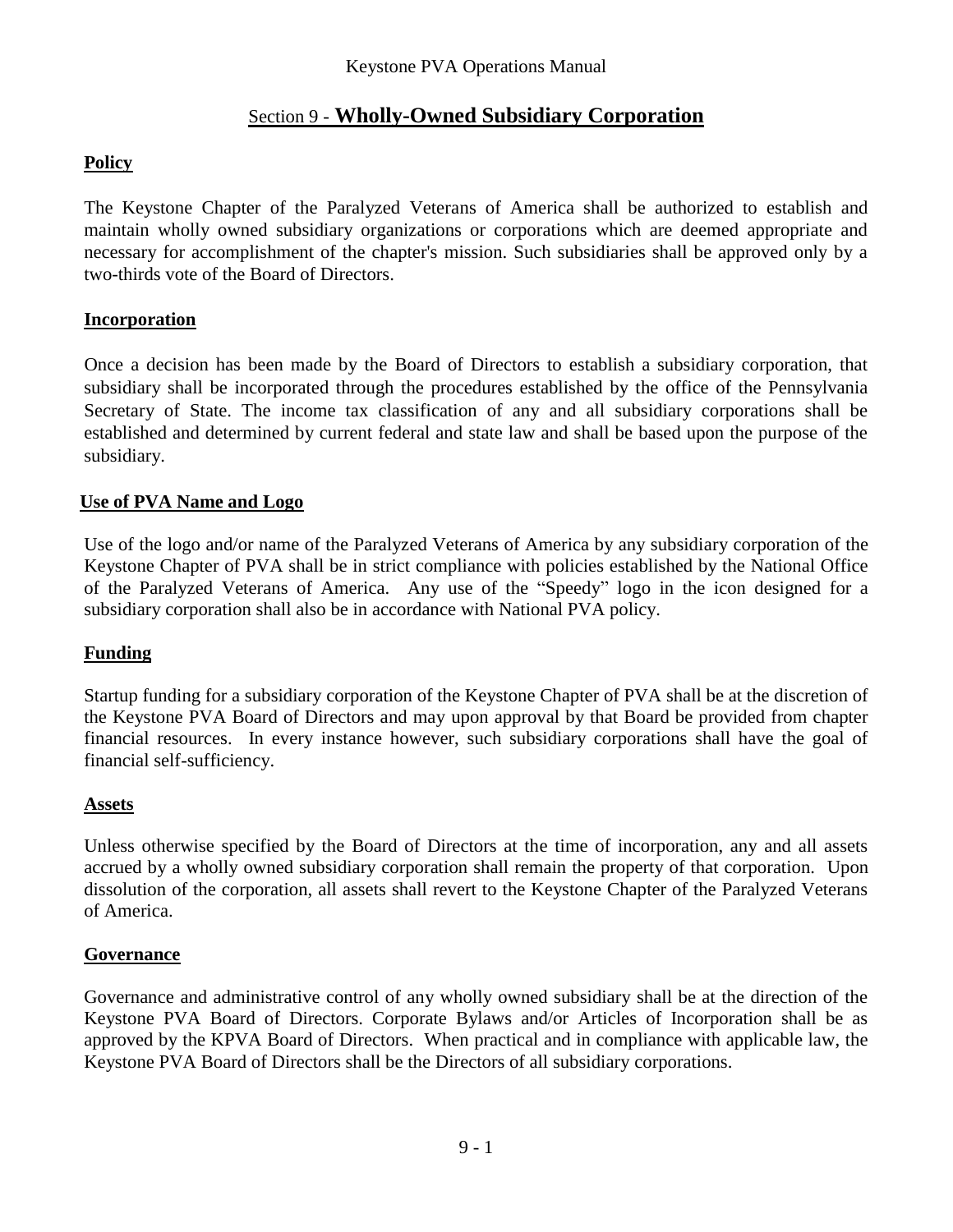#### **Staff Support**

Staff support and organizational structure shall be determined at the time of incorporation and shall be as approved by the Keystone PVA Board of Directors. Any changes to that structure shall be dictated by corporate growth and/or mission and shall be only as approved by that Board of Directors.

Keystone PVA office staff shall be utilized in support of subsidiary corporations only as a last resort. In such instances, chapter staff may be expanded in order to provide such support, but only upon approval of the Board of Directors.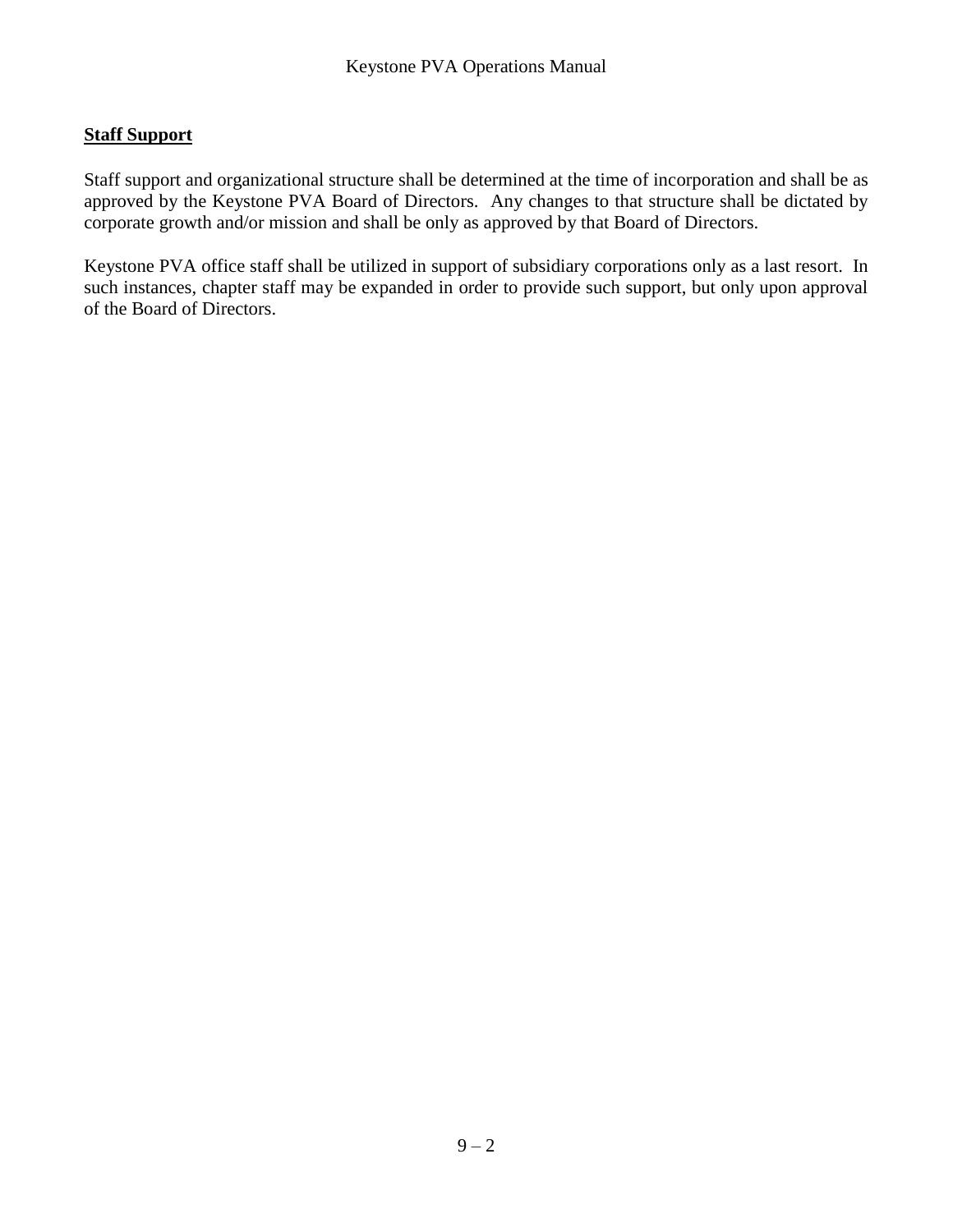# **Appendix A ELECTION PROCEDURES**

#### **SUMMARY**

The Keystone chapter of the Paralyzed Veterans of America (Keystone PVA) has a Board of Directors (the "Board") made up of nine full, voting members (certified paralyzed veterans). If there is an immediate past president, he/she may sit on the Board with a voice and a vote, making the number of Board members 10.

The general voting membership elects directors for the Board via a once-a-year general election, with paper ballots sent to all voting members by first-class mail. Voting members are provided very specific directions on how to make their choices in the mailing, and provided a first-class, stamped envelope to return their ballots to the chapter office. On a date selected in advance, following a return deadline, a committee of tellers selected in advance counts the ballots. The chairman of the election committee ensures that the results are certified by the tellers, and he/she reports the results to the membership. Officers are elected by the Board at its first Board meeting of the fiscal year.

#### **ORGANIZATION OF THE BOARD**

The nine directors are each elected for terms of three years. They are organized into classes of three so that each year, three seats on the Board open up for as many candidates as may choose to run and are eligible. Each term begins on the first day of the fiscal year (01 October for Keystone PVA) and ends on 30 September. There is no limit to how many terms a life member may serve on the Board. No ceremonies or oaths of office are required for directors to take office; if duly elected, their terms begin at midnight on the first day of the fiscal year. (Keystone PVA does, however, administer an oath at the chapter's annual dinner, which is held in the first week of the fiscal year.)

#### **OFFICIALS OF THE ELECTION**

The chapter **President** oversees the entire election process.

The Membership Officer, a voting member of the Board, is the **Election Officer**, unless he/she is a candidate. If he/she is a candidate, the President of the chapter appoints a non-candidate from the Board to serve as Election Officer.

The **Election Committee** is made up of three **tellers** appointed by the President to count and report the election results. Tellers may be any member, life or associate, and may include one member of the chapter staff in the event that at the time of the count, one of the tellers does not show up at the appointed time and meeting place. In the event a total of three tellers are not present at the time of the count, the count will proceed as scheduled by those tellers who are present, and the President will arrange for another person, qualified to be a teller, to count the ballots again as soon as practical. One of the tellers is appointed by the President as the head teller, who is in charge of the ballot count.

The **chapter staff** supports the President and the Election Officer at all stages of the election process.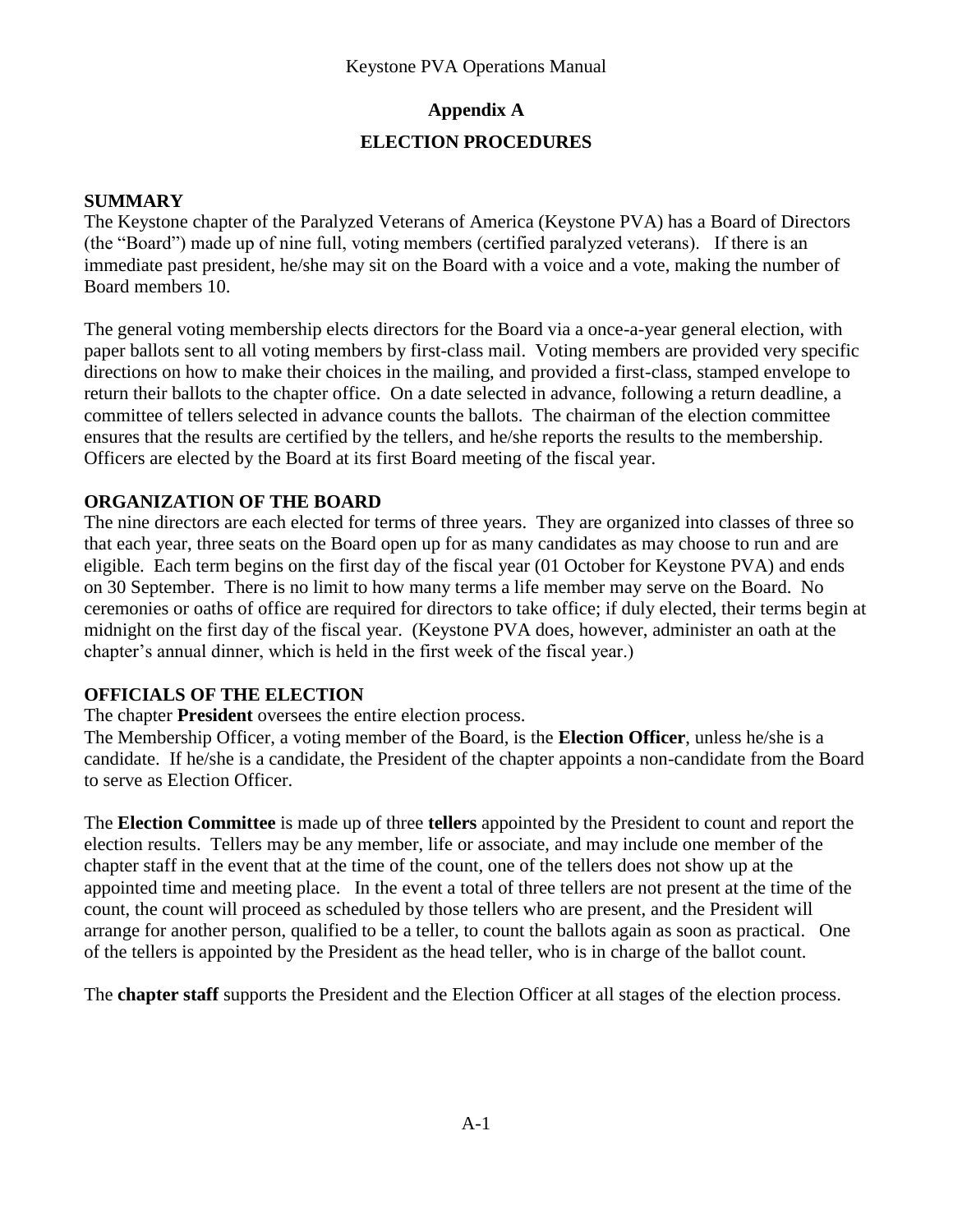#### **PROCESS** *APRIL*

At the Board of Directors meeting, the President of the chapter

- 1) Confirms that the Membership Officer will be the Election Officer, or if the Membership officer indicates that he/she will be a candidate for re-election to the Board, appoints a Board member who will not be a candidate.
- 2) Directs the executive director to place a notice in the bi-monthly chapter newsletter, The Parascope, that members are welcome to declare themselves candidates for election to the Board, and directs that such notice will include the process for declaring candidacy (including deadlines) and the expectations and requirements of a director.
- 3) Appoints an Election Committee of three tellers, who may be life members or associate members. (In the event of a no-show by one of the tellers, the President may appoint a substitute; in the event that a member is not available, the executive director may be appointed as a teller.)

# *MAY*

The executive director places the notice in The Parascope referred to in item 2) above. That notice is attached as Appendix A.

# *JUNE*

Up to the 15 June deadline, the executive director accepts candidacy statements and photos from the candidates. The executive director may take a photo of the candidate and assist with the candidate's statement at the candidate's request, and is bound by the candidate's wishes as to photo selection and content. However, the candidate's statement may not exceed the 400-word limit and may not contain libelous or demonstrably false information that may invite legal action against the chapter or could be reasonably expected to reflect poorly on the reputation of PVA or the Keystone Chapter.

The executive director prepares the candidate's photos and statements for publication in The Parascope and for inclusion in the ballot mailing. The executive director also prepares the instructions for voting members and the ballot for the ballot mailing. These materials are reviewed before printing by the Election Officer and the chapter president. No substantial changes may be made without Board action.

The staff membership assistant obtains materials needed for the balloting:

- 1) Watermarked paper for printing the ballots to insure that false copies of the ballots cannot be made.
- 2) Plain paper sufficient for printing the candidates' statements and the instructions for completing and submitting the ballots.
- 3) Number 10 envelopes for mailing the ballot package to the members, and number 9 envelopes for returning the ballots to the chapter office.
- 4) First-class postage sufficient for both the #9 and #10 envelopes.

The membership assistant prepares the #9 return envelopes with the chapter office's address and a firstclass postage stamp.

The membership assistant prepares the #10 envelopes with the addresses of each voting member of the chapter, with the chapter office's return address, and a first-class postage stamp. Unless there are so many candidates that many sheets of paper are necessary in the mailing, the ballot package almost always weighs just under one ounce.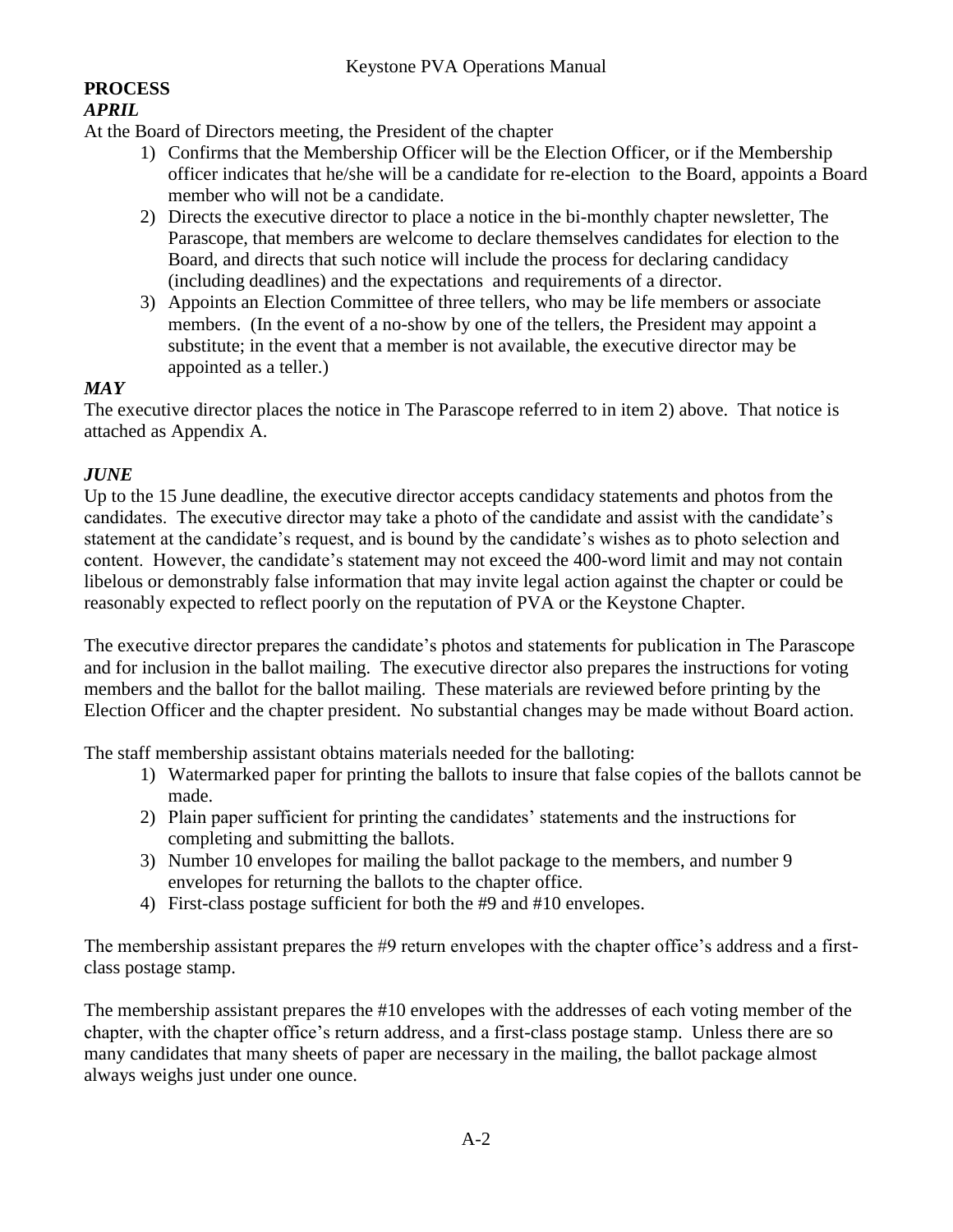# *JULY*

By the end of the first full work week of July, the ballot mailing is prepared by the office staff, who insure that each #10 envelope contains only one ballot, one set of instructions, one set of candidates' statements, and one #9 return envelope. The mailing is delivered to the United States Postal Service at the service counter.

Ballots are returned to the chapter office by the United States Postal Service. No other delivery of ballots is acceptable. Ballots hand-delivered or brought to the office by any other means are labeled as not delivered by the USPS and set aside for later provision to the Election Committee.

All ballot envelopes returned to the chapter office are:

- 1) Kept unopened until turned over to the Election Committee on the day of the ballot count;
- 2) Date stamped by the office manager or other staff person;
- 3) Inspected for apparent validity and counted by the office staff; and
- 4) The number of received ballots for the day is written on a ballot receipt log and initialed by the office staff.
- 5) Another staff person shall also inspect each returned ballot envelope for apparent validity, confirm the count of ballot envelopes received, and initial the ballot receipt log for the day's received ballot envelopes.
- 6) Ballots mailed and returned for reasons such as incorrect addresses may be sent out again to a correct address if available in a new envelope. Otherwise, the ballot mailing is retained, marked, and turned over to the Election Committee on the day of the ballot count.
- 7) Kept under lock and key until the day of the ballot count.

#### **AUGUST**

#### **Counting the votes**

On the day of the ballot count, which is usually the Friday before the Membership Meeting, which is also the chapter's annual corporate meeting and held on the second Saturday of August, the Election Committee shall convene at a time and a place appointed by the president, usually morning at the chapter office. The chapter staff shall provide the committee with a quiet, comfortable location and with necessary supplies such as letter openers, legal tablets, pens, pencils, and calculators. The chapter staff shall present the committee with all ballots that have been received, and make clear which ballots have been received in a valid manner, and those which have not. The chapter staff shall provide support services as necessary (e.g., beverages) but shall refrain from entering the election committee meeting room more than necessary.

The Election Committee shall also be provided worksheets upon which to tally the votes. Worksheets will include the names of the candidates and space for write-in votes.

The Election Committee chairperson, also known as the head teller, shall ask each teller to count ballots and the votes on them ten at a time; all tellers shall record the numbers of votes cast, then confirm among themselves that they have the same count, or shall re-count the group of ten just counted until agreement is reached.

#### **Interpreting the ballots**

In the event of the receipt of an envelope with no ballot enclosed, the envelope and any other contents in it shall be set aside and considered invalid.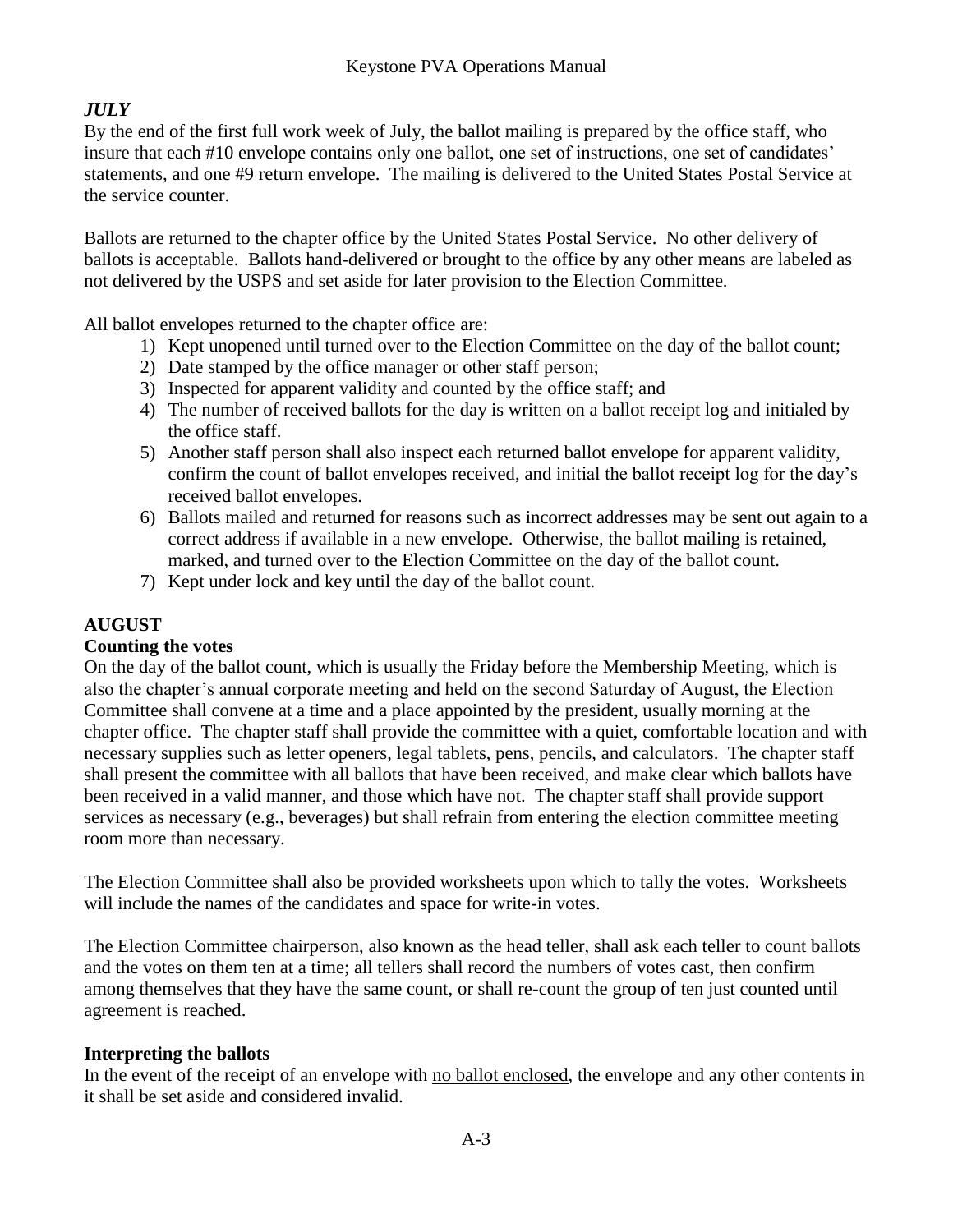In the event of the receipt of ballot with no markings, it shall be considered valid for the purpose of recording the number of ballots received, but no votes for candidates shall be recorded.

In the event of the receipt of a ballot with markings that do not appear to be votes for one or more candidates, the ballot, its envelope and any other contents in it shall be set aside and considered invalid.

In the event that more votes are cast on a ballot than the number of seats open for election, the ballot, its envelope, any other contents in it shall be set aside and considered invalid.

In the event that the intent of an entire ballot is unclear, the committee may deem parts of it valid and count the votes, and ignore the part or parts they deem invalid.

The head teller shall designate one of the worksheets as the unofficial results and have the executive director or other staff member transfer the results to an official Tellers' Report, which shall then be signed by each teller, certifying the results of the election.

#### **Disposition of election documents**

All ballots and associated envelopes shall be retained under lock and key at the chapter office or in the chapter's bank lock box until the following year's election. After the election results are tallied and recorded on the day of the ballot count, the previous year's election documents, except for the official Tellers' Report, shall be destroyed.

#### **Reporting the results**

The head teller shall cause the official Tellers' Report to be shown to the chapter's corporate secretary and President at the next day's membership meeting, at which time the corporate secretary shall announce the results of the election. In the event that one or more candidates are not present at the Membership Meeting, the President shall notify each absent candidate of the results no later than the following week.

The President shall direct the executive director to publish the results of the election in the September-October edition of The Parascope; to prepare an updated contact list of the entire Board for use by the Board, the staff, and the National Service Office in Pittsburgh (done by the office manager), and to update the chapter officials directory maintained on the corporate portal of the PVA (done by the membership assistant).

## **SEPTEMBER**

Newly elected or re-elected directors shall physically attend the September Board of Directors meeting if at all possible so that they may fill out required paperwork such as the conflict of interest policy, the no harassment policy, the preference statement for staff opening a director's mail, and contact information. New directors shall meet with the President and the executive director to receive an orientation to the Board's functions and the duties and responsibilities of a director prescribed by the statutes of the Commonwealth of Pennsylvania, required by the Paralyzed Veterans of America, and expected by the members of the chapter.

## **OCTOBER**

Newly elected and re-elected directors take office at midnight on 01 October. The terms of any directors they may have succeeded end at that moment.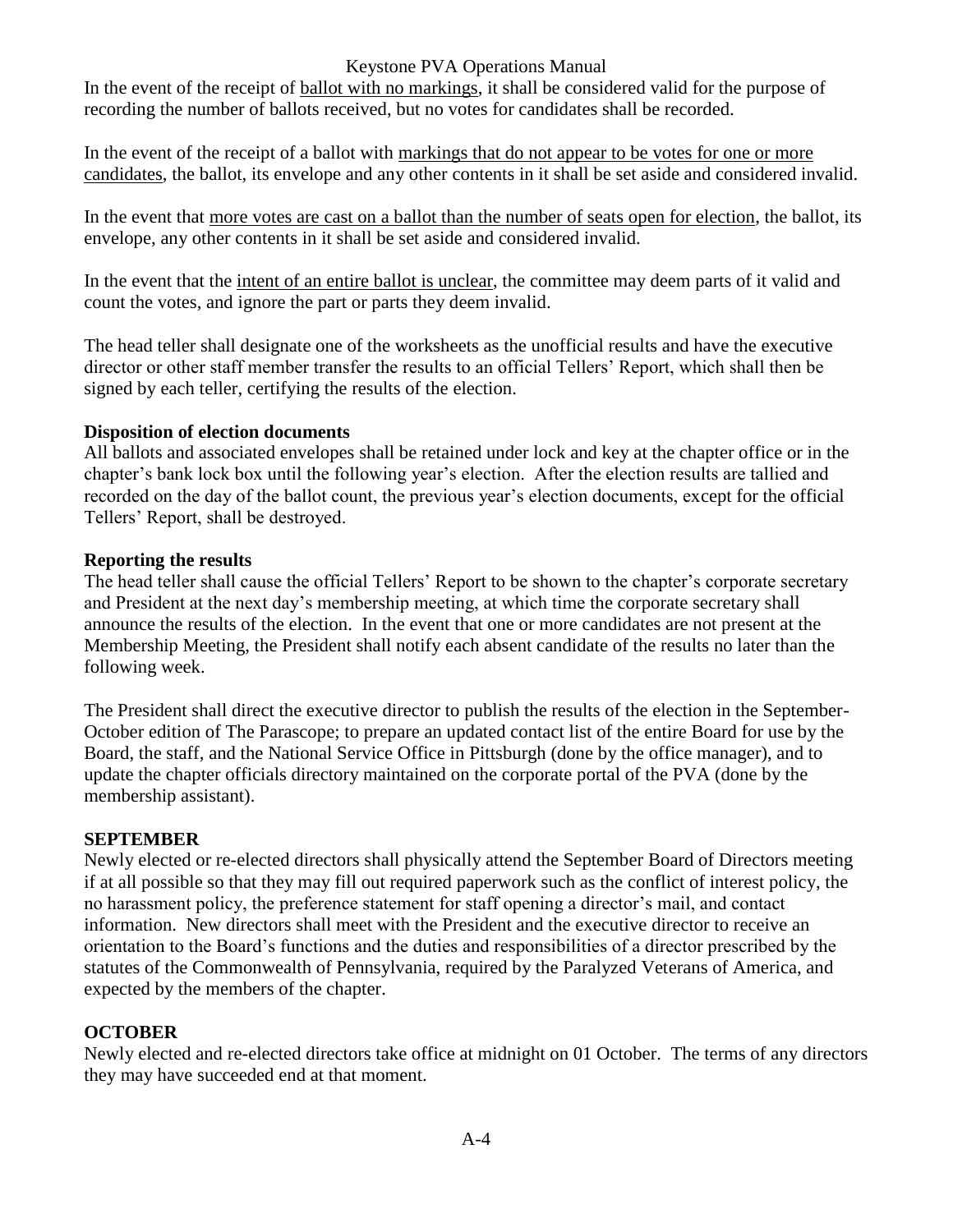Newly elected and re-elected directors attend the Annual Awards Banquet, at which they take an oath of office as part of the ceremonies. Though all duties and responsibilities accrue to each director at midnight on 01 October, the oath is an affirmation that with full awareness and no reservation they have voluntarily taken on those responsibilities and duties.

At the October Board of Directors meeting, all members of the Board elect four officers—President, Vice President, Secretary and Treasurer—each to a one-year term ending at the October Board meeting the following year or when a successor is duly elected or appointed per the chapter's bylaws. It is preferred that all directors are physically present for the vote, but if not, attendance by conference call, audio or audio/video, is acceptable. Any reasonable means of election chosen by the President is acceptable, e.g., voice vote, paper ballot, acclamation, show of hands.

# **Appendix B**

**Notice to members that the election of directors will be held,** to be included in the chapter newsletter, group e-mail, or other communication to members announcing the election:

## **Eligibility**

Any "life member" is eligible to vote and/or run for a seat on the Board as a director. A "life member" is a person who has been accepted for membership by virtue of being a United States military veteran with an other-than-dishonorable discharge and is a citizen of the United States with a verified spinal cord dysfunction. Members who are candidates for either chapter or national PVA office must have been certified by the national PVA secretary. No others are eligible.

## **Responsibility**

Though the chapter and PVA use the term "member," neither are clubs but are corporations organized not for profit. Board members have legal obligations to oversee the affairs of the chapter according to all federal, state and local laws. There are no "owners" of the chapter. There are no "owners" of the chapter's assets, operations, or reputation. The Board members are trustees, administering the chapter for the benefit of all members. This is known as a director's fiduciary responsibility.

## **Duties**

Attendance at Board meetings is essential. They are not committee meetings or social events, and they take less than two hours to complete each month. Most business items are prepared in advance through committees or by consultation with the Board president and executive director. One week before the Board meeting, the officers and executive director meet to review items submitted for the Board's agenda, but they never make any decisions (except those which may need to be ratified by the full Board at its next meeting) nor do they prevent an item of business from consideration. They simply insure that they understand each item.

Many of the chapter's programs (e.g., advocacy, membership, recreation, and service) are conducted directly by Board members. All activity by the chapter is authorized by the Board, though the Board delegates that activity to individual Board members and to staff.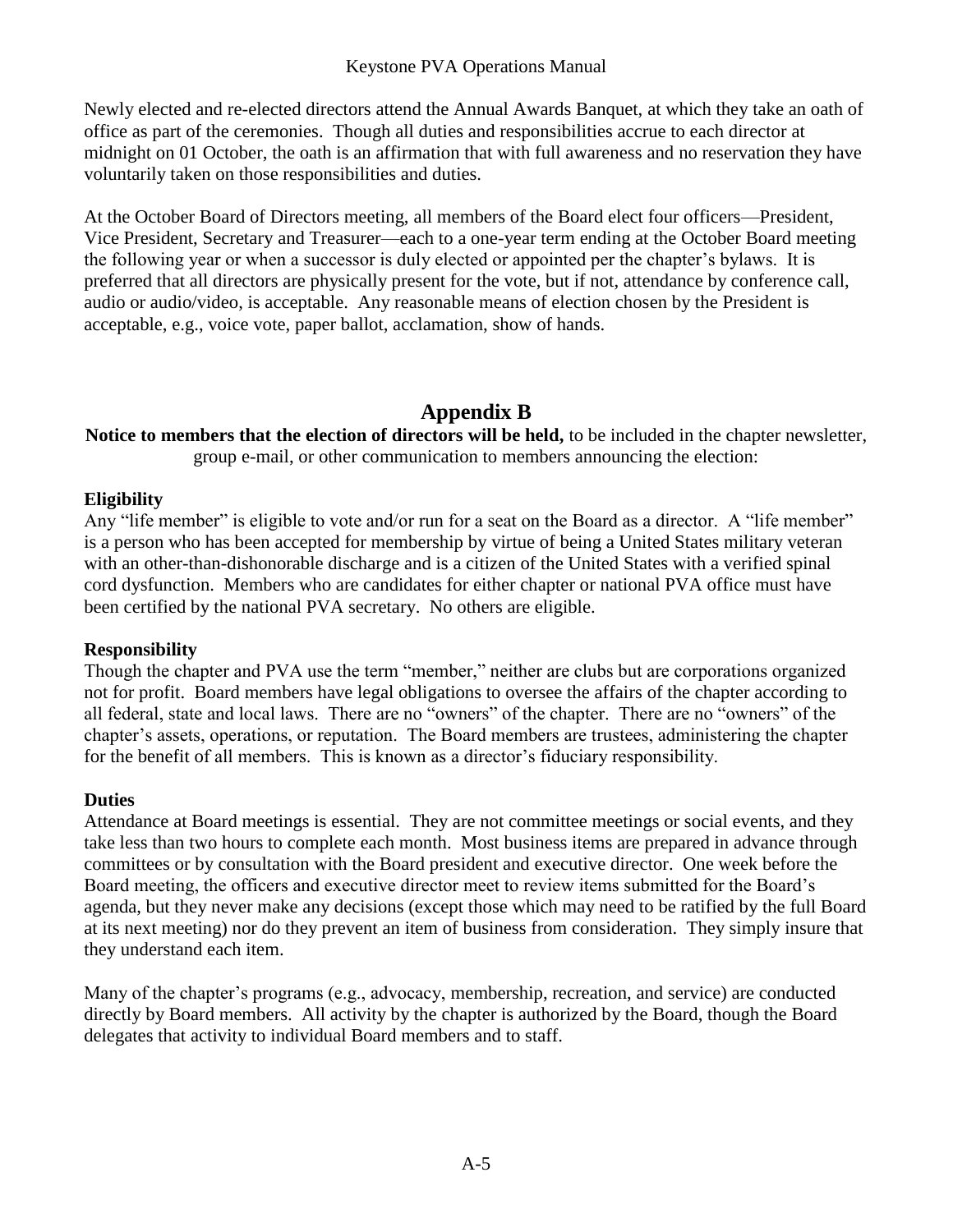#### **Election process**

A member who wishes to serve on the Board must submit a candidacy statement that will be sent out to all voting members with the ballot and will be published in the July-August issue of The Parascope. The statement should contain your reasons for why you should be elected. It often includes some biography and some things you would like the chapter to do or continue doing. You should also submit a headand-shoulders photo of yourself, or go to the office to have a photo taken.

Your candidacy statement may not be any longer than 400 words. It will not be used if it is longer; 250 words is a better, more readable length. Candidates may ask for assistance in writing a statement by the executive director, but the candidate has the final decision on content within the 400 word limit.

The candidacy statement and photo must be finalized and delivered to the chapter office by 15 June 20xx, no exceptions. The Board will review the slate of candidates to insure that all are members in good standing and certified by the national secretary of the Paralyzed Veterans of America.

The ballot will be mailed to all voting members by first class mail during the first week in July. Enclosed with the ballot will be all candidacy statements and a return envelope. For a ballot to be valid:  $\Box$  It must be marked according to the instructions enclosed.

 $\Box$  It must by returned in the return envelope provided.

- $\Box$  It must be returned to the Keystone PVA office through the United States Postal Service.
- $\Box$  It must be postmarked no later than 31 July 20xx.

All ballots will be tabulated at the chapter office on the Friday before the August Membership Meeting.

The results of the tabulation will be announced at the August Membership Meeting, and in the September-October 20xx edition of The Parascope. All newly elected or re-elected directors shall attend the Board of Directors meeting on xx September 20xx in order to fill out required paperwork.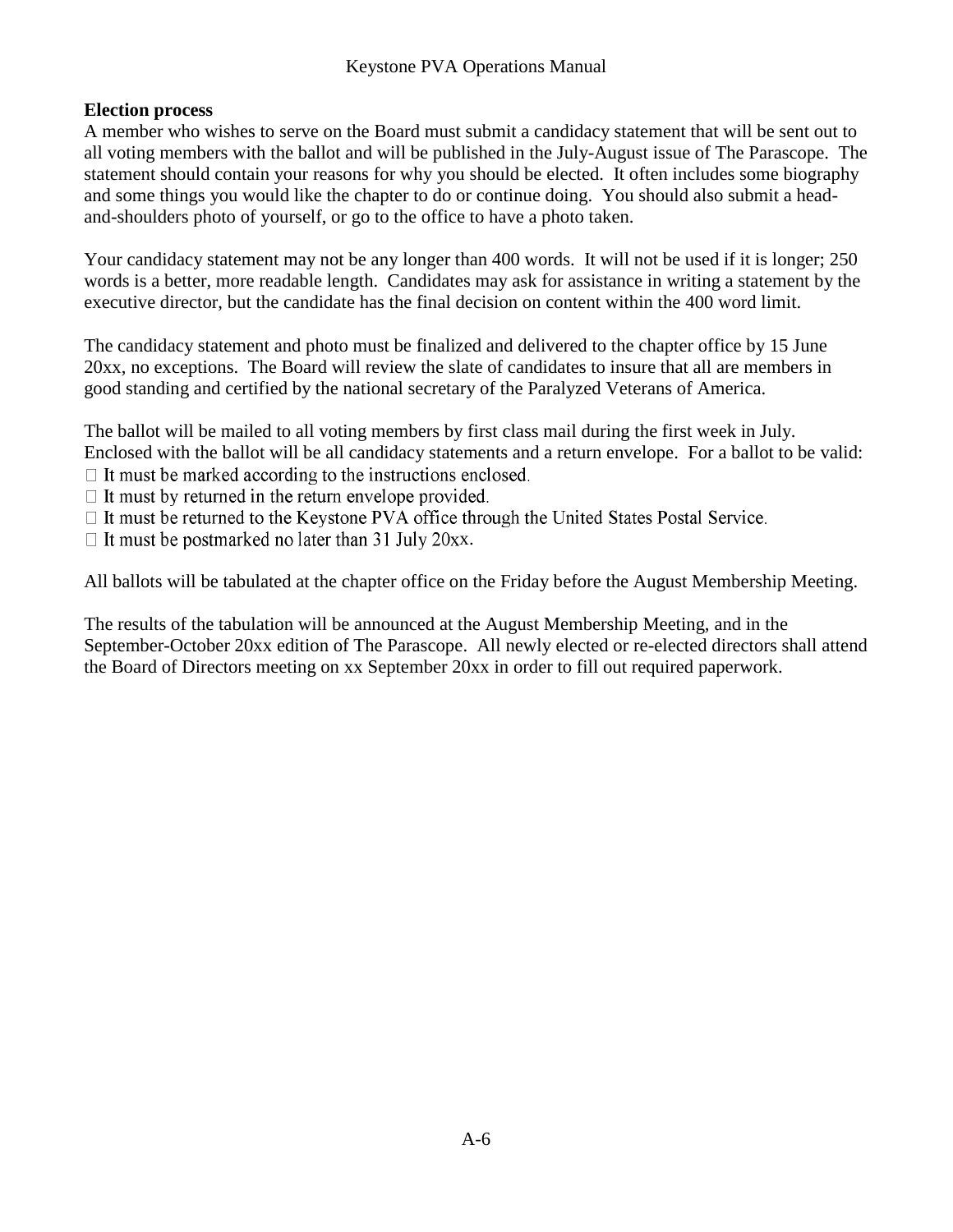# Appendix C **Promotional Apparel and other items**

The purposes of providing members apparel with the PVA corporate/chapter logo is to

- Promote a "**team**" approach to the PVA mission
- Raise public **awareness** of Paralyzed Veterans
- Present a unifying **appearance** to the public in support of the PVA brand.

In support of these purposes, the Keystone Chapter's color preference for apparel is royal blue, which shall be optional except in the case of polo shirts for the National Veterans Wheelchair Games, in which case it shall be mandatory.

No personal style variations shall be accommodated. The PVA/chapter corporate style, shown in the PVA Creative Development Guidelines, shall be adhered to. All lightweight shirts (T-shirts, long sleeve collarless shirts, or sleeveless shirts) shall be red, white or blue; and the PVA/chapter corporate logo shall be applied in the vertical format to the front left of all shirts.

Requests for names that might reflect negatively on the PVA and chapter shall be denied. Unauthorized use of the PVA/chapter corporate logo shall be strongly discouraged. Cases of unauthorized use may be forwarded to the PVA Office of the General Counsel, which has the option to prosecute as copyright infringement.

Apparel produced by outside organizations in support of the chapter and/or its activities should be encouraged to remain within the PVA/chapter corporate style, but discretion, depending on the outside organization's expectations, brand, or event needs, is called for. The design and color guidelines of the PVA/chapter logo itself are non-negotiable. The logo and its approved variations are the property of the Paralyzed Veterans of America, Inc., and their use is extended to PVA chapters providing chapter use conforms to the guidelines.

From time to time the national PVA may specify and permit special variations of the corporate logo, e.g., for the PVA 75<sup>th</sup> anniversary of its founding. At such time, the chapter will, within staffing and budget limits, coordinate the use of the special logo variations with the national PVA.

The chapter will provide apparel at no charge to its members as follows:

Upon joining the chapter, a new member shall receive a polo shirt and a hat in the size and color, if available, specified by the member. At some point in the new member intake process, the member's size, color, and embroidered name preference shall be obtained. (The application of a name is not required.) The chapter should order apparel when a reasonable number of items need to be made, not each time an item or two is requested.

## The chapter will provide apparel to participants in the National Veterans Wheelchair Games as follows:

Each athlete, one attendant per athlete, and coach shall each receive one polo shirt in the size requested by each. Each recipient shall be responsible for providing their proper size and the name (preferably first name or nickname, or none) they wish embroidered on front of the shirt well in advance of the Games, preferably at least ten weeks.

Each athlete and coach shall receive three lightweight shirts in any or all of the following styles: long sleeve shirt, T-shirt, or sleeveless shirt, as they are available from the chapter's apparel supplier.

Each attendant shall receive one T-shirt.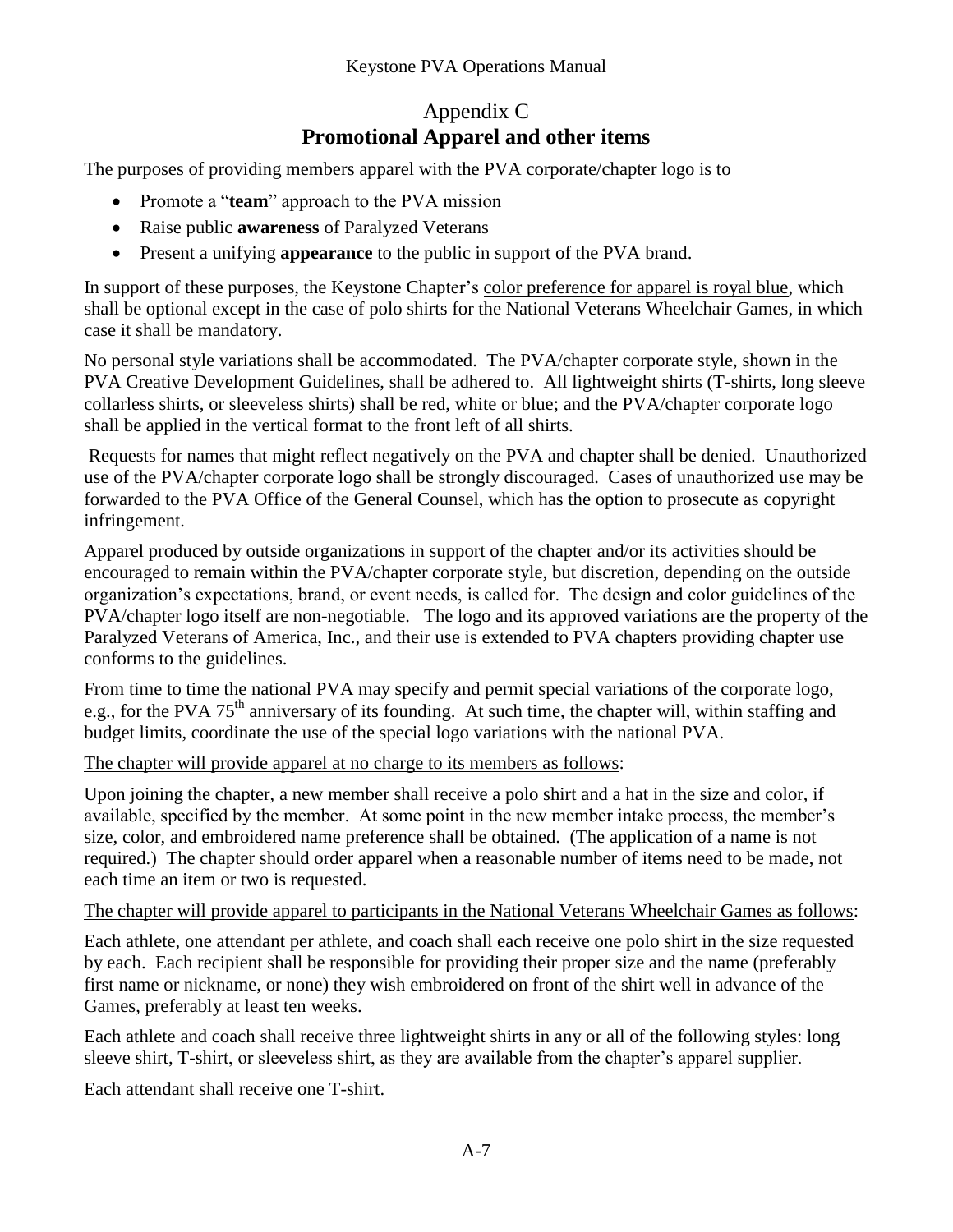The chapter will provide apparel to the active members of the Board of Directors and program directors as follows:

Each newly-elected member of the Board shall each receive one hat, three polo shirts, and one jacket at the inception of his/her term.

The chapter recommends royal blue for all items of apparel, but will accommodate alternate colors as follows and as are available from the supplier:

Hat alternate: white.

Polo shirt alternates: red or white.

Jacket alternate: red.

The current jacket style is "Aggression" by Holloway or similar. The chapter reserves the right to make substitutions for apparel or other items provided to members or volunteers at no charge.

#### The chapter will provide apparel to volunteers as follows:

Volunteers are eligible to receive their choice of apparel after they have donated 60 hours of volunteer time to the chapter. The volunteer coordinator will verify eligibility based on the volunteer's submitted volunteer time reports. It is the policy of the volunteer coordinator to award one item of apparel annually, providing the volunteer has officially served at least 60 hours during a year on behalf of the Keystone chapter.

The choices of apparel are

Hat: Royal blue preferred. Alternate: white.

Polo shirt: Royal blue preferred. Alternates: red or white.

Jacket: Royal blue preferred. Alternate: red.

Apparel, especially T-shirts and sometimes hats, may be used as parts of the chapter's outreach efforts including public exhibits and presentations. When called for, and in consultation with the president and/or executive director, specially-made apparel (such as a jacket with an awardee's name embroidered on it) may be produced.

Additional apparel items may be granted beyond these guidelines at the discretion of the chapter president or executive director, but such discretion may be overridden by the Board and should not be abused or used outside the purposes stated at the beginning of this section ("team," awareness, and appearance).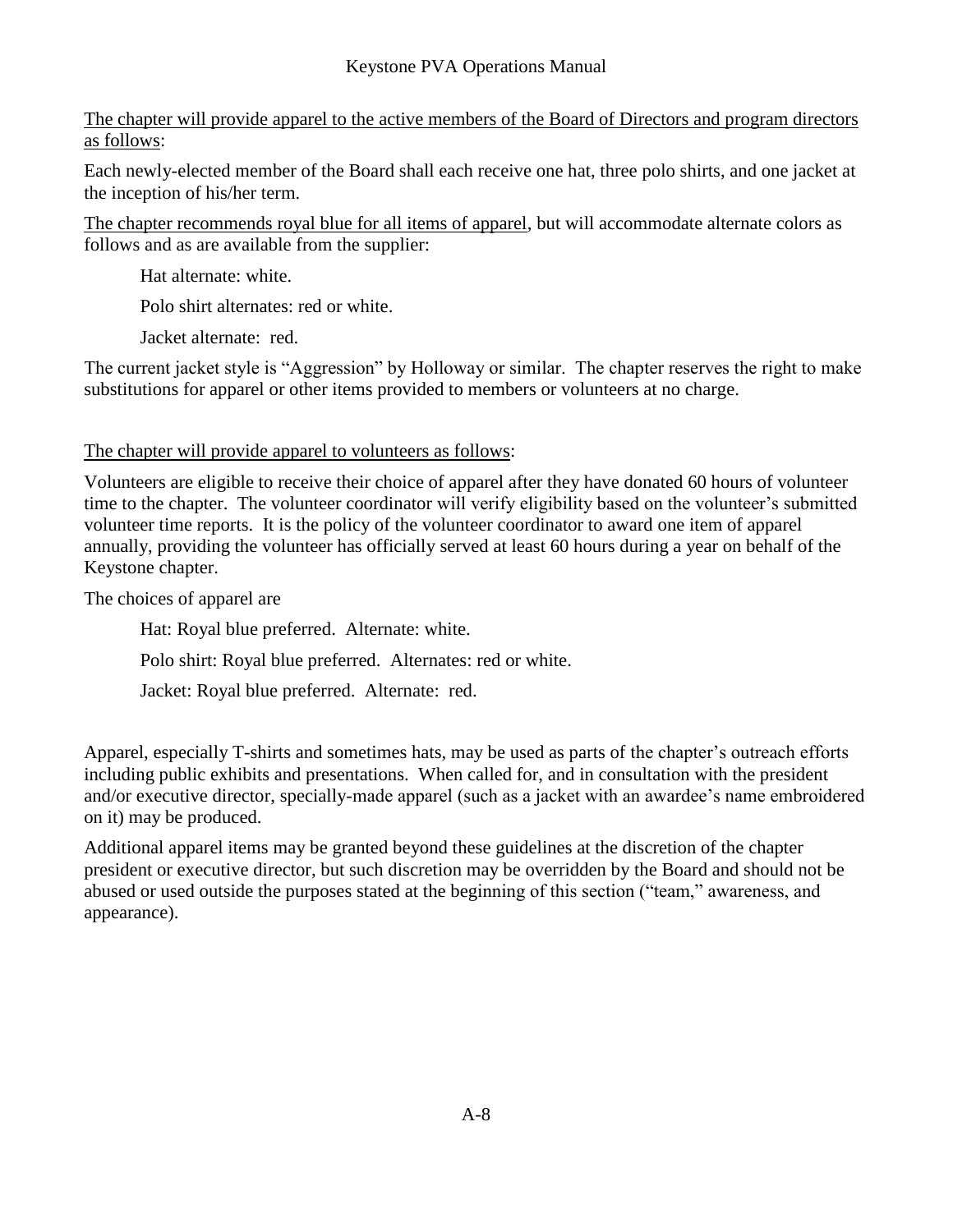#### Appendix D

# **Assignment and possession of credit and debit cards**

The chapter holds and assigns the following credit and debit cards:

Bank credit cards

- Three (3) Bank of America MasterCards in the names of Treasurer William D, Jakovac, President Mark O. Rosensteel, and Immediate Past President James E. Riemer. These cards are held in the office in a lockable place until signed out.
- One (1) Synchrony Bank MasterCard, affiliated with Dick's Sporting Goods, in the name of and held by Executive Director Joe Dornbrock.

Store credit cards

- Two (2) Sam's Club/Synchrony Bank credit cards in the names of and held by Volunteer Coordinator Agnes O. Strang and Executive Director Joseph W. Dornbrock. Use of these cards is limited to purchases at Sam's Club.
- One (1) Staples credit card in the name of Keystone Paralyzed Veterans and held by Executive Director Joseph W. Dornbrock. Use of this card is limited to purchases at Staples.

Debit cards

Three (3) PNC Bank Visa debit cards in the names of and held by Volunteer Coordinator Agnes O. Strang and Executive Director Joseph W. Dornbrock, and in the name Immediate Past President James E. Riemer, which is held in the office in a lockable place.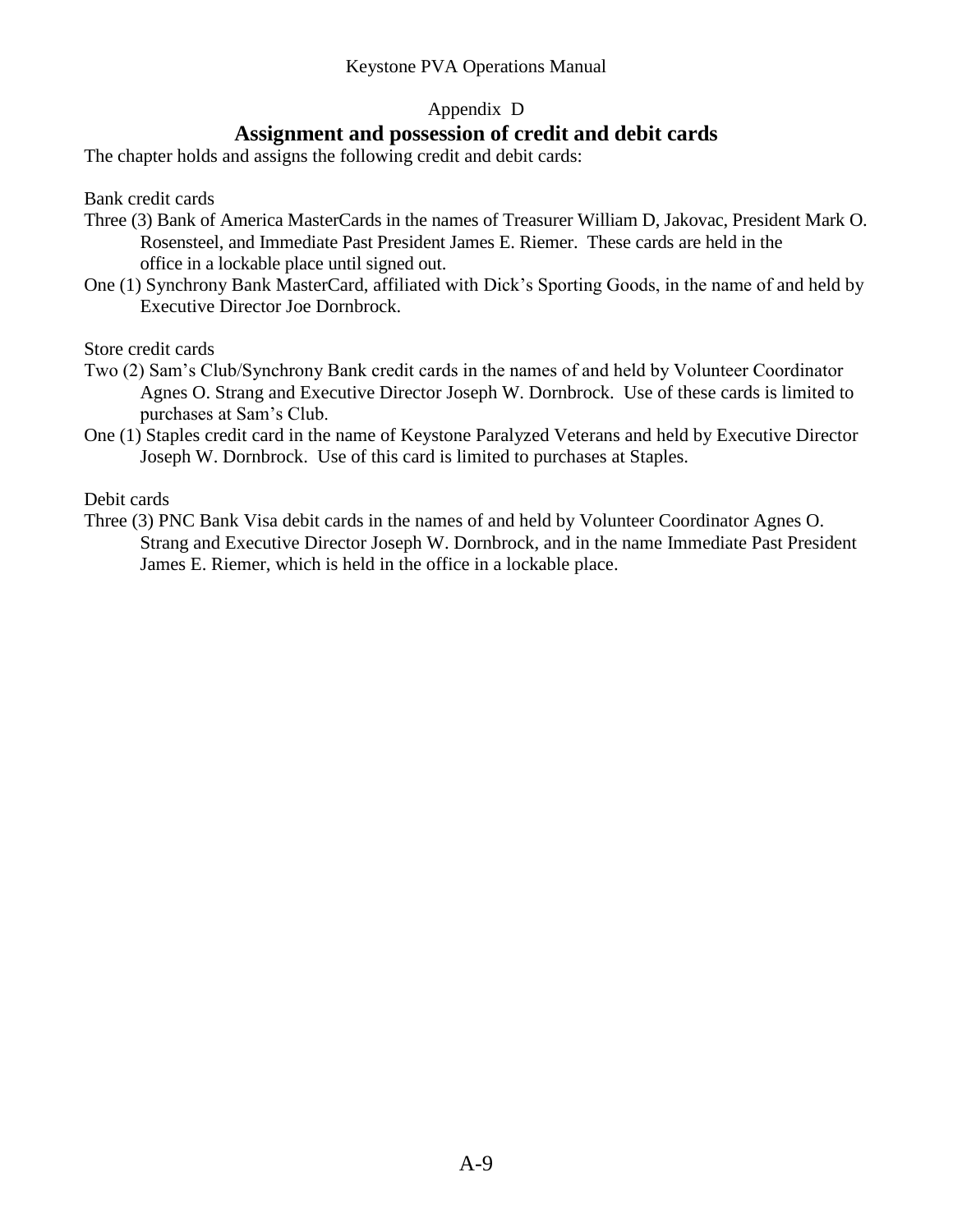# Appendix E **Recent Operations Manual revision history**

#### **2007**

24 May—Added as a new second sentence in the "Meetings" paragraph on page 2-2: "Agenda items with a monetary cost must be placed on the agenda no later than the Executive Committee meeting unless the Board approves the addition by a vote of at least two-thirds of the Board members present." Added as a new bullet point under "Responsibilities" on page 2-5: "The Executive Committee will meet no sooner than 7 days prior to the monthly Board of Directors meeting to review and approve the agenda for the Board meeting."

#### **2008**

17 July—Under Section 2, Governance, Board of Directors, Election procedures, items (A) through (E) were added; an item entitled "Committees of the Board" was added; under Section 7, Employee Benefits, Annual Leave, "five (5) days" was changed to "80 hours;" under Section 8, "Member Recreation Reimbursement Fund" was defined, and in the Travel Policy item, this sentence was added: "Absolutely no Games applications will be forwarded to PVA without all required forms being submitted."

21 October—changes to sections 7 (Annual Leave) and section 8 (one typo; add a paragraph regarding travel reimbursement).

#### **2012**

24 May—Clarified nominating procedure under "Election Procedures," item C on page 2-1. Clarified the ability of staff to conduct correspondence outside the chapter under "Authority," page 4-3. Defined membership on the Pennsylvania State Veterans Commission under "Veterans' Organizations," page 4- 7. On pages 5-2 and 5-3, inserted complete paragraphs on financial document signing authority and on the Keystone PVA Investment Policy, and redefined the permitted uses of chapter credit and debit cards. Capped full payment of health insurance premiums on page 7-2. Defined recognized paid holidays as the same ones observed by the national PVA office on page 7-3. Defined the cap on sick leave on page 7-4. Added third paragraph to "Employee Communications" on page 7-10 to guard against mistaken inferences. Merged Section 10, "Expense Reimbursement Policy and Procedures" into Section 8, "Chapter Programs," and made clarifications regarding expense reimbursement eligibility.

20 September—Added "Use of chapter vehicles" in Section 4 on page 4-3.

15 November—Added "Nondiscrimination policy" in Section 4 on page 4-6.

#### **2013**

05 December—added the 20 September and 15 November items to the manual and published it.

#### **2020**

20 February—The Board confirmed the chapter Investment Policy in its entirety on page 5-3.

21 May—The Board replaced the section on page 8-5 on the "Membership Recreation Reimbursement Fund" with a section entitled "Social Activity Reimbursement."